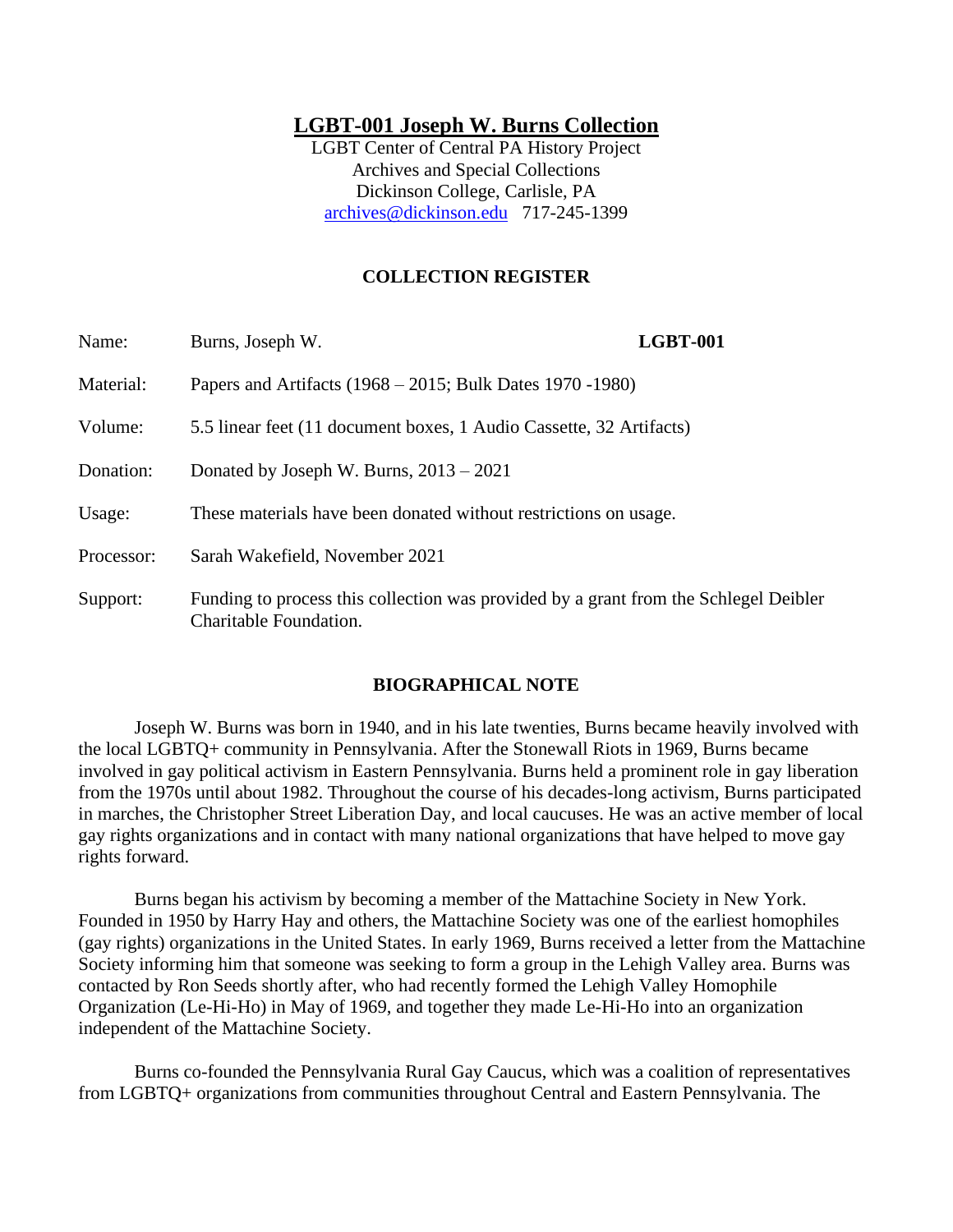Caucus officially adopted its by-laws in November of 1976. Burns was very active with the group, and the Caucus was the only statewide LGBTQ+ organization in Pennsylvania during its existence.

In 1977, Burns formed the Lehigh Valley Citizens Concerned for a Better Community (CCBC, later Lehigh Valley Citizens Concerned for the Gay Community, CCGC). This group was named in response to an anti-gay group called Citizens Organized for Decency, and was formed to advocate for the addition of the words "sexual and affectional preferences" to the protective clauses of the Human Relations Ordinance in Allentown, PA.

Around 1978, Burns established the Gayline, which was a local suicide prevention hotline in the Lehigh Valley area. Burns, having volunteered for local suicide hotlines in Reading and Allentown for several years, wanted to create one specifically for the LGBTQ+ community. Gayline Allentown operated out of Burns' spare bedroom in his apartment and lasted for around two years.

Burns was also active in the PA Lesbian/Gay Support Network and was briefly a member of the Allentown National Organization of Women, a diverse group of activists that supported the ERA [Equal Rights Amendment] and participated in marches in Washington D.C. and Chicago, Illinois. Burns continued his fight for gay rights and promoted the importance of talking and listening to women, to promote inclusive activism.

Burns' work within the Central Pennsylvania gay community remains an important piece of the history of the LGBTQ+ community in the Commonwealth.

Today, Burns resides in the Central Pa area.

## **COLLECTION DESCRIPTION**

Joseph W. Burns started to donate these materials in 2013 as the first contribution of historical documents to the LGBT Center of Central PA History Project. These materials reflect his involvement in, and document, LGBTQ+ activism in Central PA.

This collection contains materials from 1968 – 2015, but the bulk of the materials focus on LGBTQ+ activism from 1970 – 1980. There are 14 Series which highlight LGBTQ+ activist organizations, legislation, publications, photographs, personal/miscellaneous items, media, and artifacts, as well as Subject Files regarding people, organizations, or issues related to LGBTQ+ activism. Materials include documents, photos, a cassette tape, and multiple artifacts.

Additionally, books donated to the LGBT History Project by Burns are listed in a separate PDF Appendix.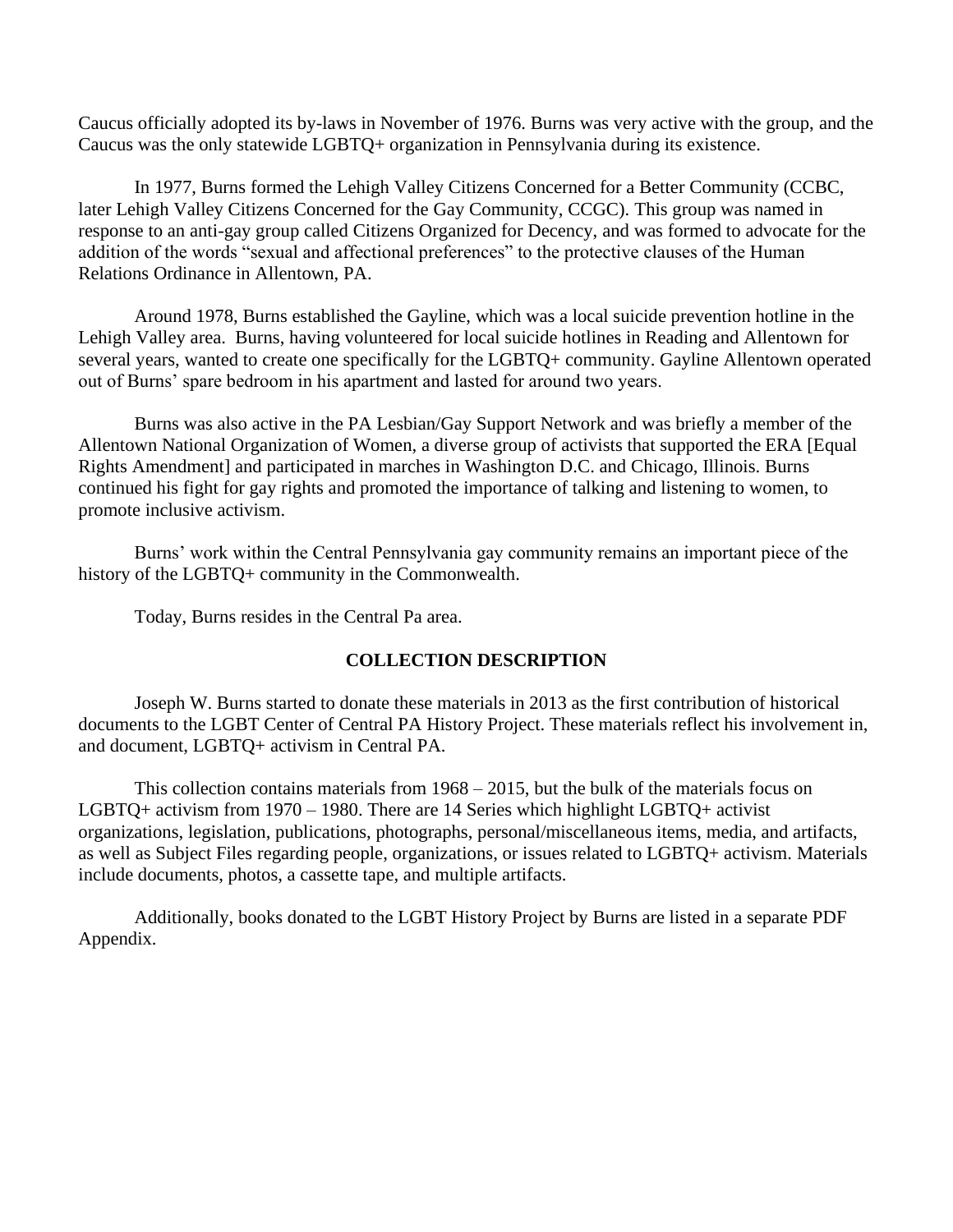## **COLLECTION INVENTORY**

### **SERIES 1 – Historical Context by Joe Burns**

This series contains historical context documented by Joseph W. Burns. There is a timeline of Gay Rights Activism and biographies of Central PA LGBTQ+ activists.

- 1.01 Timeline of Gay Rights Activism
- 1.02 Commentaries

ID of George Bodamer ID of Janet Cooper ID of Samuel (Sam) Deetz ID of Bob Woods

## **SERIES 2 – Citizens Concerned for a Better Community (CCBC)**

Lehigh Valley Citizens Concerned for a Better Community (CCBC), later known as Lehigh Valley Citizens Concerned for the Gay Community (CCGC), was an activist group in the Lehigh Valley/Allentown, PA area. This group was formed to advocate for the addition of the words "sexual and affectional preferences" to the protective clauses of the Human Relations Ordinance in Allentown, PA. The goal of the CCGC was to cultivate and secure a more open-minded and safer environment for gay individuals in the Lehigh Valley and to encourage fuller participation and fulfillment of good citizenship by gay persons in the larger community.

This series contains General Business, Newsletters, Minutes, information pertaining to the Allentown Human Rights Ordnance, Rally information, Correspondence, and Newspaper Clippings documenting the gay rights fight in Allentown, PA.

2.01 History of CCBC by Joe Burns – Oct. 2013

2.02 General Business

- 2.02.01 CCBC History & Purpose written by Joseph W. Burns 1978 & 2013
- 2.02.02 CCBC Founding Information Oct. 1977
- 2.02.03 CCBC By-Laws Oct. 1977
- 2.02.04 CCBC Memo Dec. 26, 1977
- 2.02.05 CCBC Members List 1977
- 2.02.06 Proposal for CCBC through June 1978
- 2.02.07 Press Release Sep. 9, 1978
- 2.02.08 CCBC Petition Nov. 1978
- 2.02.09 Essay on Liberation by Joseph W. Burns 1978
- 2.02.10 Handwritten Speech 1978
- 2.02.11 Address Lists undated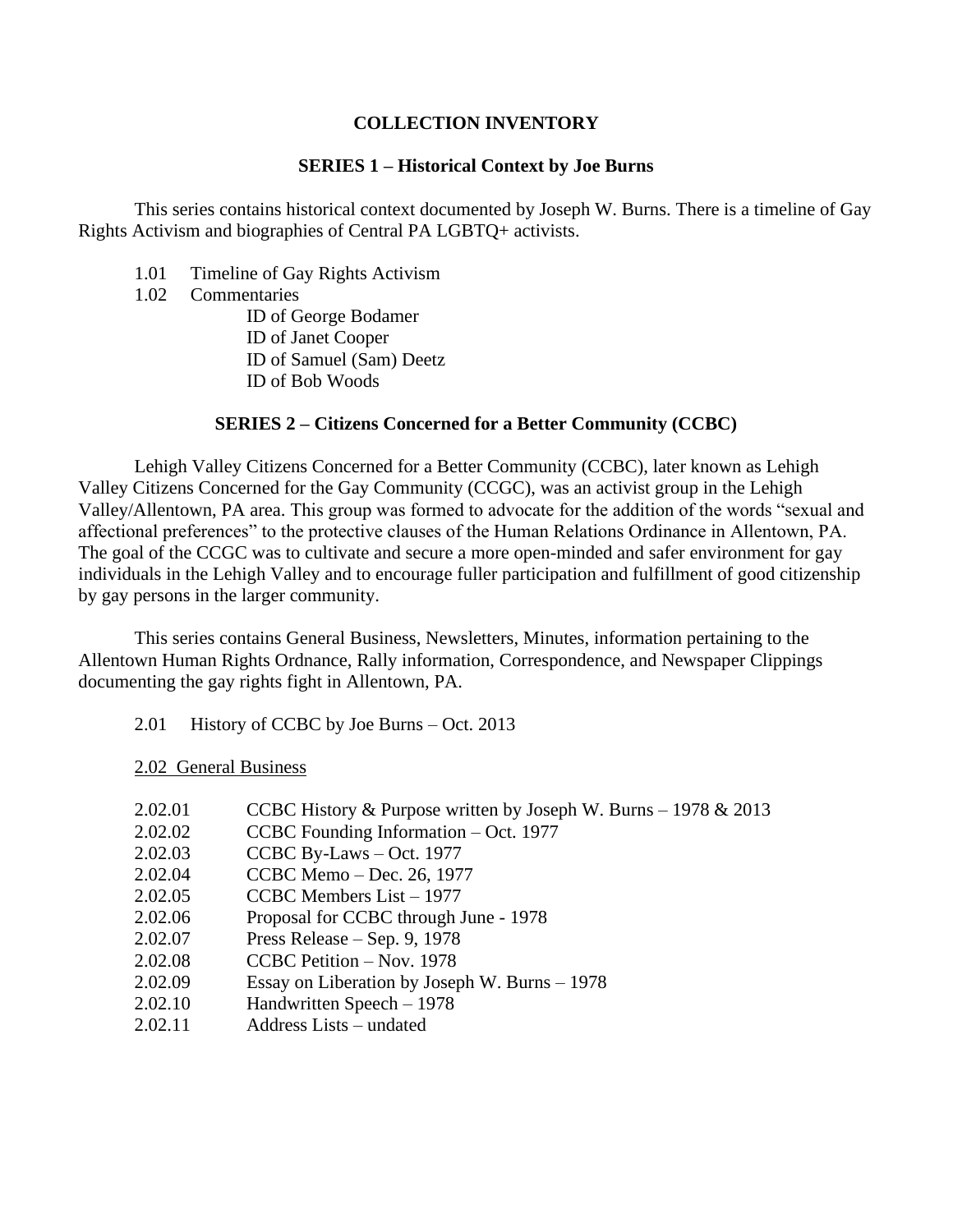#### 2.03 Newsletters

2.03.01 October [27], 1977 November 10, 1977 November 22, 1977 December 8, 1977 December 16, 1977 2.03.02 January [5], 1978 January 16, 1978 February [28], 1978 March [14], 1978 March 28, 1978 April [25], 1978 May [18], 1978 June [1], 1978 June [15], 1978 August [24], 1978 October [19], 1978 2.03.03 February [08], 1979

### 2.04 Minutes

| 2.04.01 | Jan. 23, 1978                   |
|---------|---------------------------------|
| 2.04.02 | $(handwritten) - Feb. 14, 1978$ |
| 2.04.03 | $(handwritten) - Mar. 7, 1978$  |
| 2.04.04 | Apr. 25, 1978                   |
| 2.04.05 | May 2, 1978                     |
| 2.04.06 | May 30, 1978                    |

2.05 Allentown City Council

| 2.05.01 | Human Relations Ordinance – Feb. 2, 1977                               |
|---------|------------------------------------------------------------------------|
| 2.05.02 | Loitering Ordinance in Allentown $-1977$                               |
|         | "Shameful Assault on Freedom," The Bethlehem (PA) Globe                |
|         | $Times - Aug. 11, 1977$                                                |
|         | "Loitering," The Morning Call (Allentown, PA) – Apr. 26, 1978          |
|         | "Suit seeks halt of loitering arrests," Evening Chronicle              |
|         | (Allentown, PA) $-$ Apr. 20, 1978                                      |
|         | "Law is Challenged," The Morning Call (Allentown, PA) –                |
|         | Apr. 26, 1978                                                          |
| 2.05.03 | Allentown Humans Relation Ordinance Amendment Correspondences –        |
|         | Nov. 1977 to May 1978                                                  |
| 2.05.04 | Allentown City Council Meeting Agenda – Apr. 19, 1978                  |
| 2.05.05 | George William to Allentown City Council (handwritten) – Apr. 19, 1978 |
|         |                                                                        |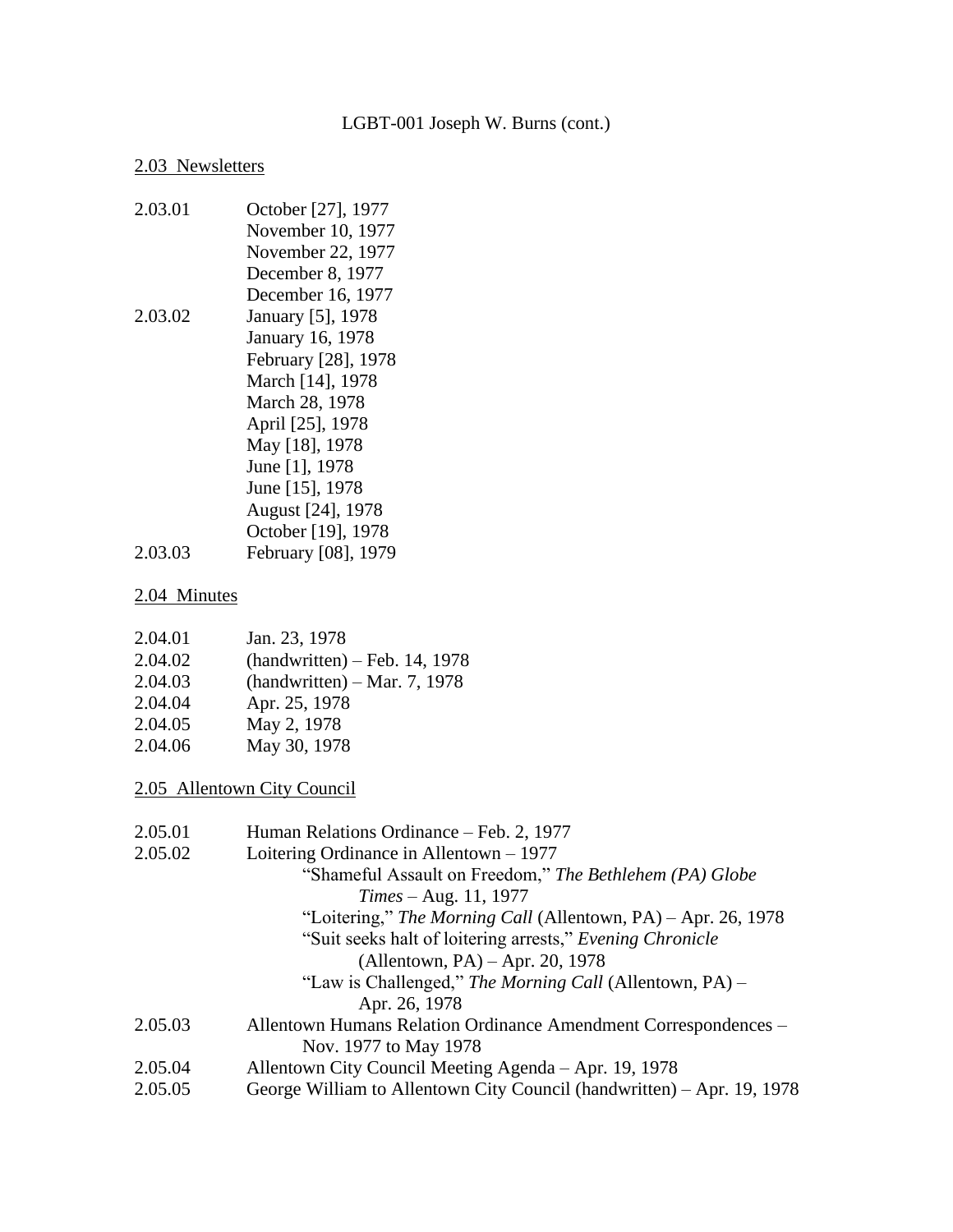## 2.05 Allentown City Council (cont.)

| 2.05.06 | Barring Gay Participation in City Forums Info – Apr. to May 1978 |
|---------|------------------------------------------------------------------|
| 2.05.07 | Allentown City Council Meeting Agenda – Jun. 7, 1978             |

- 2.05.08 Documenting Housing Discrimination in Allentown 1978
- 2.05.09 Human Relations Material of City Council for Ordinance 1978
- 2.05.10 Commission Forum Invite Sep. 26, 1979

# 2.06 Rallies

| 2.06.01 | CCBC 'The Attack Has Begun' Flyer – Jun. 1978     |
|---------|---------------------------------------------------|
| 2.06.02 | Socialist Rally – Sep. 22, 1978                   |
| 2.06.03 | 'Word is Out' Rally and Screening – Sep. 23, 1978 |
|         |                                                   |

- 2.06.04 Afro-American Cultural Center Inc. Cancelation of 'Word is Out' Showing – Sep. 1978
- 2.06.05 Gay Pride Slogans Sep. 1978
- 2.06.06 Door Opening Rally Speech undated

# 2.07 General Correspondences

| 2.07.01 | Carl Edmundson to Joe Burns – Nov. 5, 1977 |  |
|---------|--------------------------------------------|--|
|         |                                            |  |

- 2.07.02 Joe Burns to Joseph Dadonna, Mayor of Allentown, (handwritten) Nov. 9, 1977
- 2.07.03 Joe Burns to Reverend Guy Kratzer, Allentown City Council Member-elect – Dec. 27, 1977
- 2.07.04 Carol A. Bloch, Co-chair CCBC, to Reverend 1977
- 2.07.05 NOW Correspondences Feb. 1979
- 2.07.06 To Mr. Fischl (handwritten) undated

# 2.08 Newspaper Clippings

2.08.01 "Gay Rights Skeleton Haunts Allentown," *The Globe-Times* (Bethlehem, PA) – Apr. 20. 1975 "Voice of the People," *The Globe-Times* (Bethlehem, PA) – Feb. 2, 1976 "54 Attend Meeting, form gay rights unit," *Sunday Call-Chronicle* (Allentown, PA) – Nov. 6, 1977 "Sate Gay groups finding it difficult to get parley site," *Sunday Call Chronicle* (Allentown, PA) – Nov. 6, 1977 "Gay Rights Perversion Permit?" *Morning Call* (Allentown, PA) – Nov. 24, 1977 (2)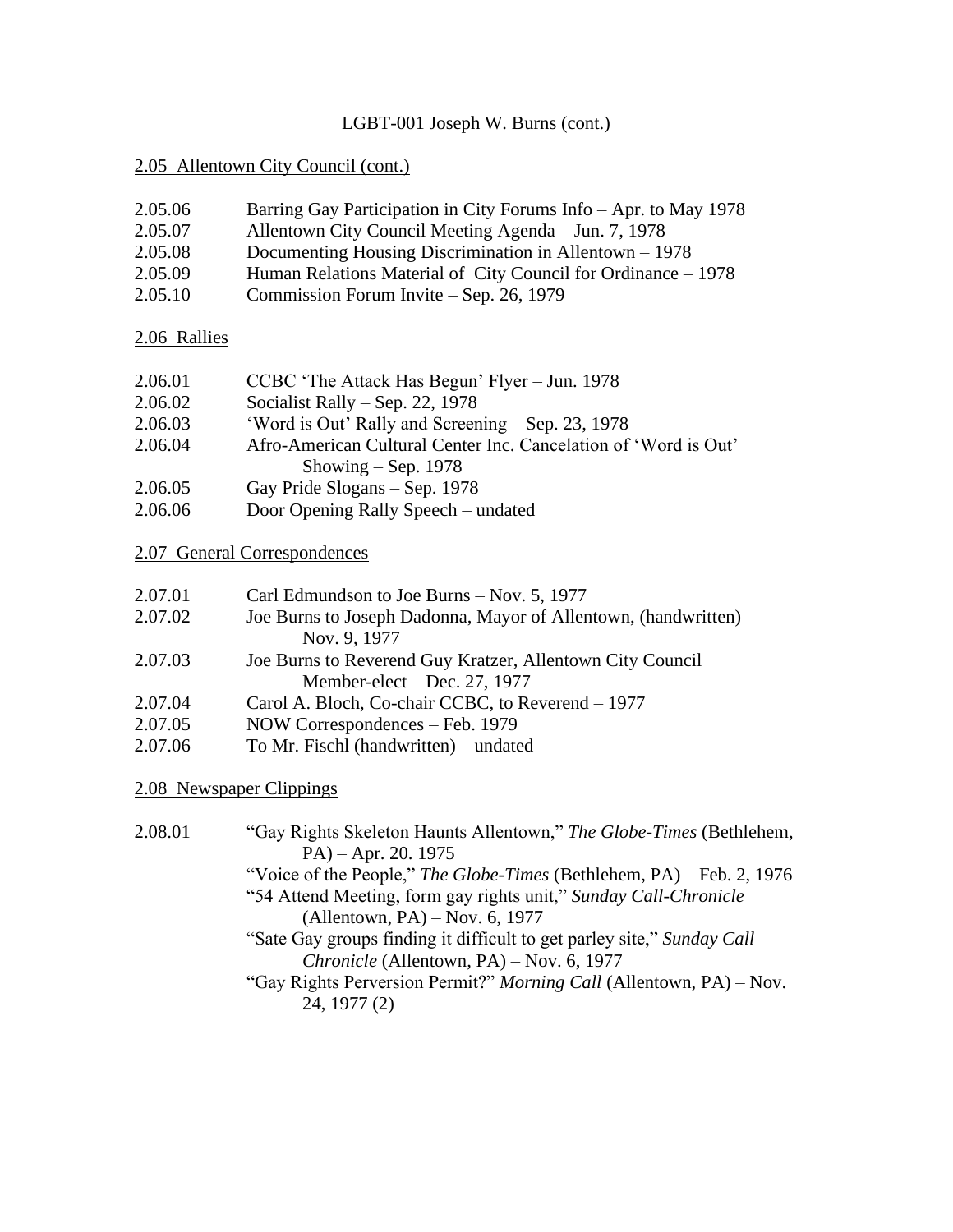# 2.08 Newspaper Clippings (cont.)

| 2.08.02 | "Moral Cancer," The Morning Call (Allentown, PA) – Jan. 6, 1978<br>"Not Normal," The Morning Call (Allentown, PA) - Jan. 9, 1978 |
|---------|----------------------------------------------------------------------------------------------------------------------------------|
|         | "Reverse bias," - Jan. 10, 1978                                                                                                  |
|         |                                                                                                                                  |
|         | "What choice?" The Morning Call (Allentown, PA) – Jan. 19, 1978                                                                  |
|         | "Name-dropping," The Morning Call (Allentown, PA) – Jan. 27, 1978                                                                |
| 2.08.03 | "Gay activities address youth," Evening Chronicle (Allentown, PA) –<br>Apr. 18, 1978                                             |
|         | "City embroiled in hassle over gay rights," Evening Chronicle (Allentown,                                                        |
|         | $PA$ ) – Apr. 20, 1978                                                                                                           |
|         | "An insult to City's youth," Evening Chronicle (Allentown, PA) –<br>Apr. 20, 1978                                                |
|         | "Gay rights hassle," Evening Chronicle (Allentown, PA) - Apr. 20, 1978                                                           |
|         | [page missing]                                                                                                                   |
|         | "Sin, no sinner," The Morning Call (Allentown, PA) – Apr. 20, 1978                                                               |
| 2.08.04 | "Rights: Youth workshop on homosexuality comes under fire," The                                                                  |
|         | Morning Call (Allentown, PA) - Apr. 20, 1978                                                                                     |
|         | "Anita is invited to give Allentown her views on gays," – Evening                                                                |
|         | Chronicle (Allentown, PA) - Apr. 21, 1978                                                                                        |
|         | "Gays: Unofficial ruling dims prospects for legislation," The Morning Call                                                       |
|         | (Allentown, PA) - Apr. 25, 1978                                                                                                  |
|         | "Rights trampled," The Morning Call (Allentown, PA) – Apr. 26, 1978                                                              |
|         | "Park is scene of 2 beatings and robberies," The Evening Chronicle                                                               |
|         | (Allentown, PA) $-$ Apr. 27, 1978                                                                                                |
| 2.08.05 | "When the kitchen gets hot" Evening Chronicle (Allentown, PA) –                                                                  |
|         | Apr. 27, 1978 (see oversized OBS)                                                                                                |
|         | "One-sided view," $-$ Apr. 27, 1978                                                                                              |
|         | "Big Brother prospects can be asked if they're gay," – Apr. 27, 1978                                                             |
|         | "Another Week: Homosexuals' rights must be debated rationally," Sunday                                                           |
|         | Call-Chronicle (Allentown, PA) - Apr. 30, 1978                                                                                   |
|         | "Gay rights activists want super Sunday booth," The Evening Chronicle                                                            |
|         | (Allentown, PA) - Apr 1978                                                                                                       |
| 2.08.06 | "Forget Anita," The Morning Call (Allentown, PA) – May 1, 1978                                                                   |
|         | "Carte blanche," The Morning Call (Allentown, PA) – May 2, 1978                                                                  |
|         | "Death threat: Frey withdraws invitation to Anita after warning," Evening                                                        |
|         | Chronicle (Allentown, PA) – May 2, 1978 (2)                                                                                      |
|         | "Threatening letters and Anita Bryant," The Morning Call (Allentown,                                                             |
|         | PA) – May 3, 1978 (2)/ "Debate ban on gay rights," Morning Call                                                                  |
|         | (Allentown, PA) – May 8, 1978 [two articles on same page]                                                                        |
|         | "Scapegoats," $-May$ 3, 1978                                                                                                     |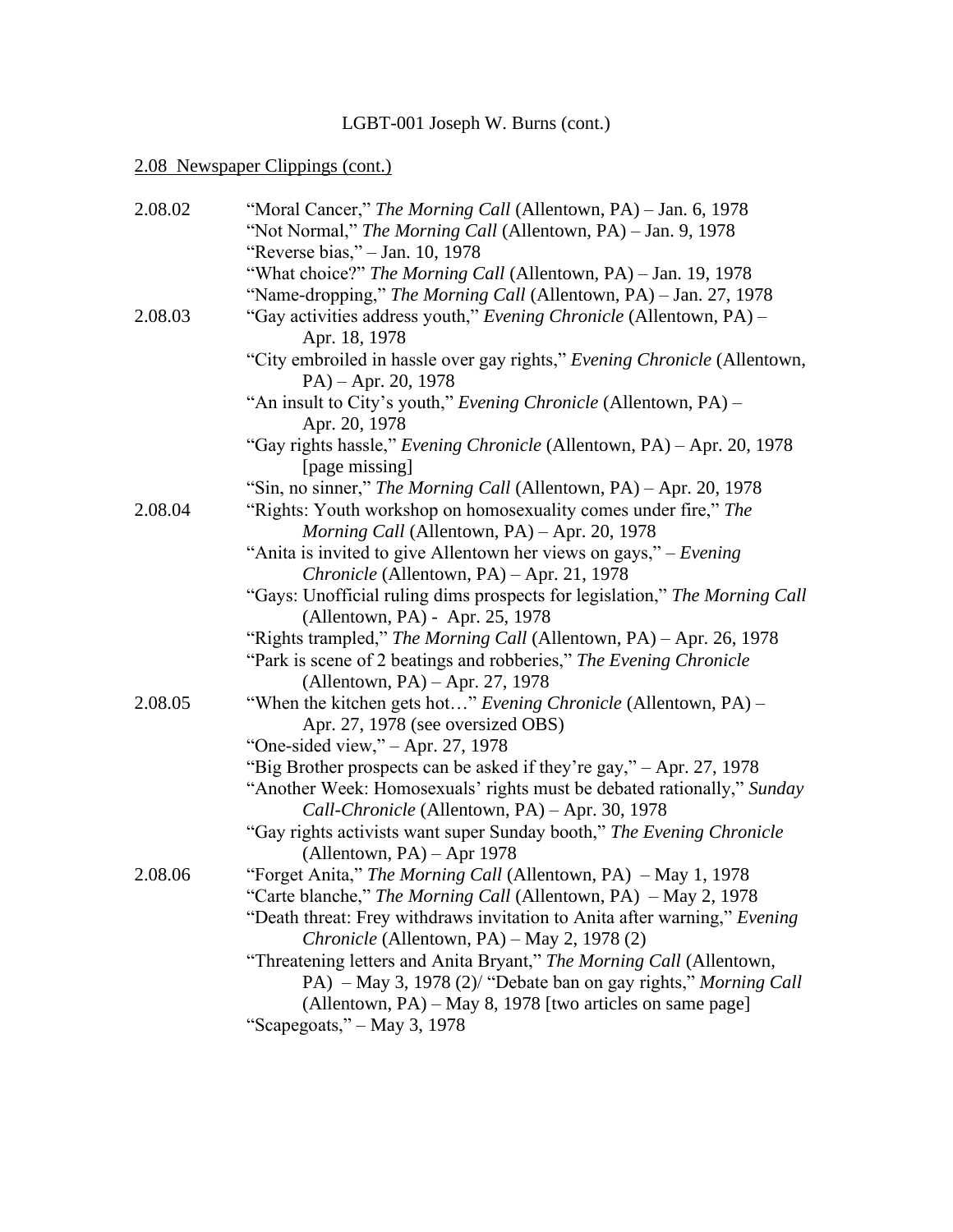# 2.08 Newspaper Clippings (cont.)

| 2.08.07 | "Gay Rights Debate: Frey wants a ruling on his ban of dialogue," Evening<br>Chronicle (Allentown, PA) – May 4, 1978 (2) (see oversized OBS)                       |
|---------|-------------------------------------------------------------------------------------------------------------------------------------------------------------------|
|         | "Unprecedented Move," The Evening Chronicle (Allentown, PA) - May 4,<br>1978(2)                                                                                   |
|         | "Public Forum," Evening Chronicle (Allentown, PA) – May 5, 1978                                                                                                   |
|         | "Ban Override on Gay Rights Discussions," The Globe-Times (Bethlehem,<br>$PA$ ) – May 5, 1978                                                                     |
|         | "Spiritual sines worse than sins of the flesh," The Morning Call<br>Weekender (Allentown, PA) - May 6, 1978                                                       |
| 2.08.08 | "Public Opinion," Sunday Call-Chronicle (Allentown, PA) – May 6, 1978                                                                                             |
|         | "A trouble-maker," The Morning Call (Allentown, PA) – May 9, 1978                                                                                                 |
|         | "Wichita Repeals Gay Rights Laws," - May 10, 1978                                                                                                                 |
|         | "Practicing homosexuals may have misgivings, too," Evening Chronicle<br>(Allentown, PA) – May 11, 1978                                                            |
|         | "Wichita" – May 11, 1978                                                                                                                                          |
| 2.08.09 | "Another Week: No Easy Answers in Homosexuality Debate," Sunday<br>Call Chronicle (Allentown, PA) - May 21, 1978                                                  |
|         | "On Anita's Side," - circa May 1978                                                                                                                               |
|         | "Allentown Council Ejects Man from Meeting," The Globe-Times                                                                                                      |
|         | (Bethlehem, PA) – Jun. 8, 1978                                                                                                                                    |
|         | "Man tossed out over gay rights talk," The Evening Chronicle                                                                                                      |
|         | (Allentown, PA) $-$ Jun 8, 1978                                                                                                                                   |
|         | "Study on homosexuals concludes many lead stable lives," The New York<br>Times - Jul. 10, 1978                                                                    |
| 2.08.10 | March/Rally Announcement, The Morning Call Weekender (Allentown,<br>$PA$ ) – Sep. 9, 1978 (see oversized OBS)                                                     |
|         | "Gay Rights celebration runs into a snag- another minority group," Sunday<br>Call-Chronicle (Allentown, PA) - Sep. 17, 1978                                       |
|         | " 'Gay Rights' March, rally showcases differing viewpoints for sparce<br>crowd," The Sunday Call Chronicle (Allentown, PA) - Sep. 24, 1978 (see<br>oversized OBS) |
|         | "Gay rights activists step forth in Allentown," The Brown and White –<br>Sep. 29, 1978 (see oversized OBS)                                                        |
|         | "Voting on Gay Rights," – undated                                                                                                                                 |
|         |                                                                                                                                                                   |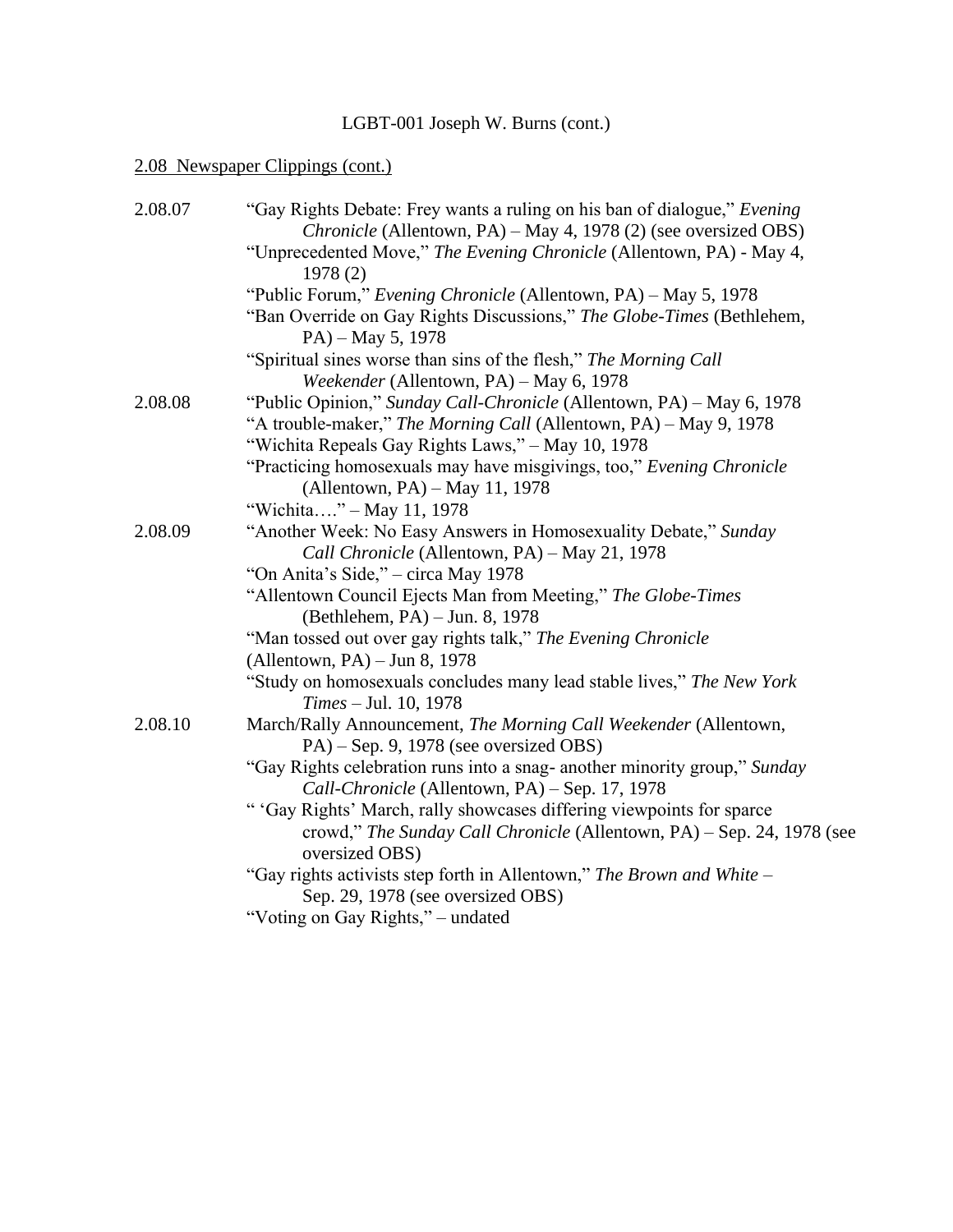## **SERIES 3 – Gay Coordinating Society of Berks County, Reading (GCS Berks)**

Founded in December of 1974, the Gay Coordinating Society of Berks County, Reading, PA (GCS Berks) was a LGBTQ+ activist organization in the Berks County area and a fundamental part of the Pennsylvania Rural Gay Caucus.

This series contains Newsletters, information pertaining to the Reading Human Relations Ordinance, General Business, and Correspondence.

3.01 History of GCS Berks by Joe Burns – Oct. 2013

3.02 Newsletters

3.02.01 December 1974 (?) 3.02.02 April 1975 September 1975 November 1975 3.02.03 January 1976 February 1976 March 1976 April 1976 May 1976 June 1976 July 1976 October 1976

#### 3.03 Reading Human Relations Ordinance

| 3.03.01 | Original Copy of Human Relations Ordinance – Feb. 14, 1968       |
|---------|------------------------------------------------------------------|
| 3.03.02 | Correspondences about adding 'Sexual Orientation' to Ordinance – |
|         | Mar. 10 - Apr. 1, 1976                                           |
| 3.03.03 | "Area 'Gays' Seek Equal Rights," Berks County (PA) Record –      |
|         | Feb. 5, 1976 (see oversized OBS)                                 |

#### 3.04 General Business

| 3.04.01 | Mutual Interest Groups Flyer – circa 1974                        |
|---------|------------------------------------------------------------------|
| 3.04.02 | Bicentennial Conference on Gays and the Federal Government       |
|         | Registration – Oct. 10-14, 1975                                  |
| 3.04.03 | "Heart Design Emblem Receipt" – Nov 13, 1975                     |
| 3.04.04 | Chair Member's Address List (handwritten) – 1975                 |
| 3.04.05 | GCS Members – circa 1975                                         |
| 3.04.06 | Gay Liberation Stamp Design by the GCS Berks Art Alliance – 1976 |
| 3.04.07 | Gay Neighbors Program $-1976$                                    |
|         |                                                                  |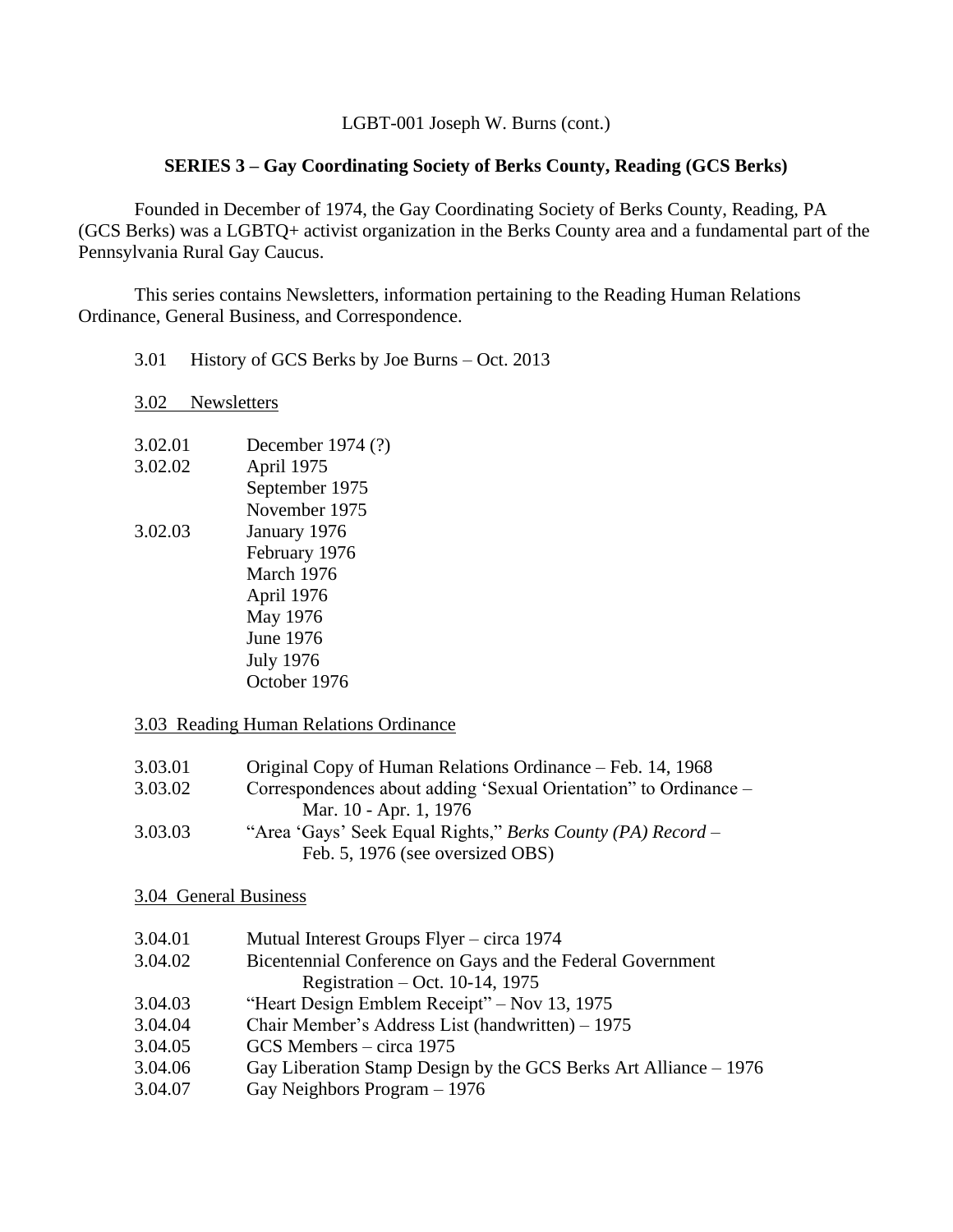3.04 General Business (cont.)

| 3.04.09<br>Anita Bryant Flyer – June 1977                      |  |
|----------------------------------------------------------------|--|
|                                                                |  |
| 3.04.10<br>Handwritten Note – undated                          |  |
| 3.04.11<br>Big Brother/Big Sister note (handwritten) – undated |  |

3.05 Correspondence

| 3.05.01 | Michael Wahl to Joe (Burns) – Dec $23$ 1975 and Jan 4, 1976       |
|---------|-------------------------------------------------------------------|
| 3.05.02 | Letter about Senate Bill 196 from Joe Burns (handwritten) $-1975$ |
| 3.05.03 | Joe Burns to Sir (unidentified) – circa $1976$                    |
| 3.05.04 | Jo Jones to Council Members of GCS Berks – Mar 2, 1977            |
| 3.05.05 | Jo to Joe $(Burns)$ – undated                                     |

## **SEIRES 4 – Pennsylvania (PA) Governor's Council for Sexual Minorities**

The Governor's Council for Sexual Minorites was an officially appointed advisory committee created by Governor Milton J. Shapp in 1976. Governor Shapp, by executive order, declared that all executive branch offices and services were to end discriminatory practices and policies against all LGBTQ+ employees, clients, and program of state services. The proposed council was his instrument guaranteeing the implementation of his decree throughout the Executive Branch of state government. Council committees consisted of knowledgeable LGBTQ+ activists appointed by Governor Shapp to work side by side with official state employees to monitor and rewrite government regulations and practices to reflect the executive order.

This series contains Meeting Minutes and Agendas, Subcommittee information, Reports, Memos, Correspondence, General Business, and Reference Materials.

4.01 Minutes

| 4.01.01 | Agenda & Minutes with Council Committee Members List – May 27, |
|---------|----------------------------------------------------------------|
|         | 1976                                                           |
|         | Agenda – Sep. 7, 1976                                          |
| 4.01.02 | Minutes – Feb. 4, $1977$                                       |
|         | Minutes – Mar. 28, 1977                                        |
|         | Minutes $-$ May 4, 1977                                        |
|         | Meeting Memo $-$ Sep. 1977                                     |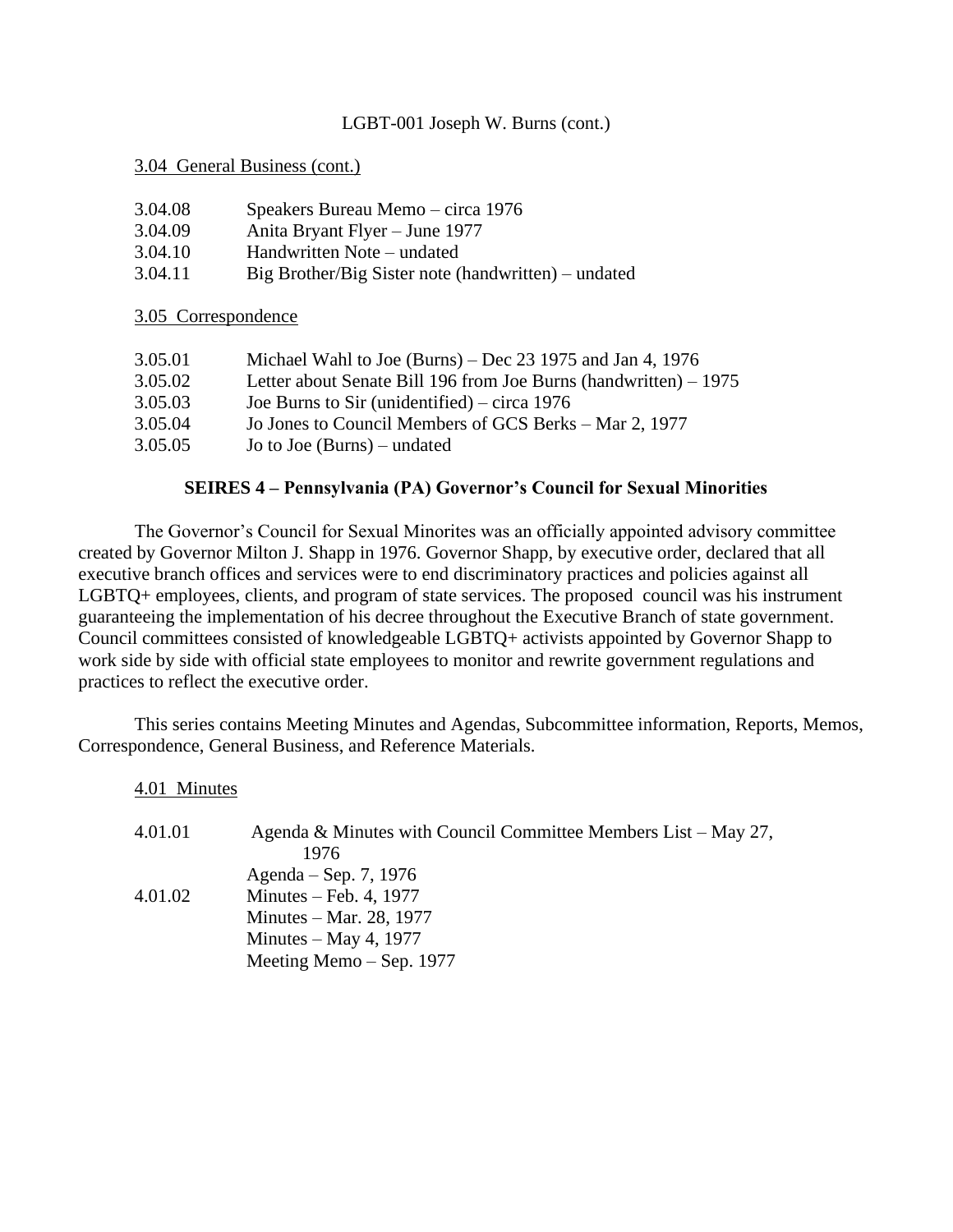# 4.01 Minutes (cont.)

| 4.01.03 | Minutes – Jan. 19, 1978                  |
|---------|------------------------------------------|
|         | Minutes $-$ Apr. 12, 1978                |
|         | Minutes $-$ May 24, 1978                 |
|         | Minutes $-$ Jul. 11, 1978                |
|         | Agenda – Sep. 11, 1978                   |
|         | Agenda & Minutes $-[Sep. 1978]$          |
|         | Agenda & Minutes – Oct. 31, 1978         |
|         | Minutes $-$ Dec. 15, 1978                |
| 4.01.04 | Minutes – Jan. 13, 1979                  |
|         | Minutes – Mar. 8, 1979                   |
|         | Minutes $-$ Apr. 27, 1979                |
|         | Minutes – Jul. [7], 1979                 |
|         | Minutes $-$ Sep. 10, 1979                |
|         | Minutes $-$ Oct. 20, 1979                |
|         | Minutes $-$ Dec. 7, 1979                 |
| 4.01.05 | Agenda – Apr. 23, 1980                   |
|         | Minutes $-$ Jun. 3, 1980                 |
|         | Agenda & Minutes $-$ Jul. 11, 1980       |
|         | Minutes $-$ Sep. 8, 1980                 |
| 4.01.06 | Page 3 of Unidentified Minutes – undated |
|         |                                          |

# 4.02 Subcommittees

| 4.02.01 | AD HOC Committee, Recommendations of the - May 20, 1976 |
|---------|---------------------------------------------------------|
| 4.02.02 | Community Affairs Committee – Sep. 17, 1976             |
| 4.02.03 | Community Committee Goals Draft - Jun. 2, 1976          |
| 4.02.04 | Corrections Subcommittee Report – Sep. 1975 to May 1976 |
|         | Corrections Subcommittee Meeting Minutes - Mar. 9, 1976 |
|         | Corrections Subcommittee Newsletter – Jun. 1, 1976      |
|         | Corrections Subcommittee Newsletter $-$ Aug. 12, 1976   |
| 4.02.05 | State Employment Committee Minutes – May 7, 1976        |
| 4.02.06 | Steering Committee Minutes – Jun. 25, 1976              |
|         | Steering Committee Minutes – Mar. 4, 1977               |

# 4.03 Reports

| 4.03.01 | Annual Report of the Advisory Committee on Rights and Health Concerns |
|---------|-----------------------------------------------------------------------|
|         | $-$ Feb. 28, 1977                                                     |
| 4.03.02 | Highlights of the Year Draft $-$ Mar. 9, 1977                         |
| 4.03.03 | PA Council for Sexual Minorities Report – Mar. 1977                   |
| 4.03.04 | Record of Sexual Discrimination – Feb. 2, 1979                        |
| 4.03.05 | DPW Task Force Projects (draft) – Jul. [1979]                         |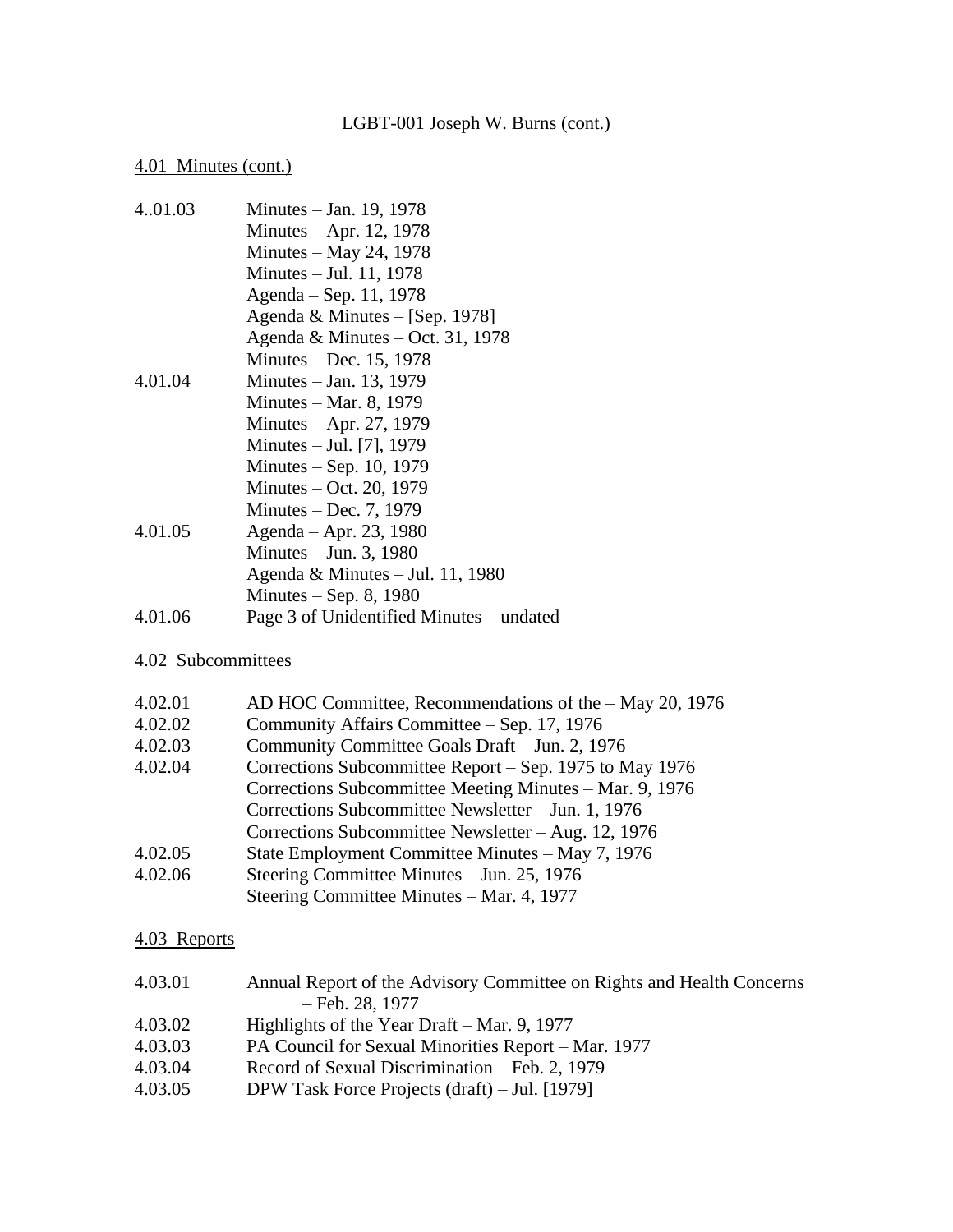# 4.03 Reports (cont.)

| 4.03.06 | Accomplishments of PA Council for Sexual Minorities – circa 1979 |
|---------|------------------------------------------------------------------|
| 4.03.07 | Past Progress & Future Plans $(draft) - Apr. 23, 1980$           |

# 4.04 Memos

| 4.04.01 | Announcements – Jun. 1976      |
|---------|--------------------------------|
| 4.04.02 | Memo – Jan. 1, 1977            |
|         | Memo – Mar. 9, 1977            |
|         | Memo – Apr. 18, 1977           |
|         | Bulletin – Apr. 19, 1977       |
|         | Memo – Apr. 26, 1977           |
| 4.04.03 | Dep. Of Health memo - May 1977 |

# 4.05 Correspondence

| 4.05.01 | Sam Deetz to Susquehanna Valley Gays United (SVGU) Members - Nov.     |
|---------|-----------------------------------------------------------------------|
|         | 11, 1975                                                              |
| 4.05.02 | Letter from Frances Hanckel - Jun. 5, 1976                            |
| 4.05.03 | Anthony (Tony) Silvestre to Joseph W. Burns – Jul. 20, 1976           |
|         | Anthony (Tony) Silvestre to Joseph W. Burns – Jul. 28, 1976           |
| 4.05.04 | "Tom" to Robert Rains, Esquire at Justice Department – Sep. 7, 1976   |
| 4.05.05 | Anthony (Tony) Silvestre to Thomas B. Schmidt, III, Esquire – Feb. 7, |
|         | 1977                                                                  |
| 4.05.06 | Correspondences from Tony Silvestre – circa 1977                      |
| 4.05.07 | Joseph W. Burns, PA Council for Sexual Minorities commission letter – |
|         | Oct. 25, 1978                                                         |
| 4.05.08 | International Conference of Gay & Lesbian Jews Correspondence –       |
|         | Mar.15, 1980                                                          |

# 4.06 General Business

| 4.06.01 | Press Release – undated/NP article – Jan. 18, 1976                    |
|---------|-----------------------------------------------------------------------|
| 4.06.02 | "Shapp to Form Unit for Sexual Minorities," The Bethlehem (PA) Global |
|         | $Times - Jan. 27, 1976$                                               |
| 4.06.03 | Pride '78 Handmade Poster – 1978 (see oversized OBL)                  |
| 4.06.04 | Speakers Bureau Brochure – circa 1978                                 |
| 4.06.05 | Notes on Alcoholism – circa $1978$                                    |
| 4.06.06 | Handwritten Notes – circa 1978                                        |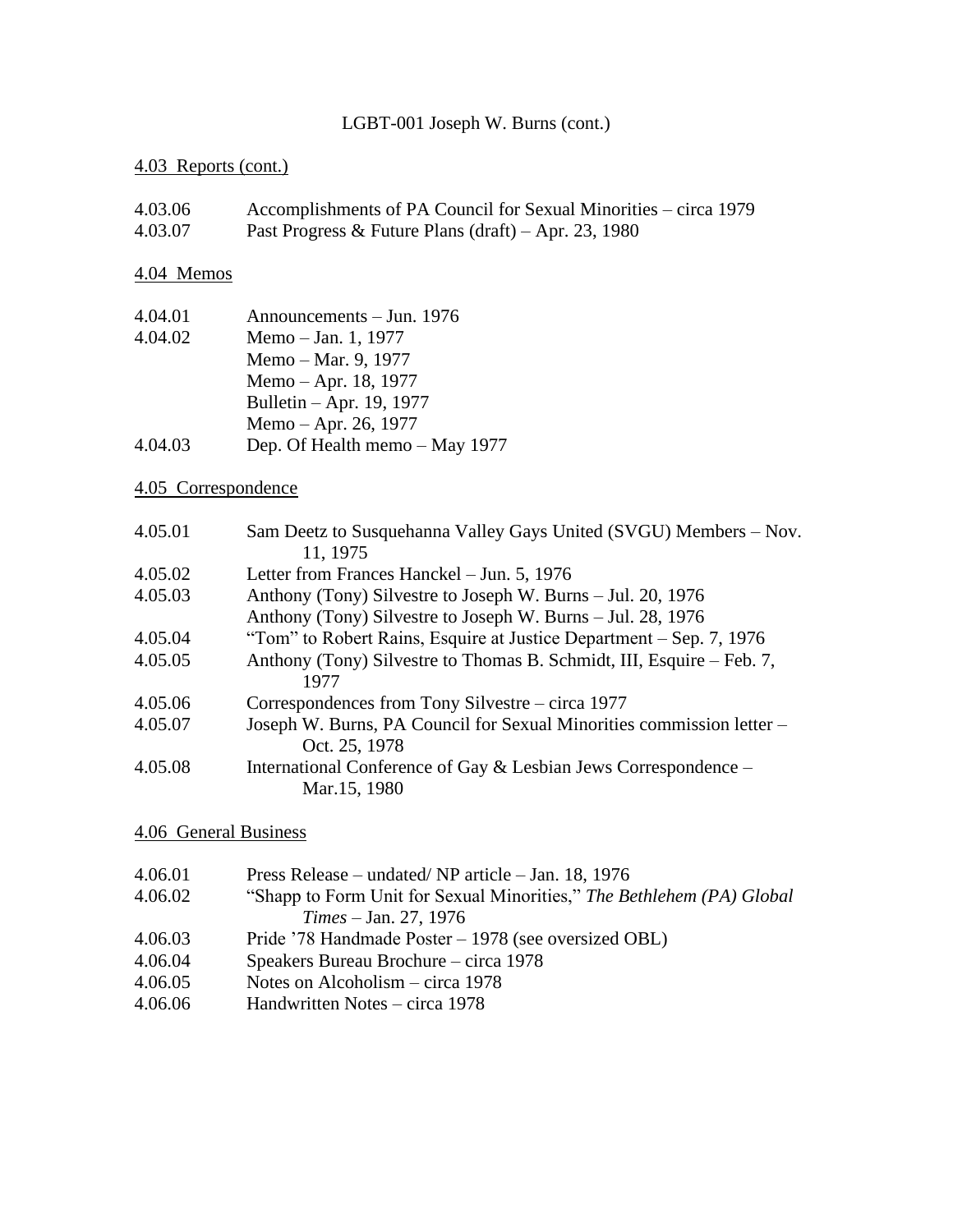#### 4.07 Reference Material

| 4.07.01 | The Diocese of PA Human Sexuality Statement – May 20, 1976 |
|---------|------------------------------------------------------------|
| 4.07.02 | Oregon Report: Roster of Recommendations – circa 1976      |
| 4.07.03 | Philadelphia Black Gays Flyer - circa 1978                 |
| 4.07.04 | Sandra Holman Business Card – circa 1978                   |
| 4.07.05 | Notice Announcing Change in Sexual Deviant Law – Jul. 1979 |
| 4.07.06 | Sexual Harassment Info - [1979]                            |
| 4.07.07 | Affirmative Action & Compliance Amendment – May 13, 1980   |
| 4.07.08 | Advisory Council on Church and Society – undated           |
| 4.07.09 | "Hounded No More" article – undated                        |
| 4.07.10 | "Examples of Discrimination" Brochure – undated            |

#### **SERIES 5 – Lehigh Valley Homophile Organization (Le-Hi-Ho)**

Lehigh Valley Homophiles Organization (Le-Hi-Ho), founded in Bethlehem, Pennsylvania, was created with the goal of "generating community" and fighting for LGBTQ+ rights in the Lehigh Valley Area. The organization disseminated information to the members and the greater Lehigh Valley community by way of communal meetings and a monthly newsletter. It functioned under an open membership policy, the only prerequisites being that a member must be of legal age and have "sympathy" for the purpose of Le-Hi-Ho. However, membership was composed of voting and non-voting members. It was deemed a "privilege" to be a voting member, and that role could be obtained by participants after they had attended two consecutive meetings and submitted their name for membership. Le-Hi-Ho provided council, legal aid, and outreach programs to local individuals, as well as education through their self-curated library, which Burns started in 1969. It also sponsored social events for the community and participated in extensive political activism on the local and national scale. The group was in existence for over twenty years and believed to be the first gay rights organization in Pennsylvania to be formed outside either Philadelphia or Pittsburgh. This series contains General Business, Correspondence, Event Flyers, Board of Directors information, and Newsletters.

#### 5.01 General Business

| 5.01.01 | Le-Hi-Ho Founding Letter $-1969$ |  |
|---------|----------------------------------|--|
|---------|----------------------------------|--|

- 5.01.02 What is Le-Hi-Ho? 1969
- 5.01.03 Unitarians on Homosexuality 1970
- 5.01.04 Le-Hi-Ho Bylaws, Original and Revised Dec. 5, 1975
- 5.01.05 Notes from the Original By-Laws Committee circa 1975
- 5.01.06 Kinsley Rating Scale circa 1976
- 5.01.07 Treasurer's Reports 1976-1978
- 5.01.08 Joint Press Release Mar. 9, 1977
- 5.01.09 Joint Press Release Mar. 11, 1977
- 5.01.10 Le-Hi-Ho Meeting Schedule 1977
- 5.01.11 Le-Hi-Ho library 1977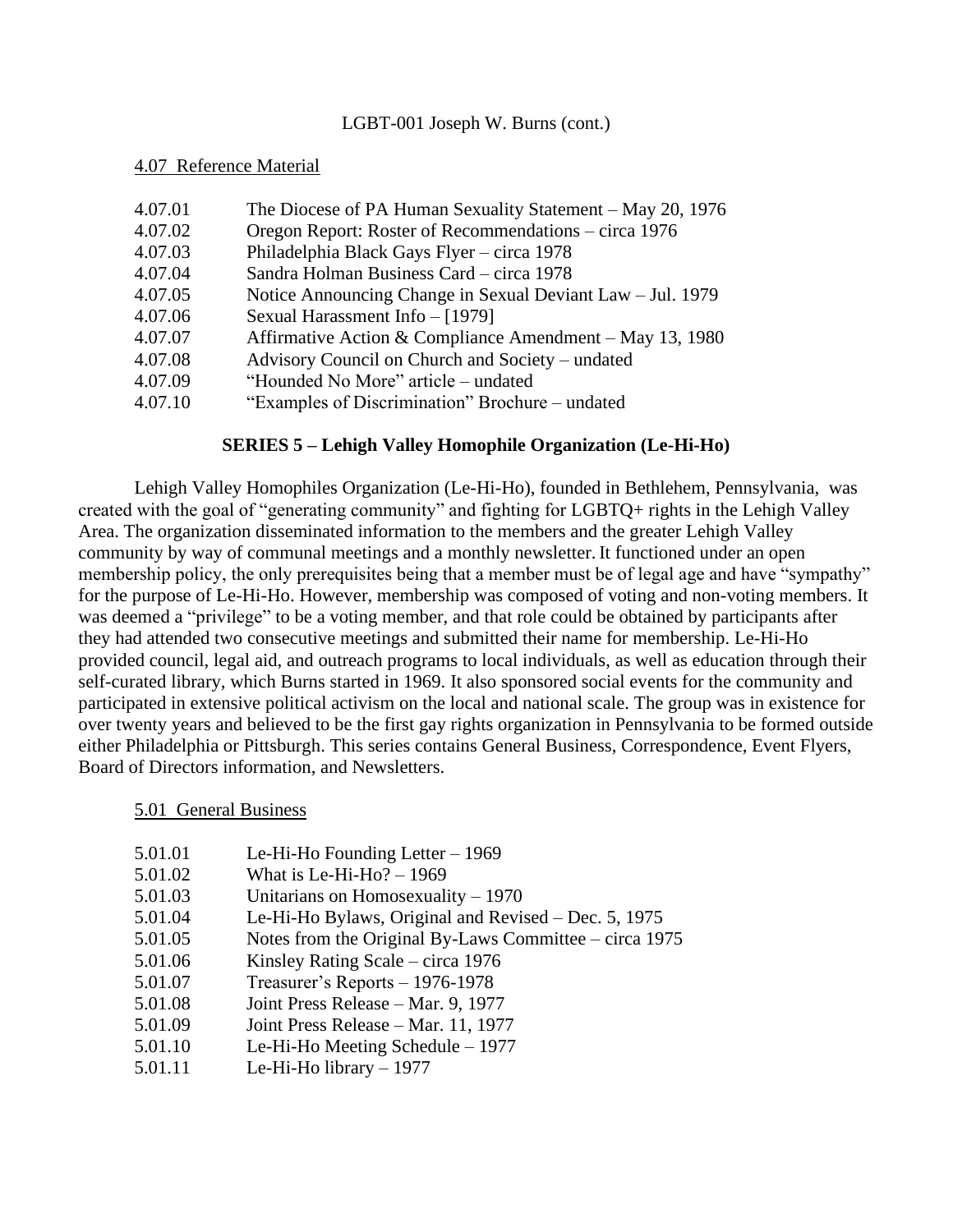# 5.02 Correspondence

| 5.02.01  | Senate Bill 782 Notice and Petition (used & blank copy) – Jun. 1970       |
|----------|---------------------------------------------------------------------------|
| 5.02.02  | Joe Burns to [Barbara] Gittings about Le-Hi-Ho Newsletter –               |
|          | Jan. 27, 1971                                                             |
| 5.02.03  | Joe's Resignation letter as Editor of Le-Hi-Ho Newsletter – Feb. 20, 1971 |
| 5.02.03a | Letter to Ms. Miller from [Joe Burns] – Dec. 10, 1975                     |
| 5.02.04  | Donation Letter – undated                                                 |

# 5.03 Flyers and Events

| 5.03.01 | Le-Hi-Ho Event Flyers $-$ 1969-1977                       |
|---------|-----------------------------------------------------------|
| 5.03.02 | Le-Hi-Ho Valentine's Day Dance Invitation – Feb. 14, 1976 |
| 5.03.03 | Human Right's Day Flyer – May 24, 1977                    |
| 5.03.04 | Blue Jean Day Announcement – Apr. 14, 1978                |
| 5.03.05 | Le-Hi-Ho Circle Dinner Invites - Jun. 1981                |
|         |                                                           |

5.04 Board of Directors – Meeting Minutes

| 5.04.01 | Apr. $13 - Oct.$ 19, 1976                     |
|---------|-----------------------------------------------|
|         | Meeting Memo [draft and final]– Nov. 15, 1976 |
| 5.04.02 | Apr. 20 – Dec. 11, 1977                       |
| 5.04.03 | Apr. $16 - Nov. 5, 1978$                      |
| 5.04.04 | Jan. $8 - Oct. 1, 1981$                       |

5.04.05 Meeting Memo – Sep. 29, 1985

5.05 Board of Directors – General Business

| 5.05.01 | Memo from Ronald E. Seeds, Executive Director, to All State Democratic |
|---------|------------------------------------------------------------------------|
|         | Platform Committee Members – circa 1970                                |
| 5.05.02 | Board Election Notice – Apr. 1971                                      |
| 5.05.03 | Board of Directors List – circa 1976                                   |
| 5.05.04 | Ken Burke Correspondence – circa 1976                                  |
| 5.05.05 | Board Meeting Location Update/Members lists – Sep. 22, 1981            |

# 5.06 Newsletter

| 5.06.01 | $WHO? - 1969$                          |
|---------|----------------------------------------|
| 5.06.02 | The Le-Hi-Ho $-1970$                   |
| 5.06.03 | Le-Hi-Ho News Bulletin $-1971$ to 1973 |
| 5.06.04 | Le-Hi-Ho Newsletter $-1974$ to 1976    |
| 5.06.05 | Le-Hi-Ho News - 1977                   |
| 5.06.06 | Le-Hi-Ho News $-1978$                  |
| 5.06.07 | Le-Hi-Ho News $-1979$                  |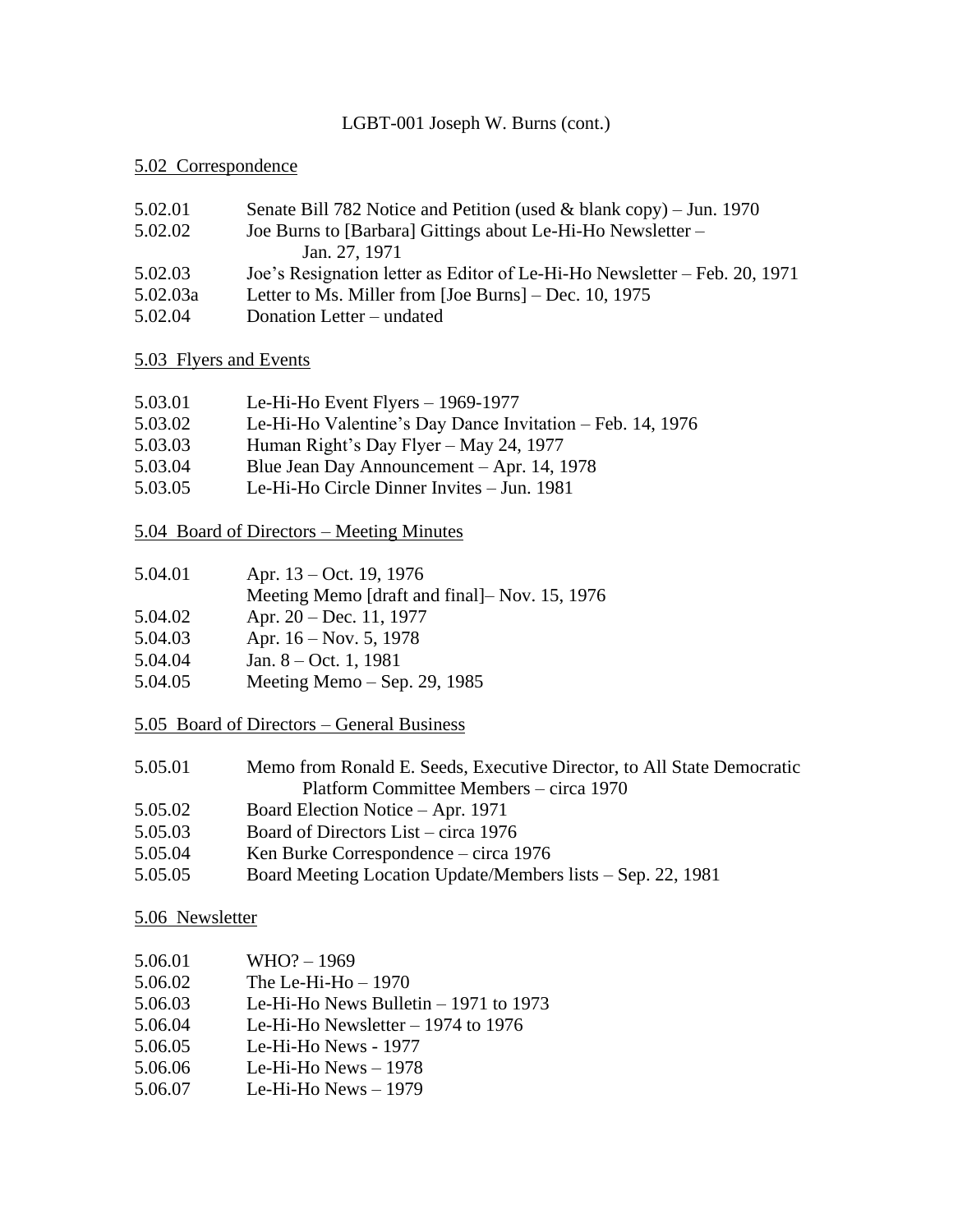5.06 Newsletter (cont.)

| 5.06.08 | Le-Hi-Ho News $-1980$                                      |
|---------|------------------------------------------------------------|
| 5.06.09 | Le-Hi-Ho News $-1981$                                      |
| 5.06.10 | Le-Hi-Ho News $-1982$                                      |
| 5.06.11 | Le-Hi-Ho News $-1983$                                      |
| 5.06.12 | Le-Hi-Ho News $-$ 1984                                     |
| 5.06.13 | Le-Hi-Ho News/LAMBDA Valley Monthly rename in Oct. $-1985$ |
| 5.06.14 | Lambda Valley Monthly - 1986                               |
| 5.06.15 | Lambda Valley Monthly - 1987                               |
| 5.06.16 | Lambda Valley Monthly - 1988                               |
|         |                                                            |

# **SERIES 6 – Pennsylvania Lesbian and Gay Support Network**

The Pennsylvania Lesbian/Gay Support Network (PLGSN) was as a state-wide LGBTQ+ support group established in 1978. It was formed by members of the PA Rural Gay Caucus and ultimately replaced the organization.

This series contains Minutes, Newsletters, General Business, and Correspondence.

6.01 Minutes

| 6.01.01 | Jul. 15, 1978               |
|---------|-----------------------------|
|         | Aug. 19, 1978               |
|         | Nov. 18, 1978               |
|         | Dec. 15, 1978               |
| 6.01.02 | Mar. 17, 1979               |
|         | Jun. 16, 1979 (handwritten) |
|         | [June 1979] (handwritten)   |
|         | [Sep. 1979] (handwritten)   |
|         | [Dec. 1979]                 |

6.02 Newsletters

| 6.02.01 | [Sep. 1978] |
|---------|-------------|
| 6.02.02 | 1979        |
| 6.02.03 | 1980        |
| 6.02.04 | 1981        |
| 6.02.05 | 1982        |
| 6.02.06 | 1983        |
|         |             |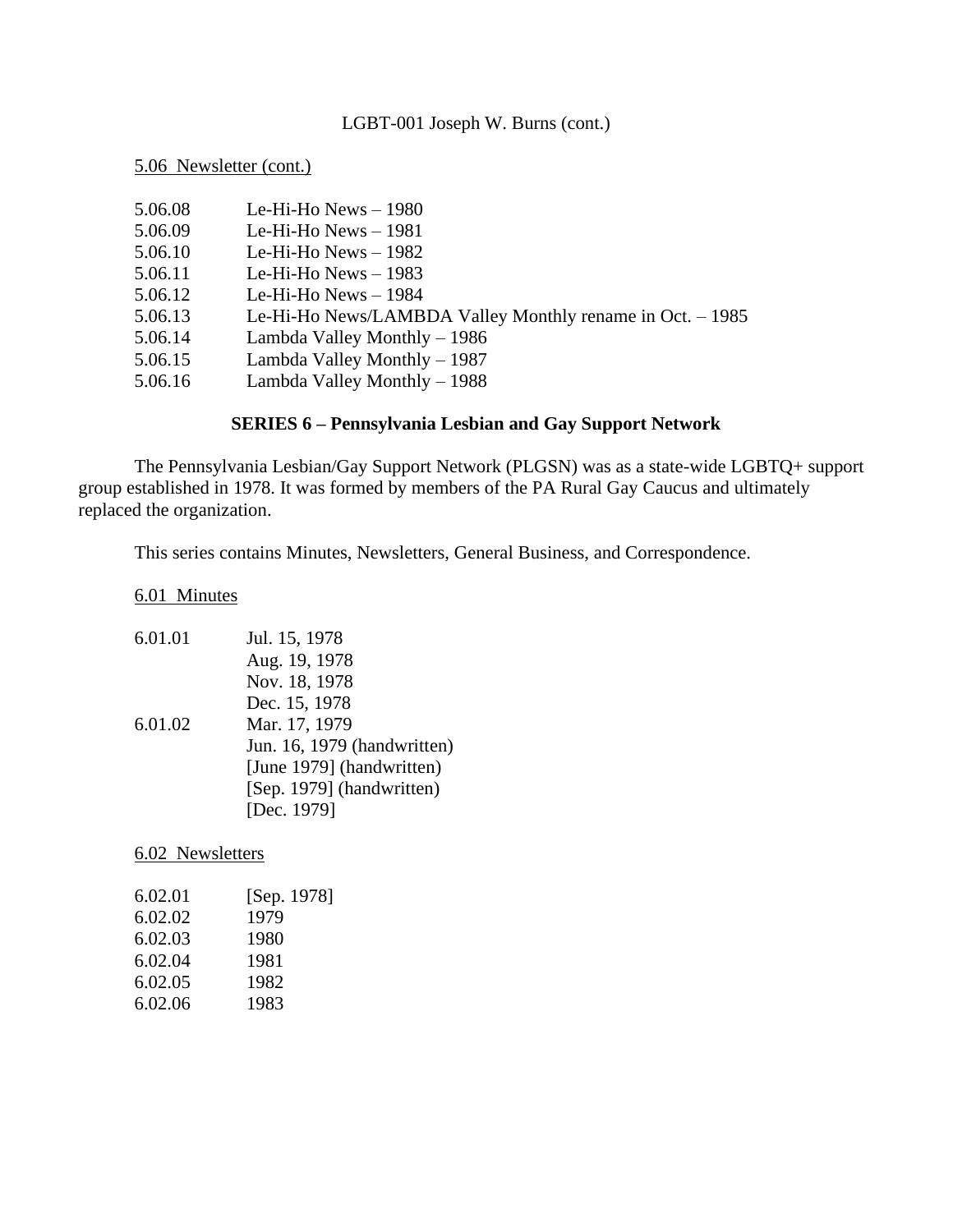# 6.03 General Business

| 6.03.01 | Procedures & Operating Rules $-1978$                                   |  |
|---------|------------------------------------------------------------------------|--|
| 6.03.02 | Regional Coordinator's Duties and Boundaries of Each Region - Sep. 16, |  |
|         | 1979                                                                   |  |
| 6.03.03 | Budget Outline and Financial Statement – Nov. 1979                     |  |
| 6.03.04 | Media Contact Lists – 1979                                             |  |
|         | Philadelphia Area Lesbian/Gay Media List                               |  |
|         | Pennsylvania Lesbian/Gay Media List                                    |  |
| 6.03.05 | Timeline of Gay Media coverage $-1977$                                 |  |
| 6.03.06 | Motion for Awards at Pride $79 - [1978]$                               |  |
| 6.03.07 | Southeast Region of PALGASN Meeting Agendas – Spr. 1979                |  |
| 6.03.08 | Alcoholism & Recovery: Gay Helping Gays Packet – circa 1979            |  |
| 6.03.09 | Handwritten Notes – circa 1979                                         |  |
| 6.03.10 | Northeast Regional Meeting Flyer – circa 1979                          |  |
| 6.03.11 | General Brochure – circa 1979                                          |  |
| 6.03.12 | Gay Counsel on Drinking Behavior Brochure (2 versions) – circa 1979    |  |
| 6.03.13 | Parliamentary Procedures @ a Glance – undated                          |  |

# 6.04 Correspondence

| 6.04.01 | Letter to Thomas O. Zeibold – Mar. 5, 1978      |
|---------|-------------------------------------------------|
|         | Letter to Thomas O. Zeibold – Mar. 9, 1978      |
| 6.04.02 | Letters regarding volunteer work $-$ Jul. 1979  |
| 6.04.03 | Letters from George $-$ [Jul. 1979]             |
| 6.04.04 | John Zinsmeister (?) to "Dear Friend" – undated |

# 6.05 Awards

6.05.01 Award for Exemplary Community Service to Joe Burns – 1980 (OBL)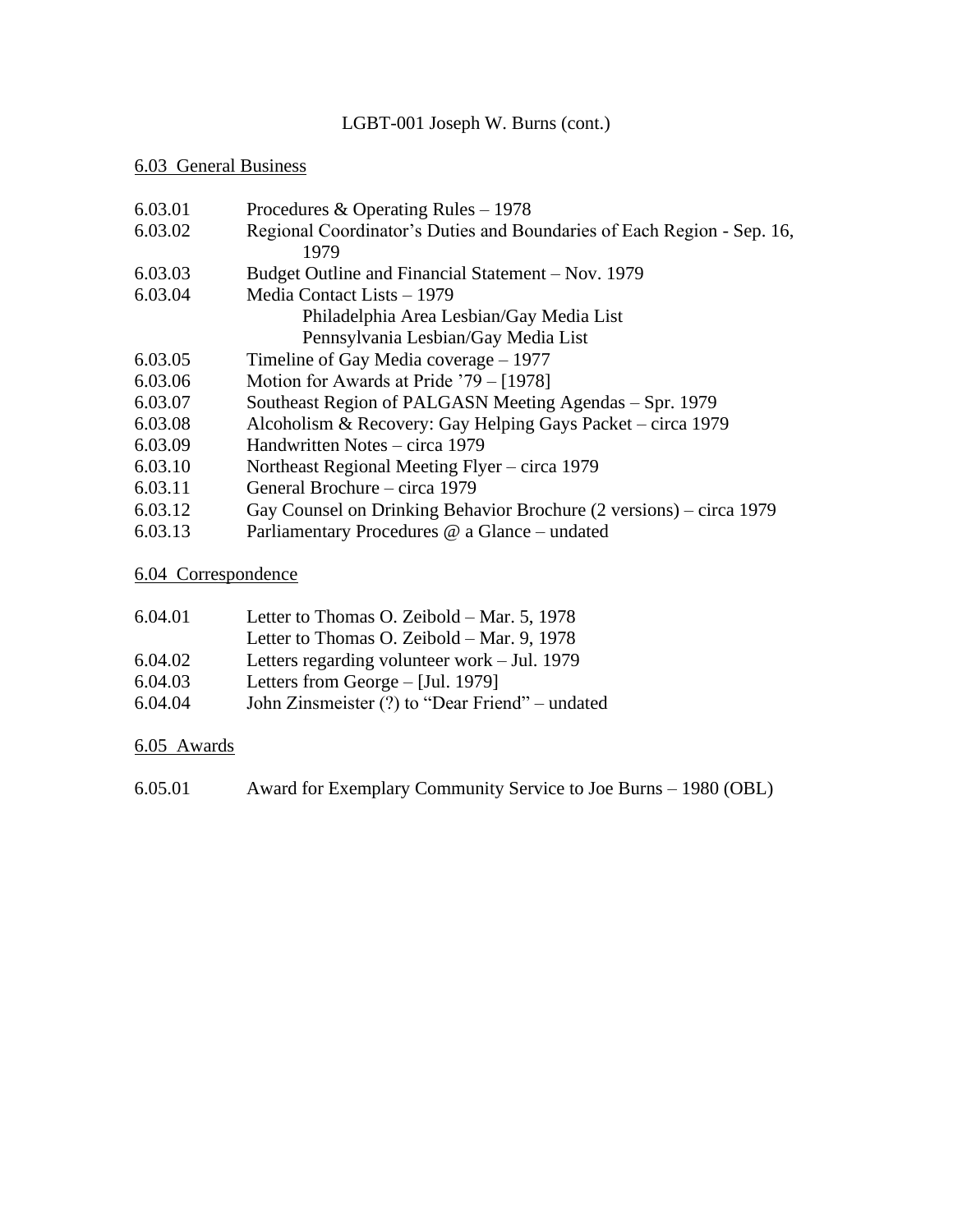## **Series 7 Pennsylvania (PA) Rural Gay Caucus**

The Pennsylvania Rural Gay Caucus was formed under the mission of "promulgating the concerns and freedoms of gay people and all sexual minorities." Membership was open to anyone regardless of age, and voting privilege was obtained by attending one meeting in the "proceeding six months." Leadership consisted of two co-chairpersons, a secretary and treasurer. It was a requirement that one chairperson be male and one female. The caucus included representatives from LGBTQ+ organizations in Harrisburg, Lancaster, and other small cities, and drew support from these organizations and colleges throughout the state. The caucus met monthly in Harrisburg and constantly lobbied with state legislatures. It held a series of annual statewide conferences that focused on LGBTQ+ issues, and was the primary sponsor of Gay Lobby Day, also known as Gay Education Day, where the PA LGBTQ+ community gathered in Harrisburg at the State Capital to lobby their legislatures to gain support for laws to protect LGBTQ+ rights in March of 1976.

This series contains General Business, Publicity information, Gay Lobby Day information, Newsletters, Meeting information, Correspondence, and information from specific sub-committees.

7.01 History of PA Rural Gay Caucus by Joe Burns – Oct. 2013

## 7.02 General Business

| 7.02.01 | PA Rural Gay Caucus Statistics - Jun. 1976 |
|---------|--------------------------------------------|
| 7.02.02 | PA Rural Gay Caucus Bylaws - Nov. 6, 1976  |
| 7.02.03 | Mailing Lists $-1976$                      |
| 7.02.04 | Handwritten $&$ Typed Notes – circa 1976   |
| 7.02.05 | Grievance Form – undated                   |

## 7.03 Publicity

| 7.03.01 | PA Rural Gay Caucus Conference Flyer – 1975                     |
|---------|-----------------------------------------------------------------|
| 7.03.02 | PA Rural Gay Caucus Potluck Flyer - Apr. 11, 1976               |
| 7.03.03 | Press Release – May 13, 1976                                    |
| 7.03.04 | Identifying the $RGC - Jun. 5$ , 1976                           |
| 7.03.05 | Press Release $-$ Jul. 22, 1976                                 |
| 7.03.06 | Press Release (handwritten draft) – circa $1976$                |
| 7.03.07 | 'Let's be Heard' Governor Dick Thronburgh Support Notice – 1979 |

## 7.04 Gay Lobby Day

| 7.04.01 | William Hollabaugh to National Gay Task Force (NGTF) – Jan. 28, 1976 |
|---------|----------------------------------------------------------------------|
| 7.04.02 | Gay Lobby Day Planning packet – Jan. 1976                            |
| 7.04.03 | PA Rural Gay Caucus Gay Lobby Day Announcement – [Jan.] 1976         |
|         | Gay Lobby Day Letter Announcement (2 draft versions) – [Feb] 1976    |
| 7.04.04 | Ray to Bill – Feb. 9, 1976                                           |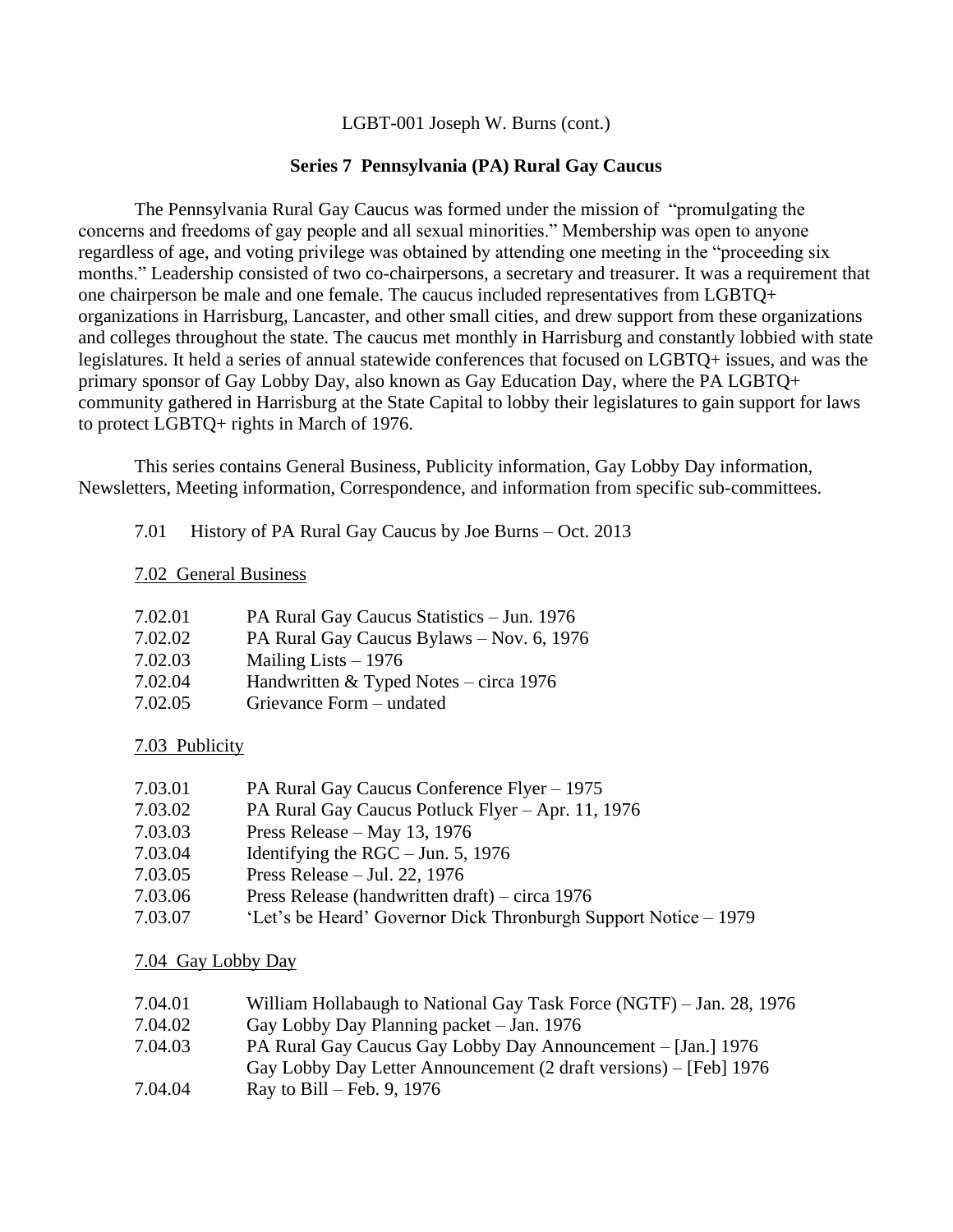#### 7.04 Gay Lobby Day (cont.)

- 7.04.05 Gay Lobby Day Update Feb. 12, 1976
- 7.04.06 Gay Lobby Day Flyers [Feb] 1976
- 7.04.07 Gay Lobby Day Participation Info Letter [Feb] 1976
- 7.04.08 Gay Lobby Day Donation Request Letter [Feb] 1976
- 7.04.09 Gay Lobby Day Committee Call [Feb] 1976
- 7.04.10 National Gay Task Force (NGTF) Gay Lobby Day Announcement Mar. 5, 1976
- 7.04.11 Contribution Thank-you note from Sam Deetz Mar. 14, 1976
- 7.04.12 Pittsburg Workshop Notes [Mar.] 1976
- 7.04.13 Correspondences to 'Ann' Mar. to Apr. 1976
- 7.04.14 Final Suggestions for Gay Education (Gay Lobby) Day Mar. 1976
- 7.04.15 Memo from Same Deetz about Gay Lobby Day Apr. 11, 1976
- 7.04.16 PA Rural Gay Caucus Gay Lobby Day Participants Jul. 11, 1976
- 7.04.17 Lobby Day Committee Notes (handwritten) 1976
- 7.04.18 America Civil Liberties Union (ACLU) Legislative Alert 1976

## 7.05 Newsletters

| 7.05.01 | 1975 |
|---------|------|
| 7.05.02 | 1976 |
| 7.05.03 | 1977 |
| 7.05.04 | 1978 |

## 7.06 Meeting Information

| 7.06.01 | Meeting Attendance Lists $-1976$ to 1977 |
|---------|------------------------------------------|
| 7.06.02 | Meeting Notice $-$ Apr. 3, 1976          |
|         | Meeting Planning – Summer 1976           |
|         | Meeting Notice $-$ Jul. 1976             |
|         | Meeting Minutes $-1976$                  |
| 7.06.04 | Meeting Minutes $-1977$                  |
| 7.06.05 | Meeting Notice – May 1978                |
|         | Meeting Minutes $-1978$                  |

## 7.07 Correspondence

| 7.07.01 | Le-Hi-Ho Correspondences – Oct. 1976 and Feb. 1977               |
|---------|------------------------------------------------------------------|
|         |                                                                  |
| 7.07.02 | To "Ray" $-$ Apr. 12, 1976                                       |
| 7.07.03 | Joseph W. Burns to Governor Milton J. Shapp about Gay Pride Week |
|         | Proclamation $-$ Jul 24, 1976                                    |
| 7.07.04 | Letter from the Editor (Joe Burns) – Oct. $1976$                 |

7.07.05 Ray to Joe (handwritten) – 1976 to 1977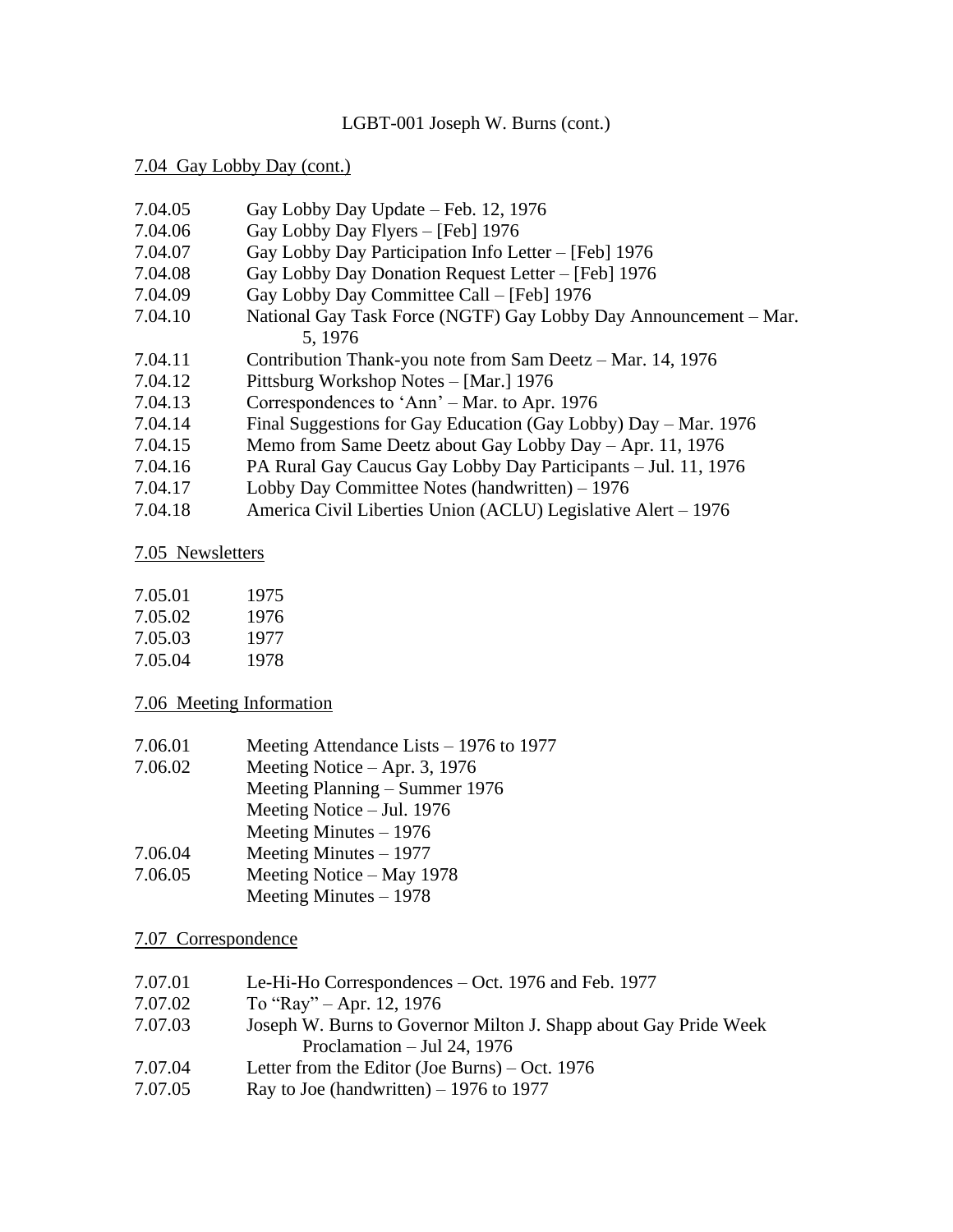# 7.07 Correspondence (cont.)

| 7.07.06 | Various Correspondences (handwritten and typed) – 1976                |
|---------|-----------------------------------------------------------------------|
| 7.07.07 | Dan Maneval to Joe Burns (handwritten) $-1977 - 1993$                 |
| 7.07.08 | PA Rural Gay Caucus to Alcoholics Anonymous – circa 1976              |
| 7.07.09 | Ruth Steck, Chairperson of RGC, to Principle of Lebanon Senior High   |
|         | School – Jan. 1, 1977                                                 |
| 7.07.10 | PA Rural Gay Caucus Memo - Feb. 18, 1977                              |
| 7.07.11 | PA Rural Gay Caucus to Joseph Dadonna, Mayor of Allentown, in support |
|         | of Allentown Human Relations Ordinance – Apr. 2, 1977                 |

## 7.08 Education Committee

| 7.08.01        | Minutes – Mar. 31, 1976                                                                                                                                                                                                                                                                                                            |
|----------------|------------------------------------------------------------------------------------------------------------------------------------------------------------------------------------------------------------------------------------------------------------------------------------------------------------------------------------|
| 7.08.02        | Documentation of Harassment – Oct. 1976                                                                                                                                                                                                                                                                                            |
| 7.08.03        | Meeting Memo $-$ Nov. 14, 1976                                                                                                                                                                                                                                                                                                     |
| 7.08.04        | Committee Members and Resources – 1976                                                                                                                                                                                                                                                                                             |
| $\sigma$ 00 05 | $\mathbf{D}$ $\mathbf{D}$ $\mathbf{D}$ $\mathbf{D}$ $\mathbf{D}$ $\mathbf{D}$ $\mathbf{D}$ $\mathbf{D}$ $\mathbf{D}$ $\mathbf{D}$ $\mathbf{D}$ $\mathbf{D}$ $\mathbf{D}$ $\mathbf{D}$ $\mathbf{D}$ $\mathbf{D}$ $\mathbf{D}$ $\mathbf{D}$ $\mathbf{D}$ $\mathbf{D}$ $\mathbf{D}$ $\mathbf{D}$ $\mathbf{D}$ $\mathbf{D}$ $\mathbf{$ |

# 7.08.05 Book Drive Proposal – 1976

# 7.09 Judiciary Committee

7.09.01 Judiciary Committee Info – 1975/1976

# 7.10 Legislative Committee

| Mailing List - Jun. 6, 1976                                                              |
|------------------------------------------------------------------------------------------|
|                                                                                          |
| Memos – Apr. 4, 1976 to Jun. 22, 1976                                                    |
| $Reports - 1976$                                                                         |
| Joint Meeting Minutes with Gay Switchboard of Harrisburg (GSH) –<br>Apr. 21, 1976        |
| Joint Meeting Minutes with Governor's Council on Sexual Minorities –<br>Jun. 12, 1976    |
| Legislative Committee Meeting Minutes $-1976$                                            |
| Allan LaPayover, Homophiles of Penn State, to "Brothers and Sisters" -<br>May 10, [1976] |
| Joseph W. Burns to Members of the House of Representatives –<br>Jun. 22, 1976            |
| Information Feedback Form - Aug. 11, 1976                                                |
| Sodomy Law Position Paper (draft) – Aug. 24, 1976                                        |
| Barry Lace/Johnathan Smith-Cousins Correspondences - Sept. 1976                          |
| Joseph W. Burns to Friend and Committee Members – Nov. 1976                              |
| Barry Lace Correspondences – 1976                                                        |
| Reasons for Repeal of the Sodomy Statue $-1976$                                          |
| Legislator Visit Evaluation $-1976$                                                      |
|                                                                                          |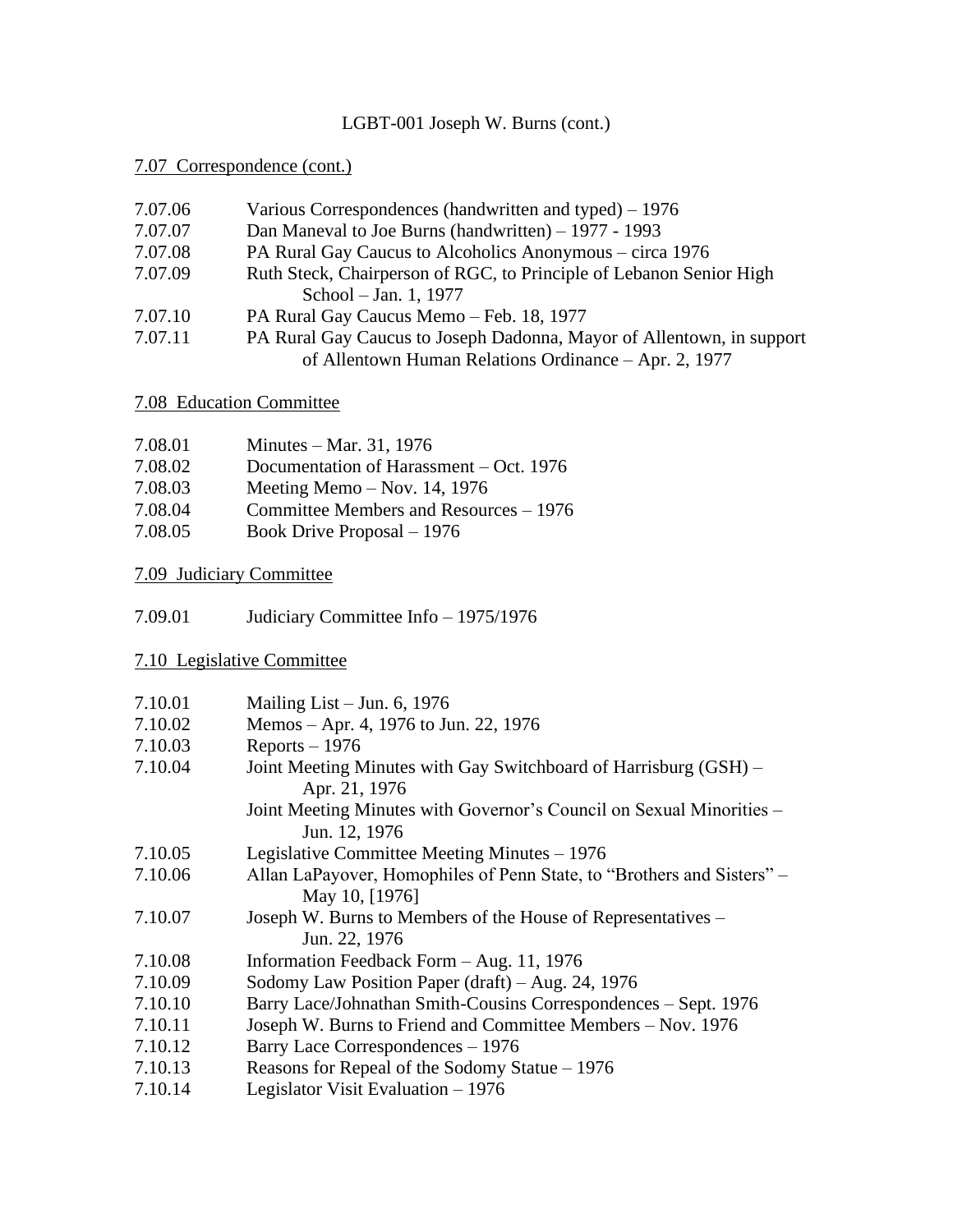#### 7.07 Legislative Committee (cont.)

| 7.10.15 | $Chart - 1976$                   |
|---------|----------------------------------|
| 7.10.16 | Memo about SB 83 – Jan. 18, 1977 |

7.11 Liaison Committee

| 7.11.01 | Report – May 22, 1976       |
|---------|-----------------------------|
| 7.11.02 | Committee Notes $-May$ 1976 |

#### **SERIES 8 – Legislation**

The Legislation Series holds items pertaining to PA State Legislation. Of particular interest is information on Senate Bills 83, which would prohibit homosexuals from being hired for specific state jobs and fine any state employee who hired said person, and Senate Bill 531, which would repeal the crime of voluntary Deviant Sexual intercourse. It also contains Executive Orders and Proclamations, additional PA Senate and House Bills, Correspondence, and Miscellaneous material pertaining to PA State Law. Additionally, information on Human Rights Day is provided, which was the second Gay Lobby/Education Day organized specifically to lobby in favor of Senate Bill 531 in May of 1977.

8.01 Executive Orders and Proclamations

| 8.01.01 | Milton J. Shapp Executive Order regarding discrimination in state        |
|---------|--------------------------------------------------------------------------|
|         | government-Apr. 23, 1975                                                 |
| 8.01.02 | National Gay Trask Force (NGTF) News - Feb. 3, 1976                      |
|         | National Gay Trask Force (NGTF) Newsletter – Feb. 1976                   |
| 8.01.03 | Gov. Milton J. Shapp Gay Pride Week Proclamation – Jun. 12 to 19, 1976   |
| 8.01.04 | "To Penna. Legislators, gay rights are wrong," The Philadelphia Inquirer |
|         | (Philadelphia, PA) – Jun. 20, 1976                                       |
| 8.01.05 | William F. Hollabaugh to The Honorable Milton J. Shapp – Jul. 15, 1976   |
| 8.01.06 | Gov. Dick Thornburgh to Joshua Cady Rubinstein, President of             |
|         | Homophiles of Penn State (HOPS) – Apr. 20, 1979                          |
| 8.01.07 | Gov. Dick Thornburgh Gay Pride Week Proclamation -                       |
|         | Jun. 24 to 30, 1979                                                      |
| 8.01.08 | Newspaper Clippings about Gay Pride Week – Jun. 24 to 30, 1979           |
|         | "Insensitive Action," The Morning Call (Allentown, PA) –                 |
|         | Jun. 8, 1979                                                             |
|         | "Transcript of Zeller remarks in House debate on Gay Pride"              |
|         | Week," The Morning Call (Allentown, PA) – Jun. 10, 1979                  |
|         |                                                                          |

8.02 Senate Bill 83 (SB 83)

| 8.02.01 | "Bar Gays from State Payroll, Legislator Urgers," The Patriot News |
|---------|--------------------------------------------------------------------|
|         | (Harrisburg, PA) – Dec. 12, 1975                                   |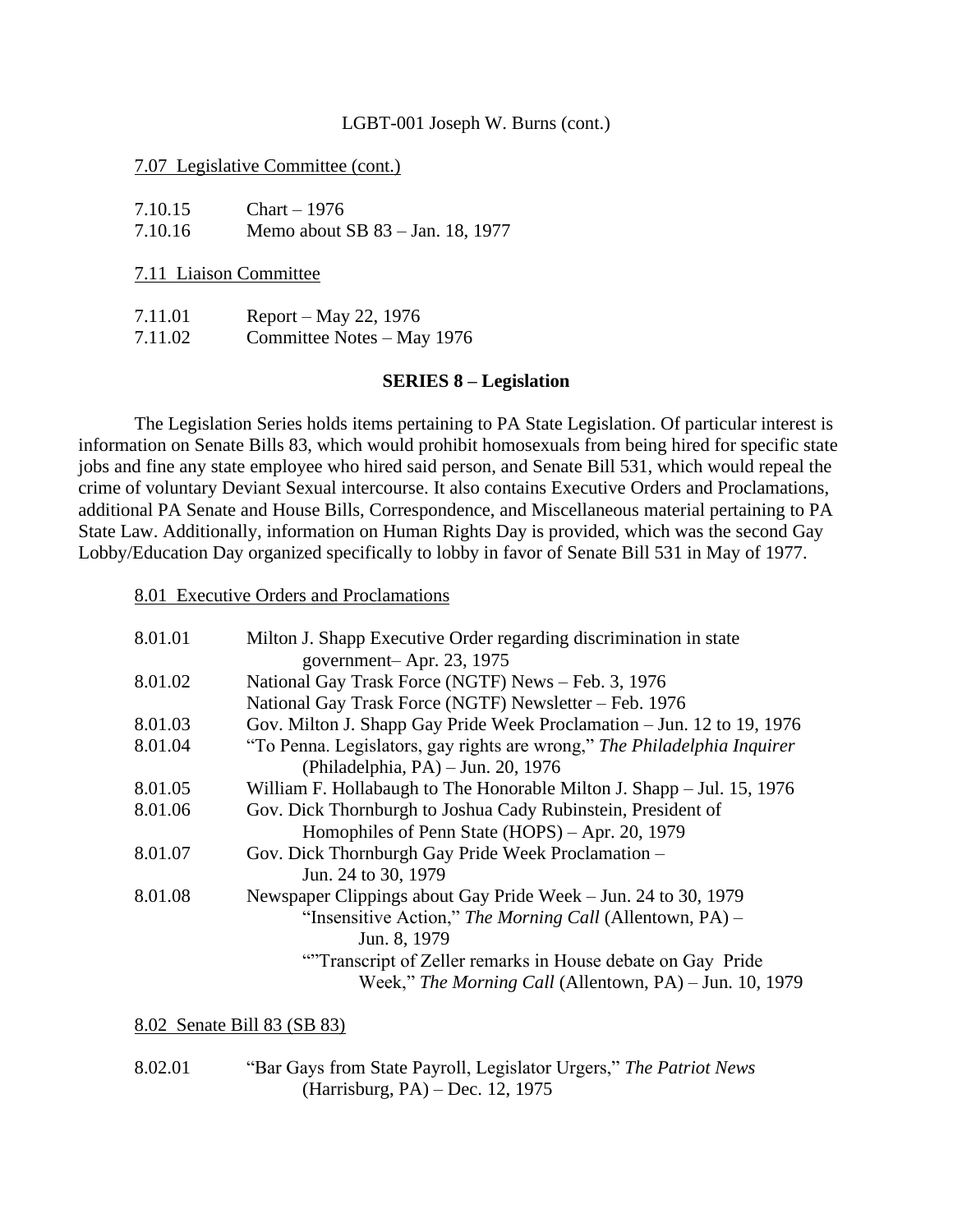#### 8.02 Senate Bill 83 (SB 83) (cont.)

8.02.02 SB 83 – Mar. 1977 8.02.03 SB 83 Legislative Alert – Mar. 1977 8.02.04 Handwritten Account of Meeting with Senator Jennette Reibman – Mar. 10, 1977 8.02.05 Press Release 'Coalition to Oppose SB 83" – Mar. 10, 1977 8.02.06 Against SB 83 by Stephen Rebman – [Mar] 1977 8.02.07 March on Harrisburg against SB 83 Flyers (two versions) – Mar. 14, 1977 8.02.08 Handwritten Updates on SB 83 Progress – [Mar. 1977] 8.02.09 Handwritten Letter by Joe Burns against SB 83 – [1977] 8.02.10 SB 83 Final Vote Notice – Apr. 18, 1977 8.02.11 Correspondences against SB 83 – Jan. to Apr. 1977 Joe Burns – Jan. 25, 1977 Tim Craven – Jan. 26, 1977 Timothy Cwiek, Gays of West Chester – Jan. 31, 1977 Richard A. Petrino & Elaine R. Simon – Feb. 4, 1977 Barry S. Kohn, Esquire – Feb. 7, 1977 David R. Fair, Parish Administrator Episcopal Church of UPenn – Feb. 11, 1977 Kathy Velnosky – Feb. 14, 1977 Jerry Silverman – Feb. 16, 1977 Kenneth Burke – Feb. 20, 1977 Edwin H. Ettinger – Feb. 21, 1977 Louis M. Railer – Feb. 21, 1977 To Joe Burns – Feb. 22, 1977 To Joe Burns – Feb. 23, 1977 Nany Jones – Feb. 24, 1977 To Joe Burns – Mar. 1, 1977 Miriam Galper, ACSW – Mar. 1, 1977 To Joe Burns – Apr. 8, 1977 Stephen Rebman – Apr. 26, 1977 Handwritten Correspondences against SB 83 – 1977 Letter Against SB83 (draft) – undated

#### 8.03 Senate Bill 531 (SB 531)

| 8.03.01 | Senate Bill 531 – Mar. 21, 1977                                   |
|---------|-------------------------------------------------------------------|
| 8.03.02 | SB 531 Suggested Edits $[copy] - [1976]$                          |
| 8.03.03 | Summary of meeting with Barry Kohn, Ken Burke, and Jonathan Smith |
|         | Cousins – Oct. 12, 1976 Project Proposal to Repeal Sodomy Law –   |
|         | Nov. 11, 1976                                                     |
| 8.03.04 | Proposal for Project to Repeal Sodomy Law – Nov. 11, 1976         |
| 8.03.05 | Memo and Packet about Sodomy Law Repeal – Dec. 27, 1976           |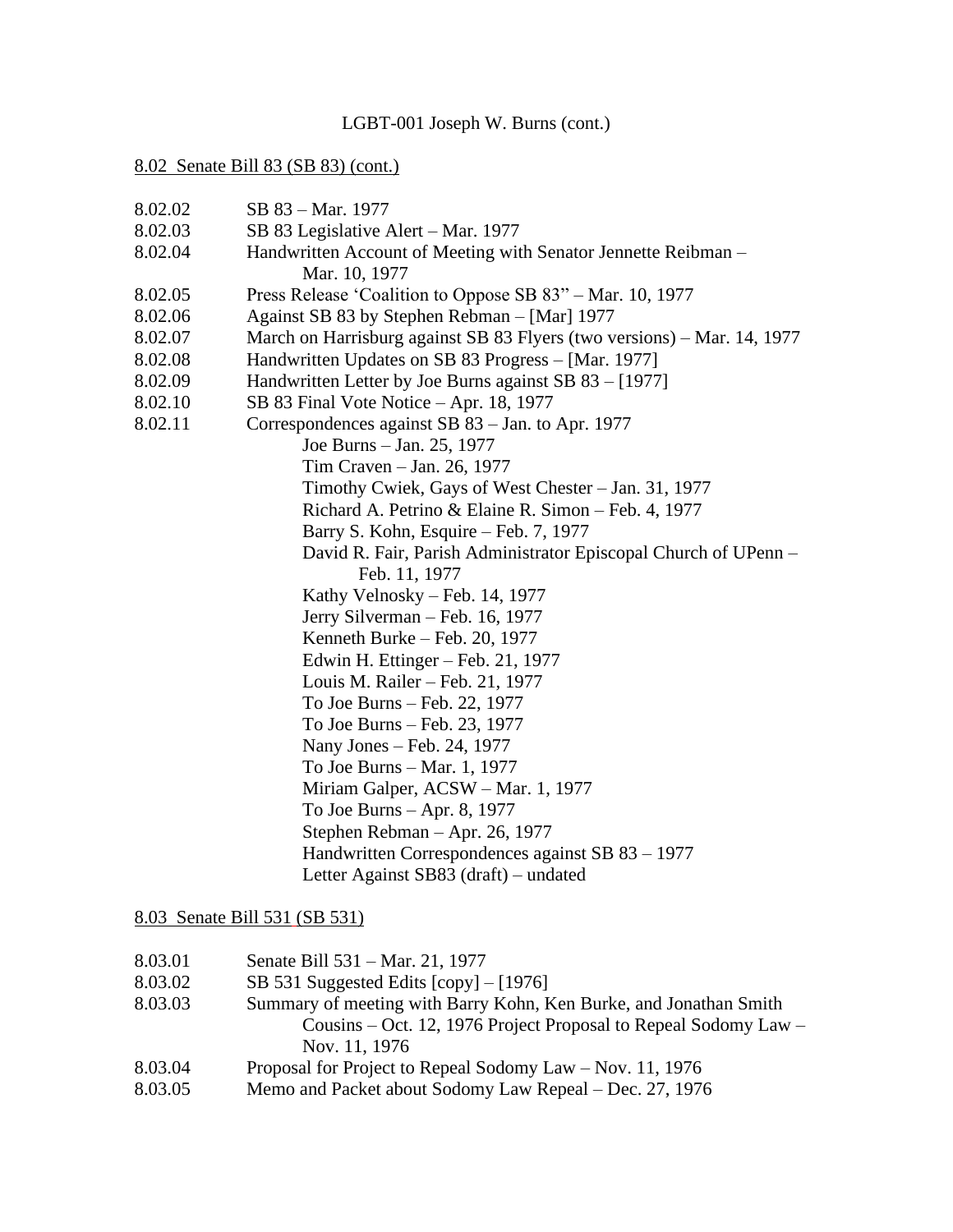# 8.03 Senate Bill 531 (SB 531) (cont.)

| Memo about Advocacy Packets – Dec. 27, 1976           |
|-------------------------------------------------------|
| Messinger Controversy – Mar 1977                      |
| Handwritten Letters (3 versions)                      |
| "Unknowing' Messinger supports sodomy bill," Evening" |
| Chronicle (Allentown, PA) – Mar. 18, 1977             |
| Memo about Sodomy Law Repeal – Mar. 30, 1977          |
| Coordination of Districts Packet $-$ [1977]           |
|                                                       |

# 8.04 Human Rights Day

| 8.04.01 | Memo about Legislation Update from Barry Kohn (SB 83 & SB 743) $-$ |
|---------|--------------------------------------------------------------------|
|         | Mar. 30, 1977                                                      |
| 8.04.02 | Letter & Draft of Letter about Human Rights Day $-$ [May] 1977     |
| 8.04.03 | Human Rights Day Reports (typed and handwritten) – [May] 1977      |
| 8.04.04 | Human Rights Day Sign Out Sheet – [May] 1977                       |
| 8.04.05 | Human Rights Day Reservation Cards $(2) - 1977$                    |
| 8.04.06 | Human Rights Day Pamphlet – 1977                                   |
| 8.04.07 | Human Rights Day Planning Notes – 1977                             |
|         |                                                                    |

## 8.05 Additional Bills

| Senate Bill 743 – Jun. 1975                |
|--------------------------------------------|
| Correspondence $-$ Jun. 9, 1975            |
| Help Fight SB 743 Announcement – Jun. 1975 |
| Meeting about SB 743 – Dec. 15 & 16, 1975  |
| House Bill 1327 – Jun. 2, 1975             |
| House Bill 1328 – Jun. 2, 1975             |
| Senate Bill 703 – Jun. 2, 1975             |
| House Bill 94 – Jun. 3, 1975               |
| Senate Bill 196 – Sep. 30, 1975            |
|                                            |

# 8.06 Correspondences

| 8.06.01<br>Representative Louis G. Hill to Representative Norman S. Berson –                  |  |
|-----------------------------------------------------------------------------------------------|--|
| May 24, 1976<br>Ned Siegel, PH.D, to Spencer Cox, American Civil Liberties Union –<br>8.06.01 |  |
| May 25, 1976                                                                                  |  |
| 8.06.01<br>Barry S. Kohn, Deputy Attorney General, to Representative Norman                   |  |
| Berson about HB 2220 - Jun. 24, 1976                                                          |  |
| 8.06.01<br>Tony (Anthony Silvestre) to Joe Burns – Mar. 18, 1977                              |  |
| 8.06.01<br>James P. Ritter, Democratic Policy Chairman, to Joseph W. Burns –                  |  |
| Dec. 4, 1981                                                                                  |  |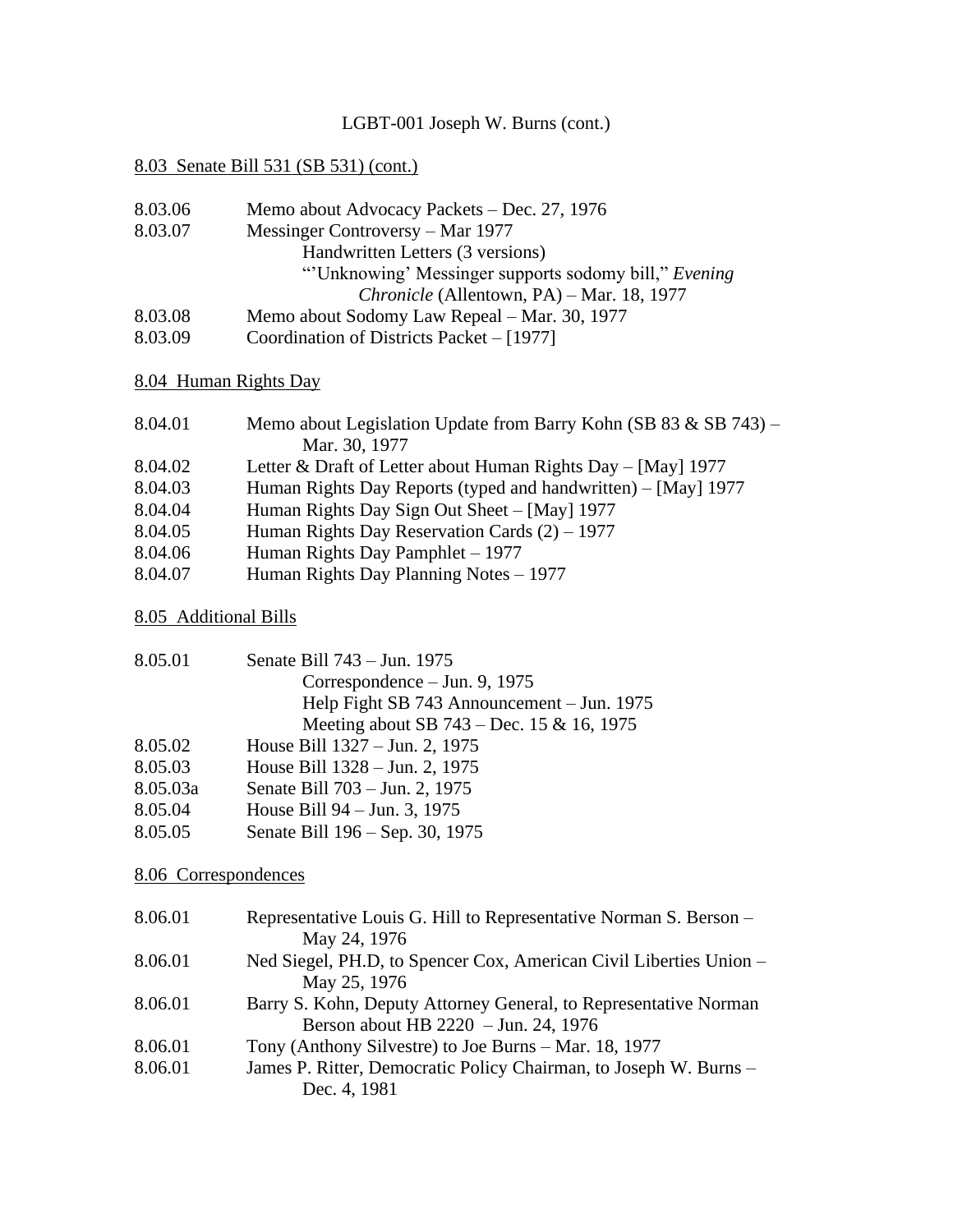# 8.07 Miscellaneous

| 8.07.01  | Biography of a Bill $-1975$                                              |
|----------|--------------------------------------------------------------------------|
| 8.07.02  | Statement of Legislative Principles the Pennsylvania Council of Churches |
|          | $-1975$ to 1976                                                          |
| 8.07.03  | Susan Elizabeth Reese, "The Forgotten Sex: Lesbians, Liberation, and the |
|          | Law," Willamette Law Journal 11, no. 3 (Summer 1975): 354-377.           |
| 8.07.04  | Members of the House elected in Special Election – Apr. 1976             |
| 8.07.05  | PA Manual: Power & Duties of State Agencies – 1976 to 1977               |
| 8.07.06  | "Survey Finds Attitudes Changing" – [1976]                               |
| 8.07.07  | "Gay Legislation" – 1976                                                 |
| 8.07.08  | Members of the House List $-1976$                                        |
| 8.07.09  | Members of the Senate List $-1976$                                       |
| 8.07.10  | A Legislative Guide to Gay Rights. The Portland Town Council, 1976.      |
| 8.07.11  | PA Criminal Law Regarding Sexual Offenses – circa 1976                   |
| 8.07.12  | PA Laws Applicable to Consensual Adult Homosexual Acts – circa 1976      |
| 8.07.13  | PA Symbols Booklet - circa 1976                                          |
| 8.07.14  | PA House of Representatives booklet – circa 1976                         |
| 8.07.14a | Copy of Crimes and Offences Code of Pennsylvania – circa 1976            |
| 8.07.15  | PA Senate Session Calendar - May 24, 1977                                |
| 8.07.16  | "Why is Gay Law Needed, Anyway?" Los Angles (CA) Times –                 |
|          | Jun. 12, 1977                                                            |
| 8.07.17  | Sullivan, Andrew. "The Liberals." In Virtually Normal: An Argument       |
|          | about Homosexuality, 133 – 168. Vintage Books: New York, 1996.           |
| 8.07.18  | Senate and House District Maps (Philadelphia and Pittsburg) – undated    |

# **SERIES 9 – Publications**

The Publication series holds LGBTQ+ publications that Burns collected. They are organized in alphabetical order by title.

9.01 B.A.R.

| 9.01.01 | Jan. 18, 1979 (see oversized OBS) |
|---------|-----------------------------------|
| 9.01.02 | Feb. 15, 1979 (see oversized OBS) |

9.02 Bay Area Reporter

9.02.01 June 14, 1972

9.03 Christopher Street

9.03.01 Dec. 1978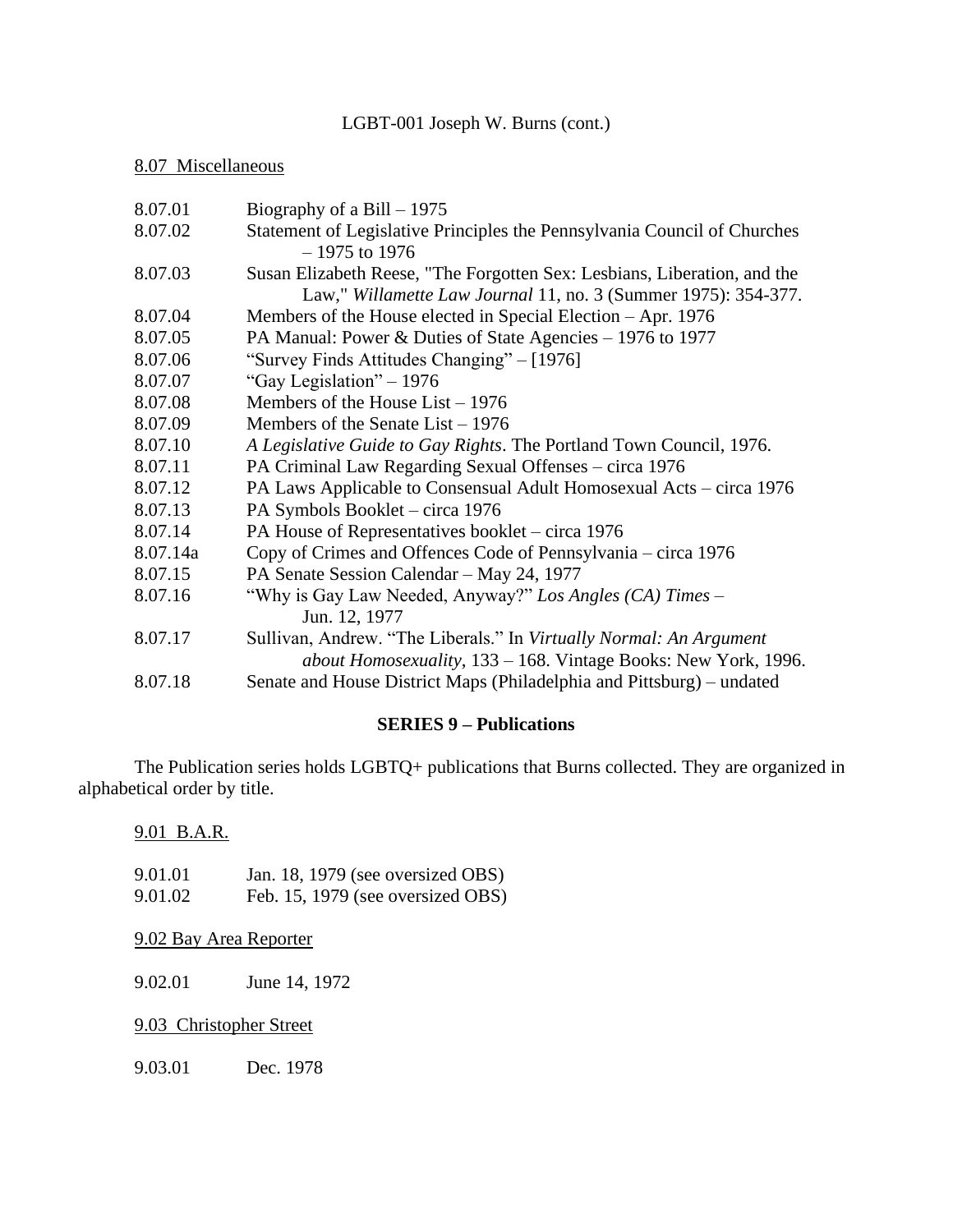### 9.04 Crusader

9.04.01 Feb. 21 - Mar. 14, 1979 (see oversized OBS)

# 9.05 Drum

9.05.01 Mar. 1968

# 9.06 The Empty Closet

9.6.01 Jan. 1979 (see oversized OBS)

## 9.07 Fag/Rag

9.07.01 Nov./Dec. 1975 (see oversized OBS)

#### 9.08 Gay

| 9.08.01 | Aug. 30, 1971 (see oversized OBS) |
|---------|-----------------------------------|
| 9.08.02 | Feb. 26, 1973 (see oversized OBS) |

## 9.09 Gay Pride

9.09.01 Jun 25, 1972

#### 9.11 Gaysweek

| 9.10.01 | Jun. 26, 1978 (see oversized OBS) |
|---------|-----------------------------------|
| 9.10.02 | Jun.24, 1979 (see oversized OBS)  |

### 9.11 Gayzette

9.11.01 Jun. 15, 1972

#### 9.12 The Insider

9.12.01 Oct. 1969

### 9.13 Integrity

9.13.01 May 1977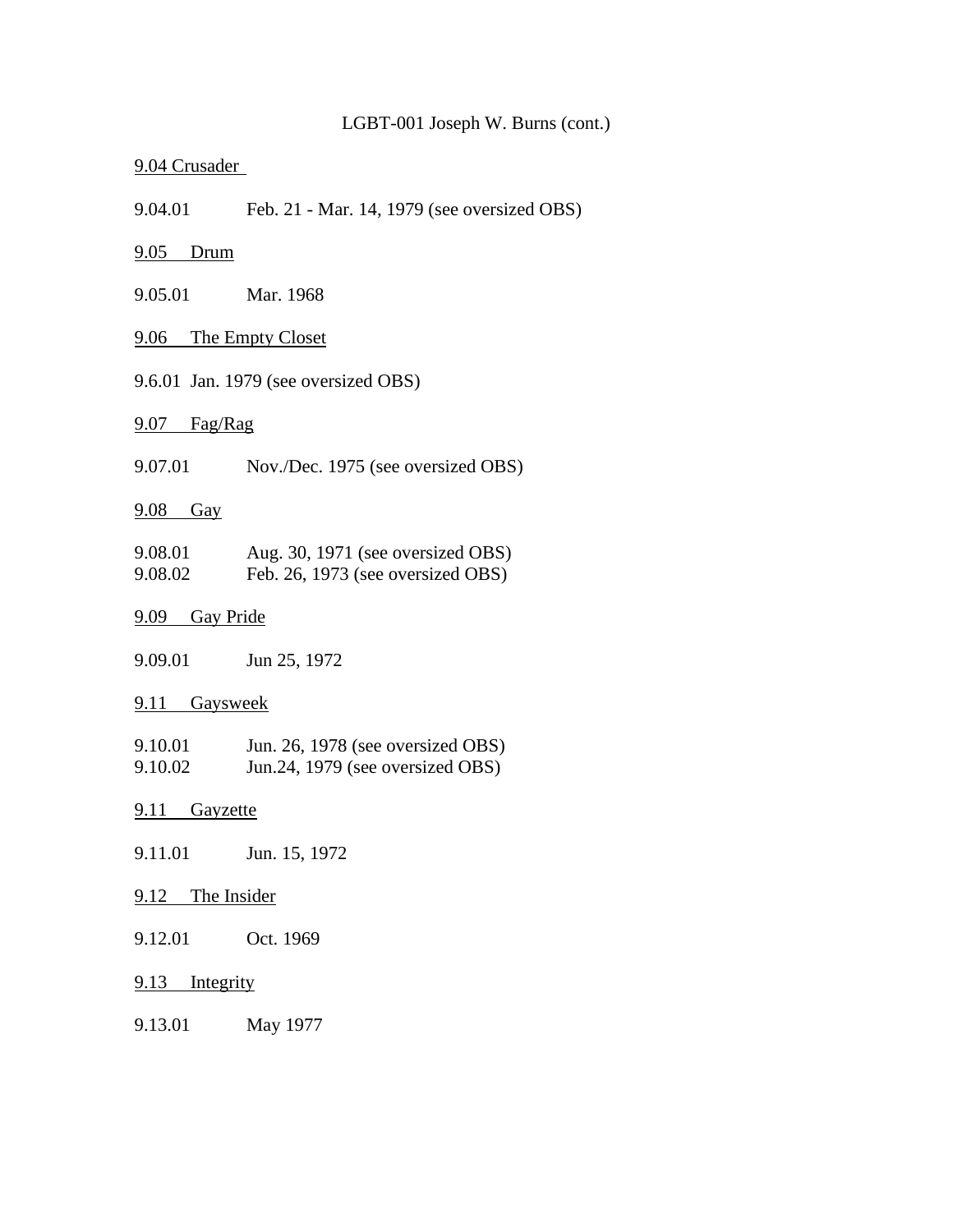#### 9.14 The Kalendar

9.14.01 Jun. 9, 1972 (see oversized OBS)

#### 9.15 The Ladder: A Lesbian Review

- 9.15.01 Feb. 1965 9.15.02 Dec. 1965
- 9.16 Lehigh Valley Monthly
- 9.16.01 Apr. 1978
- 9.17 Life
- 9.17.01 Dec. 31, 1971 (see oversized OBS)

## 9.18 The Link

| 9.18.01 | Jan./Feb. 1982 |
|---------|----------------|
| 9.18.02 | Mar. 1982      |

## 9.19 New Gay Life

| 9.19.01 | May 1978  |
|---------|-----------|
| 9.19.02 | Jun. 1978 |

#### 9.20 Out Front

9.20.01 Feb. 6, 1981

- 9.21 Pittsburg Gay News
- 9.21.01 Oct. 13, 1973

## 9.22 Playboy

9.22.01 May 1978

- 9.23 Plexus
- 9.23.01 Feb. 1979 (see oversized OBS)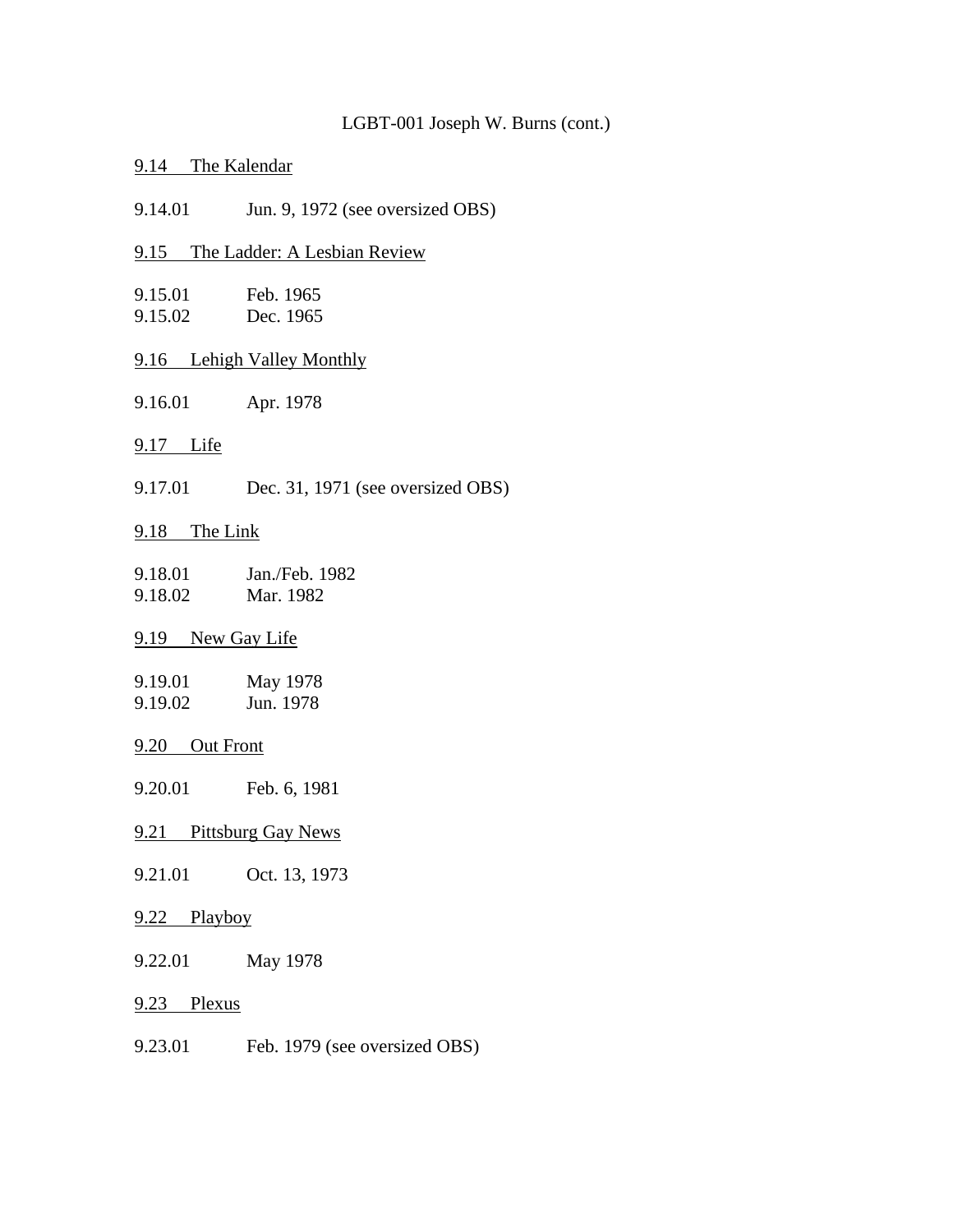9.24 Quash

9.24.01 Nov./Dec. 1978 (see oversized OBS)

9.25 The Sentinel

9.25.01 Jan. 26, 1979 (see oversized OBL)

9.26 Sonoma County Lesbian & Gay Alliance News

9.26.01 Feb. 1979 (see oversized OBS)

9.27 Sunday Call Chronicle

9.27.01 Nov. 6, 1977 (see oversized OBL)

9.28 Time

| 9.28.01 | Sep. 8, 1975  |
|---------|---------------|
| 9.28.02 | Apr. 23, 1979 |

#### **SERIES 10 – Subject Files**

The Subject files series contains items about organizations, people, events, and themes that Burns personally participated in, and/or collected information about. This series is organized alphabetically. Larger subject files contain information regarding the National Gay Task Force, The National Organization for Women (NOW), and Pride (Pennsylvania State Gay Conference). Subject Files are organized alphabetically but start over when new donations are added.

10.01 Articles: Journal

| 10.01.01 | "The New Homosexuality," <i>Esquire</i> – Dec. 1969                     |
|----------|-------------------------------------------------------------------------|
|          | "Experts Seek help for Homosexuals" by Dr. L.B. Merrick – circa 1969    |
|          | "The Invisible Minority: The Homosexuals in Our Society" – circa 1969   |
|          | "Homosexuality: An Issues for the Church." Theological Markings 5, no 2 |
|          | $-$ Winter 1975                                                         |
|          | "The Executive Branch of Government: An Untapped Source of Power for    |
|          | Gay Rights," Sexual Law Reporter - Jul - Sep. 1978                      |
|          | "Homosexuality: Tolerance vs. Approval," Time – Jan. 8, 1979            |
|          | "Transvestites" – circa 1979                                            |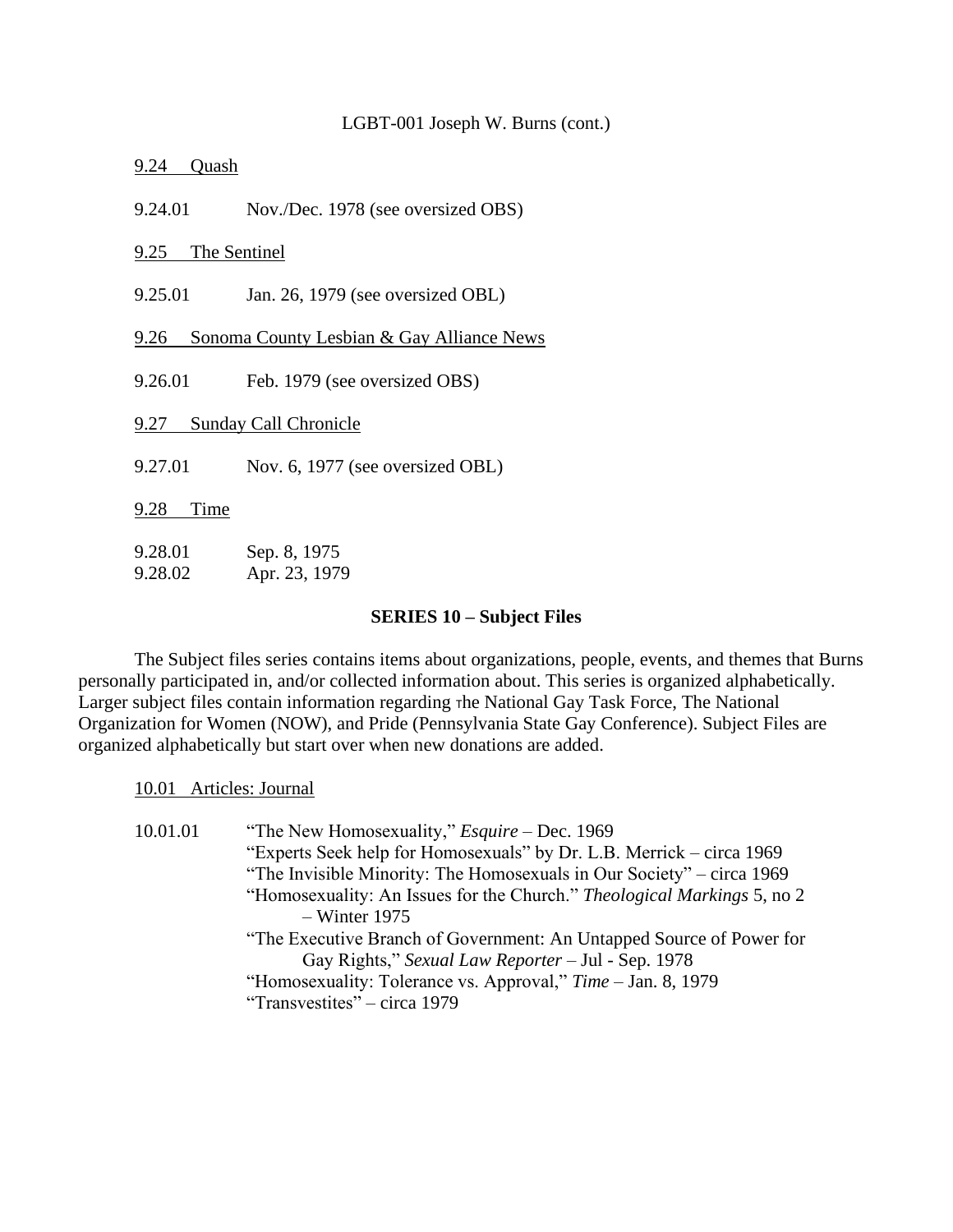# 10.02 Articles: Newspaper Clippings

| 10.02.01 | (see oversize OBS)                                                                          |
|----------|---------------------------------------------------------------------------------------------|
|          | "Midnight Cowboy," Morning Call (Allentown, PA) - Aug. 22, 1969                             |
|          | "Homosexuals Parade as Hecklers Shout," Bethlehem Global-Times                              |
|          | (Bethlehem, PA) – Jun. 29, 1970                                                             |
|          | Gay Protests in NYC, Daily News - Aug. 31, 1970                                             |
|          | "100,000 Join March for Extension of Rights Amendment Deadline,"                            |
|          | New York Times $-$ Jul. 10, 1978                                                            |
|          | "TV Helps Gays Sell Their Deviant Life-Style," National Enquirer -<br>Feb. 27, 1979         |
|          | "Gay rights movement was born 10 years ago," Allentown (PA) Morning<br>Call – Jun. 25, 1979 |
|          | "How to Find Out if Your Hubby's Gay" [The National Enquirer?] -<br>undated                 |
| 10.02.02 | "Voice of the [People]: Editorial Offends," - Jun. 28, 1977                                 |
|          | "Scent study sniffs out differences between gay, straight men," The                         |
|          | Patriot-News (Harrisburg, PA) - May 10, 2005                                                |
|          | "Gay sex ban struck down," USA Today - Jun. 27, 2003                                        |
|          | (see oversized OBS)                                                                         |
|          | "Court ruling ushers in overdue rights for gays," USA Today -                               |
|          | Jun. 27, 2003 (see oversized OBS)                                                           |
| 10.02.03 | Shippensburg University Blue Jeans Day Media                                                |
|          | "Last week's GLBT editorial commended and expanded upon,"                                   |
|          | The Slate $-[2002]$                                                                         |
|          | "Student uncomfortable with Blue Jeans Day," The Slate - [2002]                             |
|          | "Ship is not a friendly environment for gays," The Slate -                                  |
|          | Feb. 12, 2002                                                                               |
|          | "Blue jeans day promotes equality," The Slate - Feb. 12, 2002                               |
|          | "Opposers of Blue Jeans Day confused over the event's intent,"<br>The Slate $-[2002]$       |
|          | "Ads for Blue Jeans Day defaced on campus," The Slate - [2002]                              |

# 10.03 American Library Association, Gay Task Force

| 10.03.01 | Press Release $-$ Aug. 8, 1979                          |
|----------|---------------------------------------------------------|
|          | Information Flyer - Jun. 1979                           |
|          | Gay Materials Core Collection List (revised) – 1979     |
|          | Bibliography on Homosexuality and the Aged $-1979$      |
|          | Bibliography (handwritten) $-1979$                      |
|          | Movement for a New Society Literature List – circa 1979 |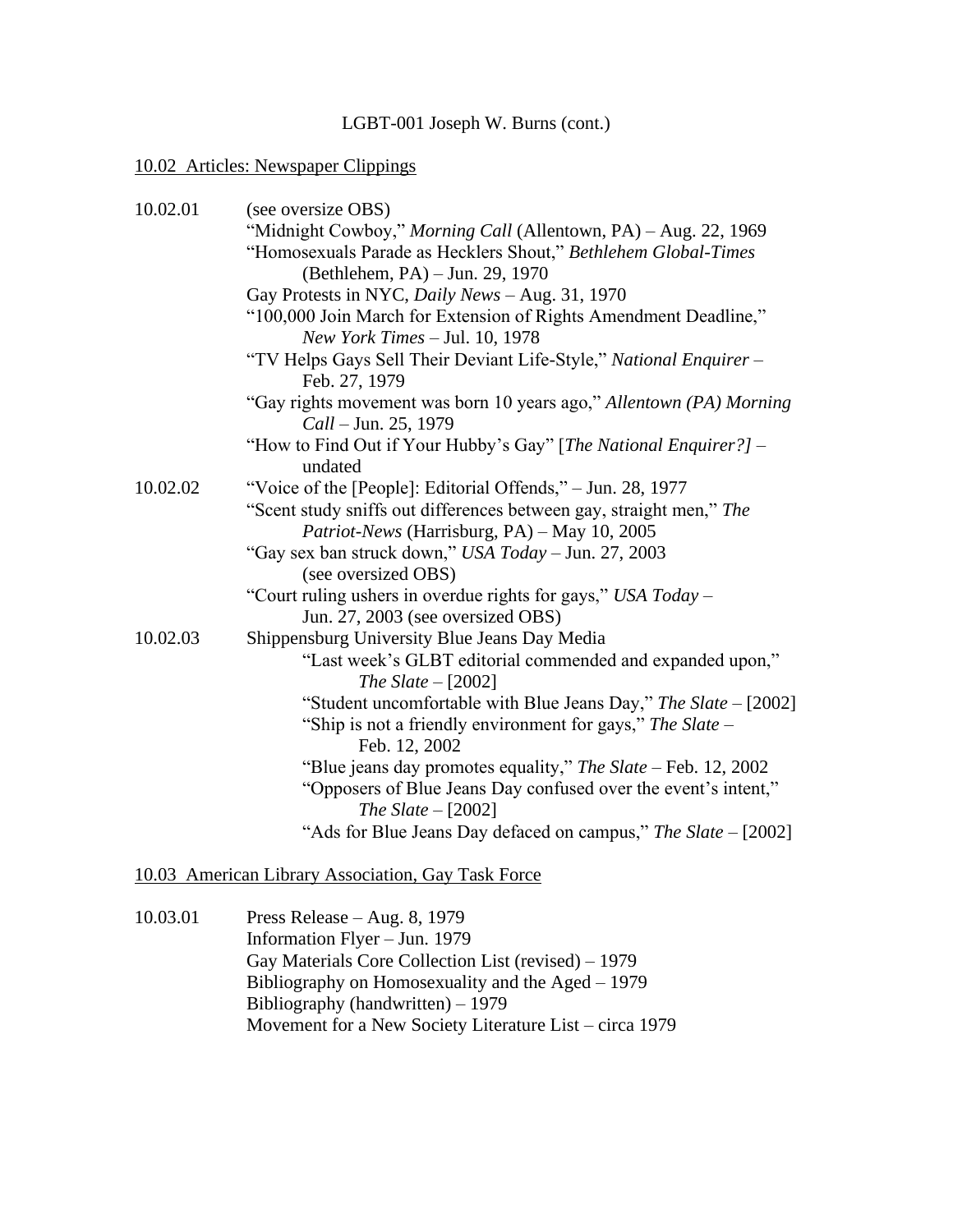#### 10.04 Anita Bryant Ministries

| 10.04.01 | "State gay rightists see stronger driver in wake of Florida defeat," |
|----------|----------------------------------------------------------------------|
|          | Allentown (PA)Morning Call – Jun. 9. 1977                            |
|          | Anita Bryant Ministries News - Nov. 1978                             |
|          | Donation letter, envelope, and $\sin$ – Dec. 22, 1978                |
|          | "Anita Muzzeled" Protect America's Children NEWS ALERT (Miami        |
|          | Beach, $FL$ ) – Dec. 1978                                            |
|          | Ron Lawrence to "Friends" about Anita Bryant interview on WPCB-TV –  |
|          | Aug. 19, [1978]                                                      |

#### 10.05 Artemis House

10.05.01 Joanne Samuelson Correspondences – Jan. 22, Apr. 27, & May 12, 1976 "Government Has No Place in The Bedroom" Packet by RGC

#### 10.06 Aull, Bill (William)

10.06.01 Note about Bill Aull by Joe Burns – 2013 Letter to Joe and Rick – Sep. 16, 1976 Letter to Joe and Rick – Oct. 10, 1976 Letter to Joe and Rick – Mar. 23, 1977 Letter to Joe Burns – 1979 "Amyl Nitrite: What you Should Know" Letter – circa 1979 Letter to Joe and Rick – undated

#### 10.07 Black Activists on Gay Liberation, Articles

10.07.01 "A letter to the Revolutionary Brothers and Sisters about the Women's Liberation and Gay Liberation Movements" by Huey Newton – 1970 "Reflections on Homophobia and Black Communities" by Bell Hooks – 1988 "Scratching the Surface: Some Notes on Barriers to Women and Loving," by Audre Lorde – Apr. 1978

#### 10.08 Borbe, Don (Donald)

10.08.01 Metropolitan Community Church (MCC) of Philadelphia Mass Program – Jul. 9, 1978 Holy Union Invitation for Donald C. Borbe and Richard E. Pittenger – Aug. 6, 1978 The Rite of Holy Union program for Donald C. Borbe and Richard E. Pittenger – Aug. 6, 1978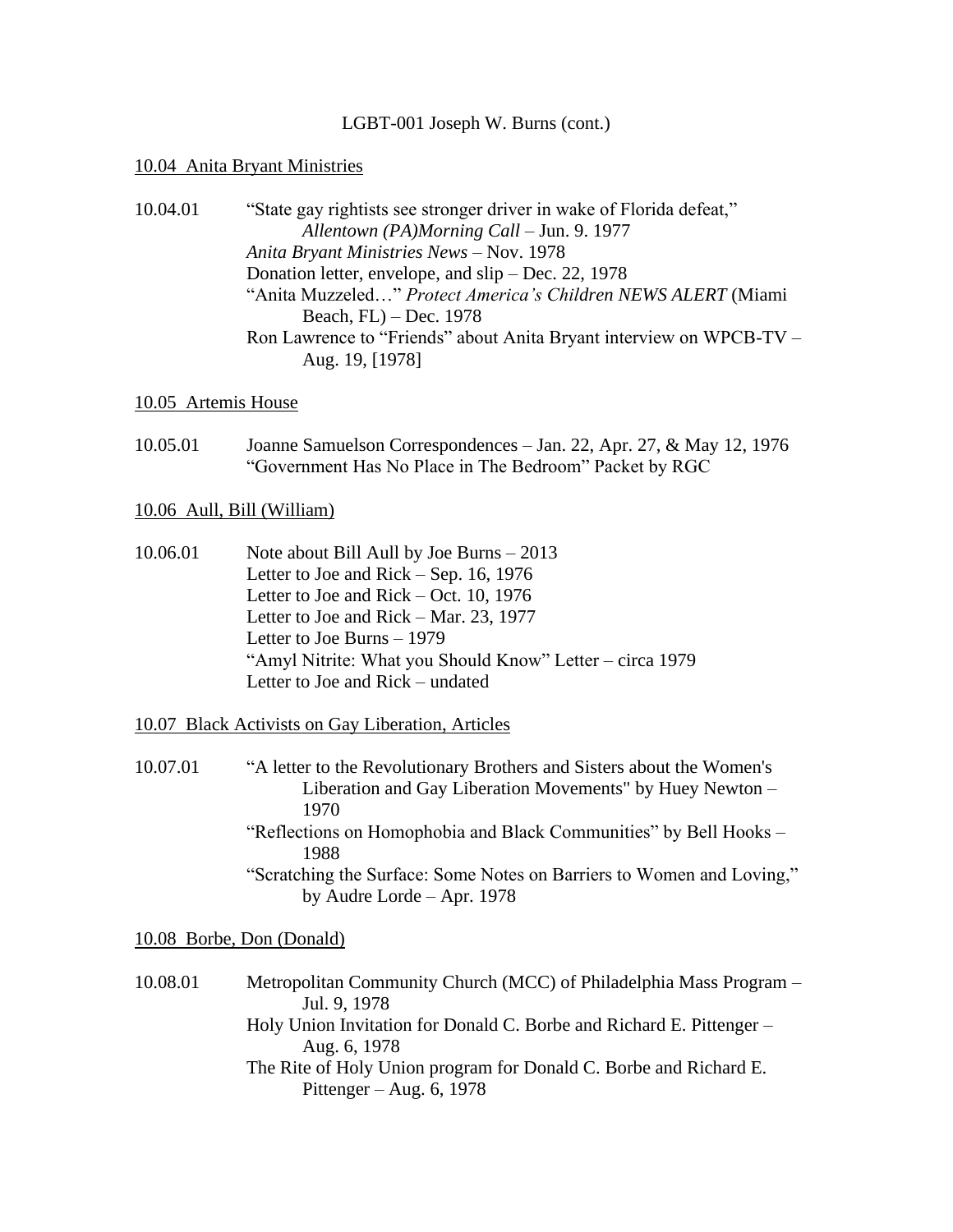#### 10.09 Brown, Keith (Rev.)

10.09.01 Mini note by Joe (handwritten) – circa 2013 "Voice of the People," *Bethlehem Global-Times* (Bethlehem, PA) – Feb. 28, 1978

#### 10.10 Cervantes, Madoline

- 10.10.01 Press Release Feb. 3, 1970
- 10.11 Christopher Liberation Day Parade Beginnings, East Coast Homophile Organization (ECHO) Conference
- 10.11.01 Note by Joseph W. Burns Oct. 2013 "Fourth Annual Reminder Day" Brochure – Jul. 4, 1968 Hotel Sylvia Room Receipt – Nov. 1, 1969 Eastern Regional Conference of Homophile Organizations Resolution List  $-$  [1969]
- 10.12 Citizen Participation Committee of Allentown
- 10.12.01 Nomination/Election Notice 1976
- 10.13 Coalition for Human Rights in Pennsylvania
- 10.13.01 Announcement Letter Jun. 1, 1977 Memo – Jun. 1, 1977
- 10.14 Coalition of Advocacy Groups for Citizen's Rights in Allentown
- 10.14.01 About Group circa 1978 Letter to Coalition Participants from Merry L. Steinberg – Dec. 8, 1978 Meeting Notice at Afro American Cultural Center – Jan. 8., 1979 Meeting Notes – Feb. 5, 1979 Meeting Notes – Mar. 5, 1979 Letter to Friends from Robert Manley – Apr. 12, 1979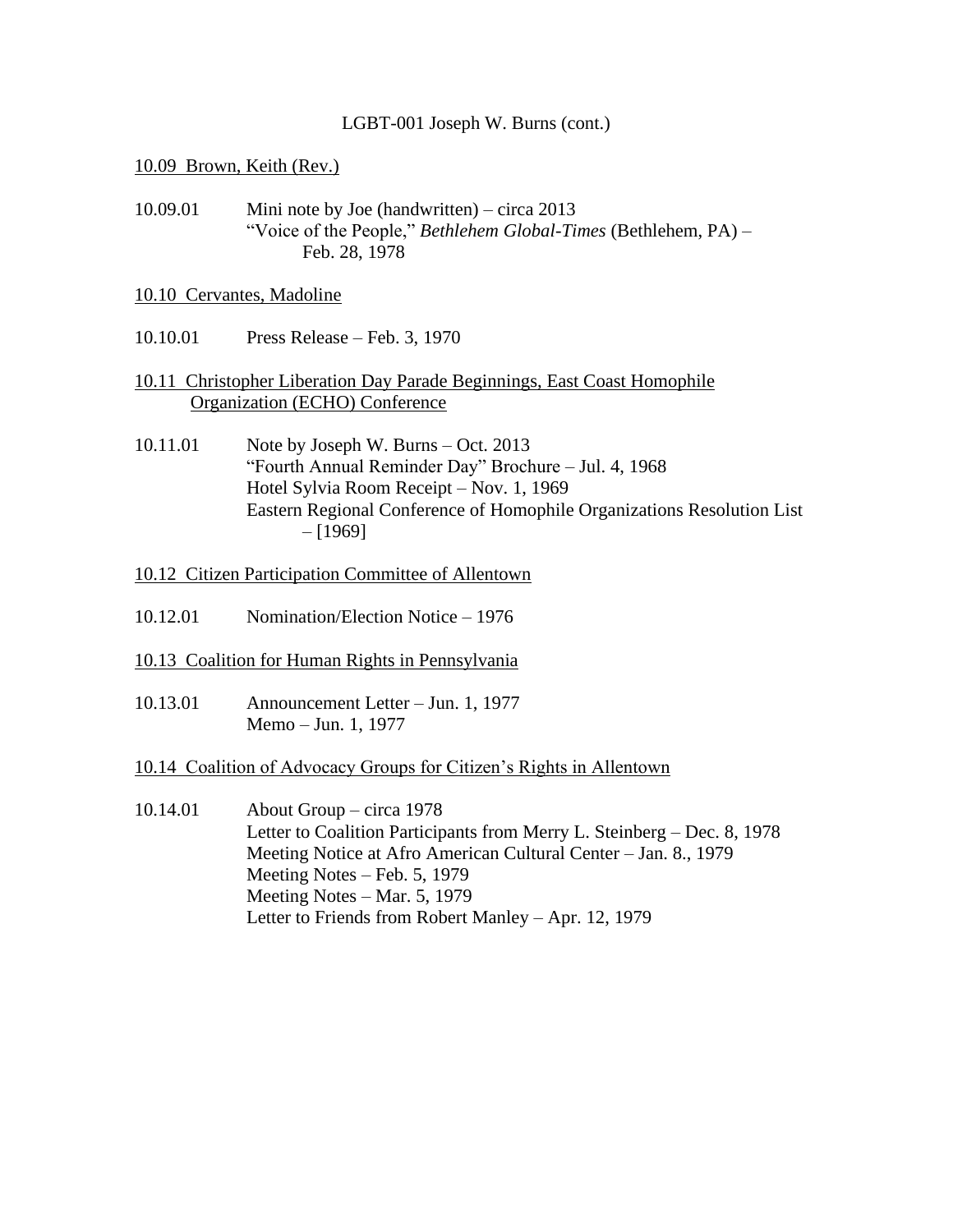## 10.15 Committee of Friends on Bisexuality

10.15.01 Bisexuality Bibliography – Jan. 1974 Notes form Meeting for Business – Jun. 28, 1974 Notes from George Lakey speech at Friends General Conference, Ithaca College – Jun. 24, 1974 General Mailing #2 – Aug. 1, 1974 General Mailing #4 – Oct. 1975 "The bisexual debate," *New Times* – Jun. 28, 1974

## 10.16 Cornell Students Homophile League

10.16.01 Newsletter – Feb. 1970

## 10.17 Culture Shock

10.17.01 Brochure – circa 1980 Flyer for "Sissy Stuff" performance at Persad Community Center – Nov. 10 [1980]

## 10.18 Dignity/Central PA

| 10.18.01 | Brochure – circa $1976$                                           |
|----------|-------------------------------------------------------------------|
|          | Membership Application – circa 1977                               |
| 10.18.02 | Disco Dance with Metropolitan Community Church (MCC) –            |
|          | Apr. 2, 1977                                                      |
|          | Day of Prayer & Play – Jul. 17, [1977]                            |
| 10.18.03 | Letter to Members and Friends from Executive Board – Jun. 3, 1977 |
| 10.18.04 | Keystone Newsletter $-1977$                                       |
| 10.18.05 | Clipboard $-[1978]$                                               |
| 10.18.06 | Keystone Newsletter $-1979$                                       |
| 10.18.07 | Keystone Newsletter - Jan. 1980                                   |

## 10.19 Dignity/Philadelphia

10.19.01 Newsletters – 1979

# 10.20 Eckardt, Herman

10.20.01 Commentary by Joe Burns – Oct. 2013 Letter to Joe Burns from Herman – Aug. 16, 1969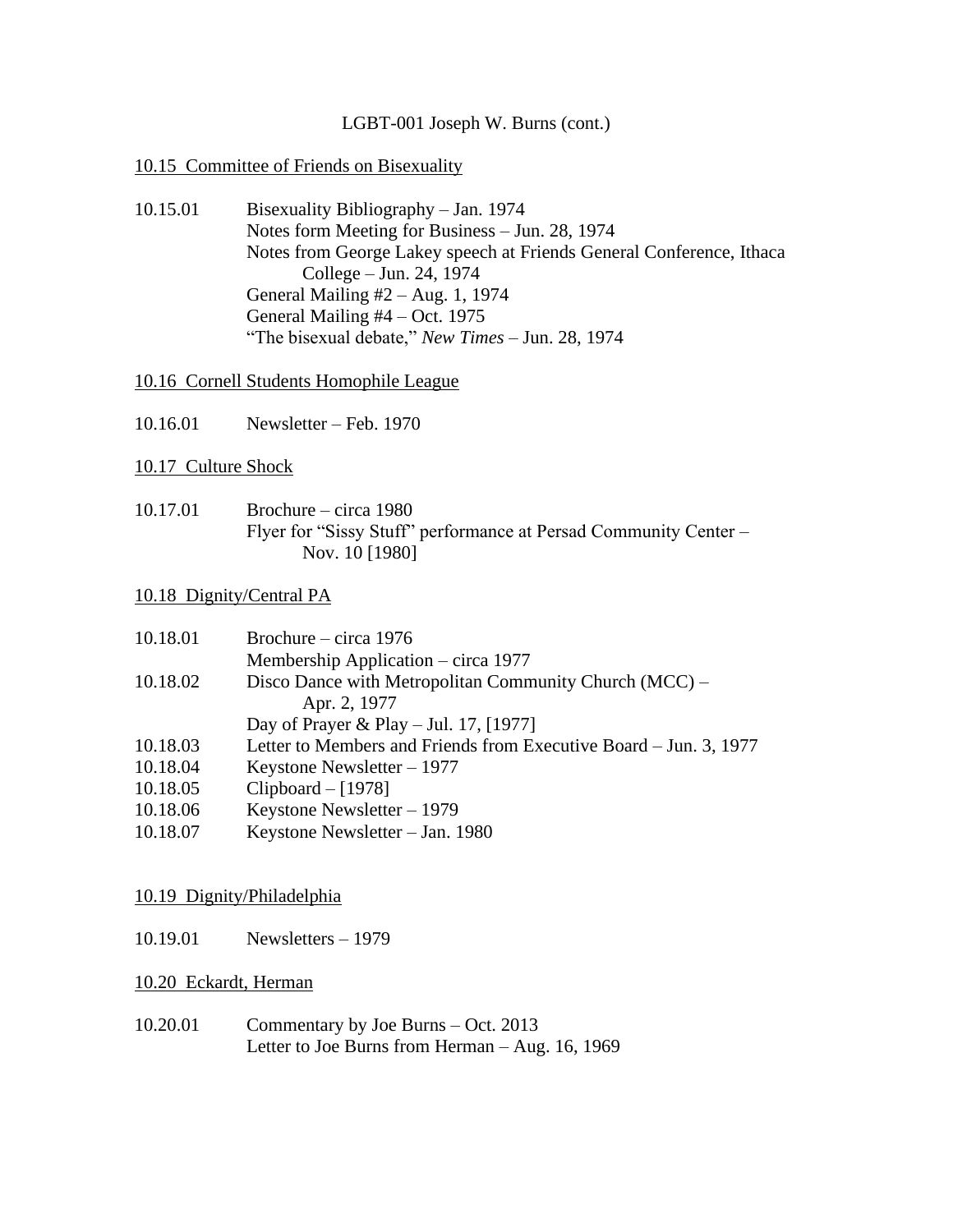## 10.21 Ecumenical Community Action Committee

10.21.01 Statement – Mar. 8, 1979

## 10.22 Edmiston, Sam (Samuel)

10.22.01 Letter to Joe [Burns] from Sam [Deetz]– April 13, 1976 Letter to Joe [Burns] & Rich from Sam [Deetz] – Dec. 26, 1976 Campus Committee of the PA Rural Gay Caucus notes on Edmiston's Discrimination – Mar. [1977]

10.23 Equal Rights Amendment (ERA)

- 10.23.01 March on Washington Jul. 9, 1978 Invitation Direction Map Flyer Transportation information Final Fact Sheet Endorsement Letter
- 10.23.02 Walkathon Brochure Aug. 26, 1978
- 10.23.03 Illinois Labor Conference for ERA Apr. 26, 1980 ERA Impact Project packet Information Brochure ERA YES Sticker Message to the State Legislature Poster

## 10.24 Erikson Foundation

10.24.01 Newsletter – Spring 1973

## 10.25 Eromin Center

10.25.01 Open House Flyer – Jun. 25, 1976 Press Release – Jan. 18, 1980 Press Release: Eromin Reports – [Jan. 1980] Summary of Annual Report – 1979 Donation Information – circa 1980 "Phila. Spending up to \$208,780 to help gay teens," *The Bulletin* (Philadelphia, PA) – Oct. 4, 1981 (see oversized OBS)

## 10.26 FACT Lehigh Valley Bar Association

10.26.01 Newsletter – Fall 1987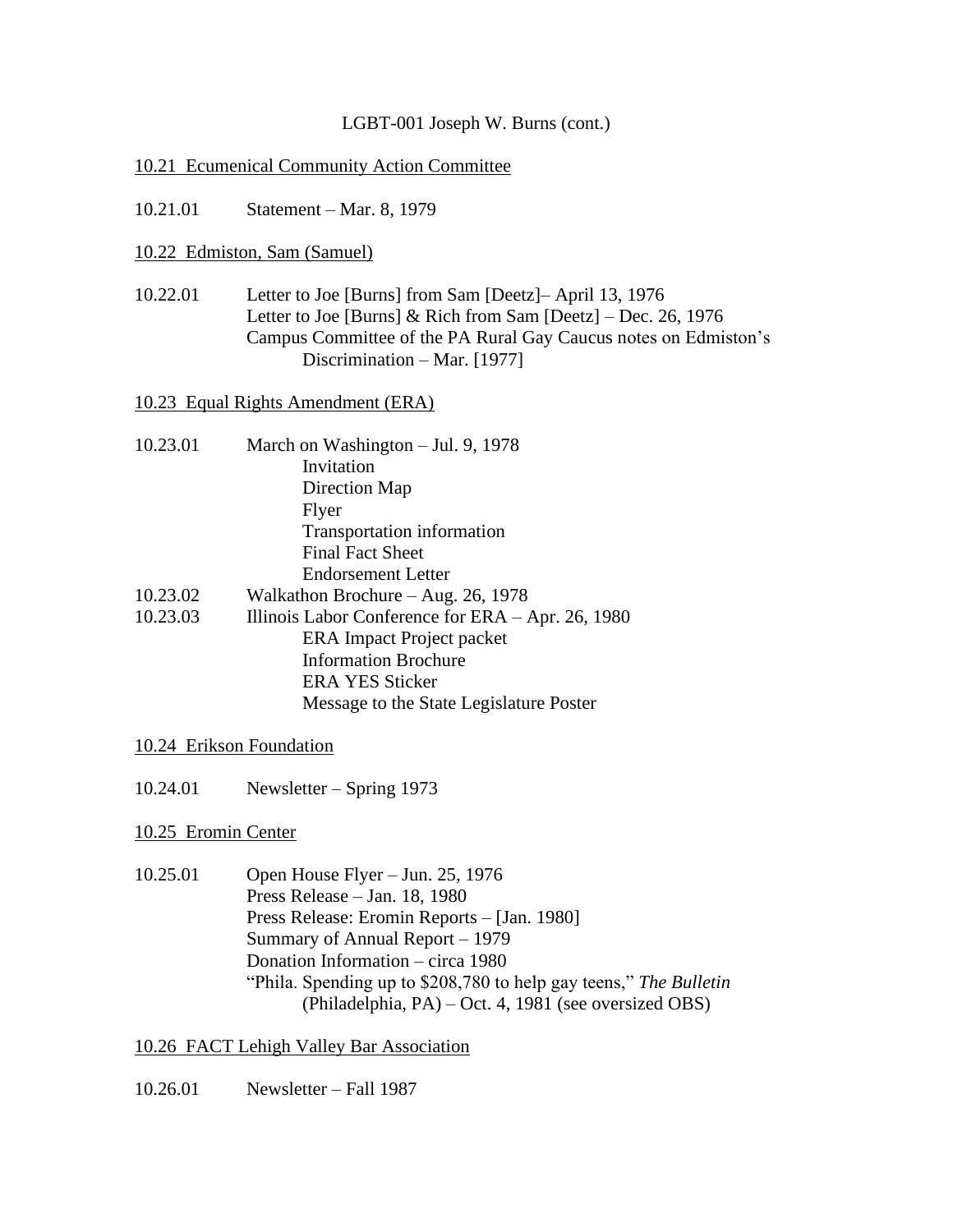### 10.27 Forrester, Randy

10.27.01 "Elect R.G. 'Randy' Forrester" Flyer – 1979 *Gay Life*, no. 5 – May 1979

#### 10.28 FRIENDS Committee on Lesbian/Gay Concerns

| 10.28.01 | Conference Program – Feb. 18-19, 1978                          |
|----------|----------------------------------------------------------------|
|          | Meeting Notice $-$ Apr. 15, [1978]                             |
|          | Men and Nurturing: Gay Quaker Men's Gathering – Oct. 5-8, 1979 |
| 10.28.02 | Newsletter $-1978$                                             |
| 10.28.03 | Newsletter $-1979$                                             |
| 10.28.04 | Newsletter $-1980$                                             |

- 10.29 Gay Action Coalition
- 10.29.01 Demonstration in Washington Flyer Announcement May 21, 1977 Memo – May 1977
- 10.30 Gay Action League (GAL) of South Jersey
- 10.30.01 Formation of Gay Action League of South Jersey Letter circa 1979 GAL of South Jersey to PA Gay Support Network – circa 1979 GAL of South Jersey Brochure – circa 1979 GAL of South Jersey Flyer – circa 1979

#### 10.31 Gay Alcoholism and Recovery

- 10.31.01 "Alcoholism and Recovery: Gays Helping Gays," *Christopher Street: The New Magazine* - Jan. 1979
- 10.32 Gay and Bisexual Men's Group, Philadelphia
- 10.32.01 Brochure circa 197
- 10.33 Gay and Lesbian Organization of Reading & Allentown
- 10.33.01 Tassle Newsletter Oct. 1993

#### 10.34 Gay Community Services of Harrisburg

10.34.01 Gay Circle Newsletter – Jul. 1975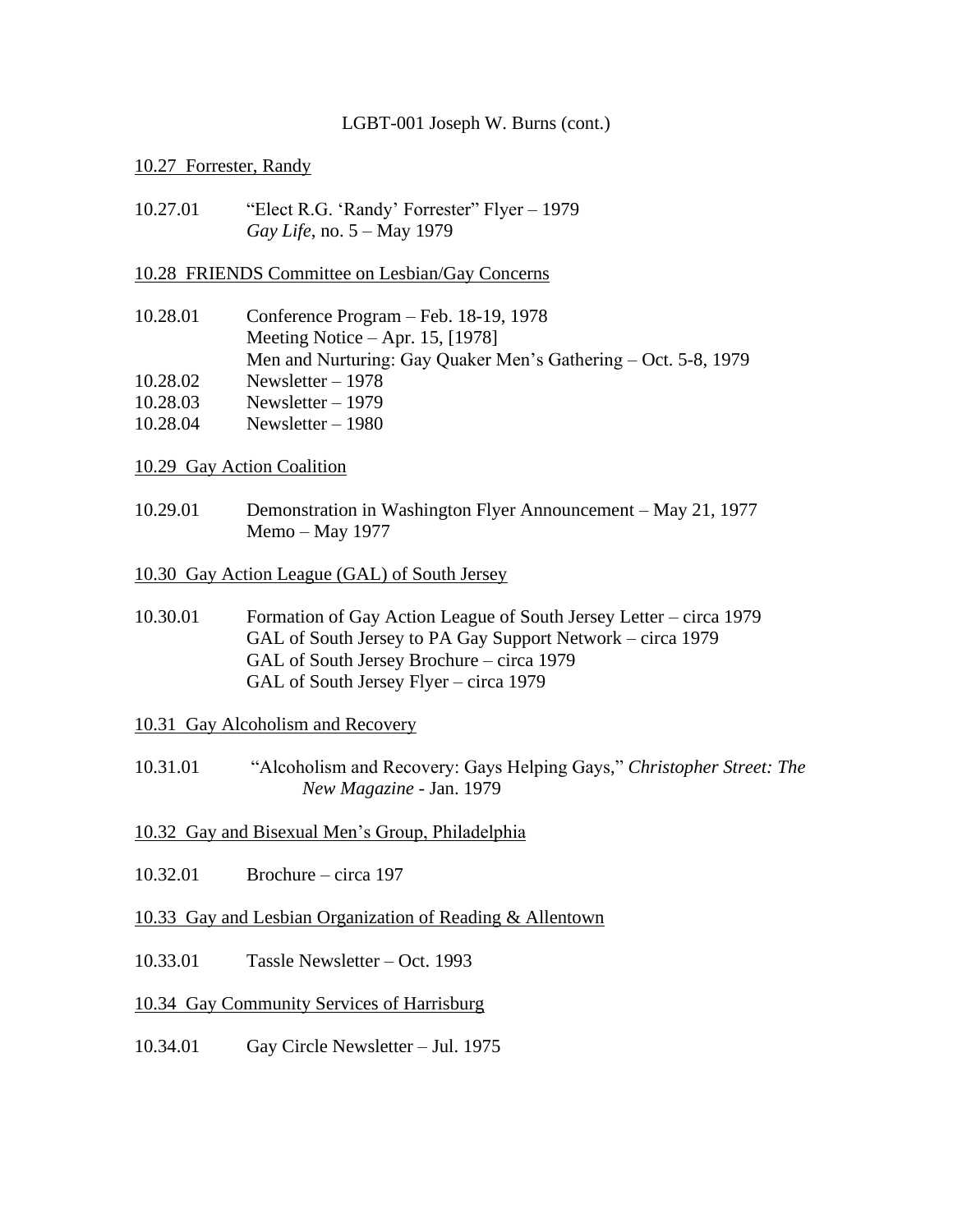## 10.35 Gay Community Center of Philadelphia

| 10.35.01 | Gay Rights Symposium $-$ Aug. 1978            |
|----------|-----------------------------------------------|
|          | Charlie Murphy Concert Flyer – Feb 23, [1979] |
|          | Press Release $-$ Jan. 28, 1980               |
| 10.35.02 | Kater Street Newsletter $-1979$               |
| 10.35.03 | Kater Street Newsletter – 1980                |

## 10.36 Gay Fathers

10.36.01 "Gay Fathers," *The Family Coordinator* – Apr. 1976

## 10.37 The Gay Manifesto

10.37.01 "The Gay Manifesto," by Carl Wittman – 1969

## 10.38 Gay Men's Pocono Retreat

10.38.01 Brochure – 1981

## 10.39 Gay National Education Switchboard (GNES)

10.39.01 "People," *The Advocate* – Oct. 18, 1978 (see oversized OBS)

## 10.40 Gay Oppression and Liberation

10.40.01 "Gay Oppression and Liberation" Booklet – 1977

## 10.41 Gay Prisoners

10.41.01 The Pennsylvania Prison Society Brochure – circa 1975 "John Gibbs" Information Letter – circa 1977 "Which Player Faces Execution: Execution by Electrocution," circa 1977 Robert Austin Sullivan Legal Defense Fund Letter – circa 1979

## 10.42 Gay Rights National Lobby

- 10.42.01 Special Bulletin (Newsletter) Mar. 1977
- 10.42.02 One the Hill (Newsletter) 1977
- 10.42.03 Capitol Hill (Newsletter) 1978
- 10.42.04 Capitol Hill (Newsletter) [1980]
- 10.42.05 Memos about Board of Directors Elections Jun. 4 to Sep. 4, 1976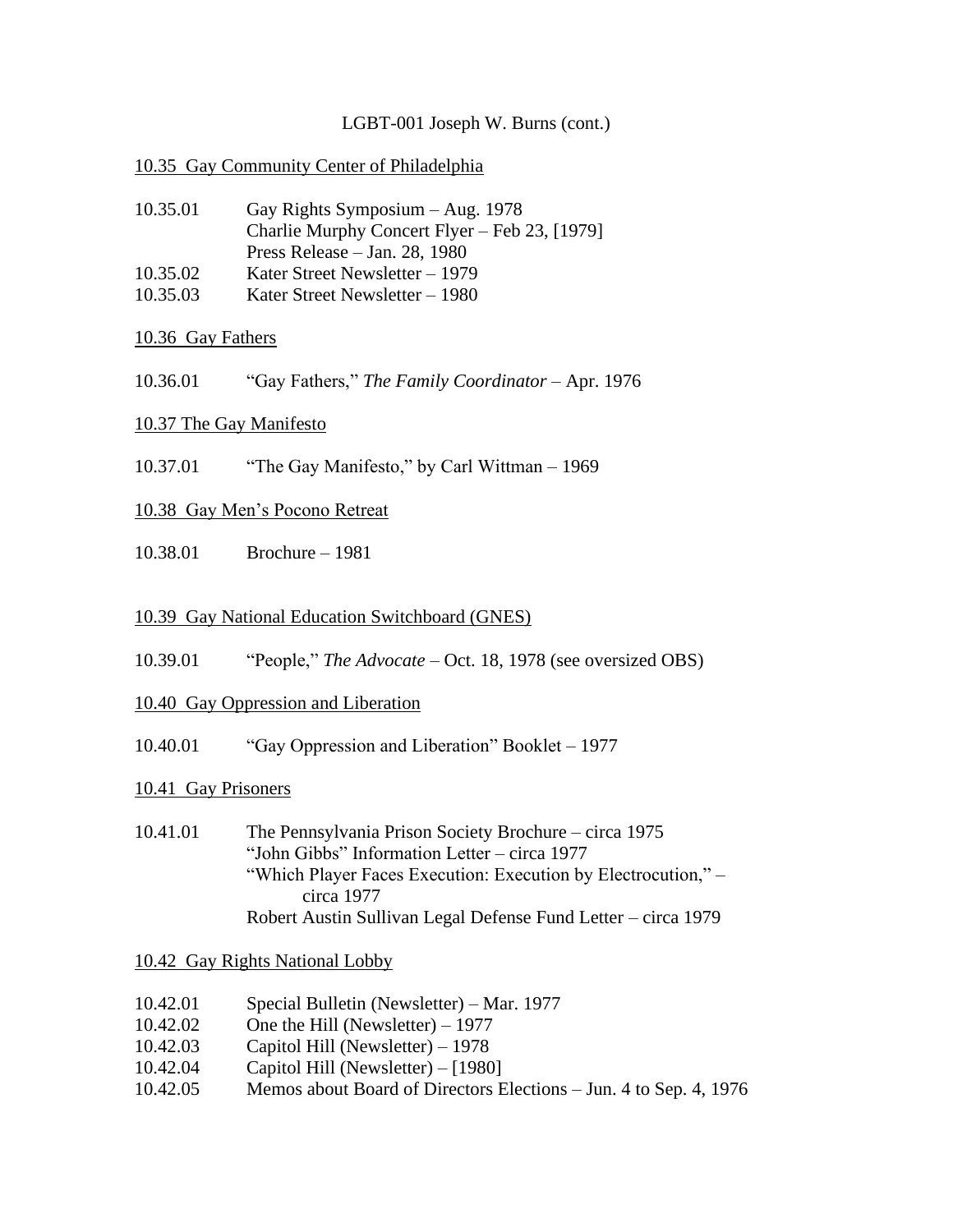## 10.42 Gay Rights National Lobby (cont.)

| 10.42.06 | Correspondences from Executive Director Steve Endean – [1976] to 1980    |
|----------|--------------------------------------------------------------------------|
| 10.42.07 | Membership Correspondence – [1976] to Jul. 16, 1979                      |
|          | Letter to Joe (Burns) from Tony Silvestre about becoming coordinator for |
|          | NRGL – Aug. 20, 1979                                                     |
| 10.42.08 | Congressional Alert $-[1979]$                                            |
| 10.42.09 | National Committee for Sexual Civil Liberties Fact Sheet – circa 1970    |
|          | Information Sheet – circa $1976$                                         |
| 10.42.10 | District Coordinators Call – circa 1977                                  |
|          | Congress Members Against HR 6666 – undated                               |

## 10.43 Gay Rights Organization of Wilkes-Barre/Scranton (GROWS)

10.43.01 The Organ Newsletter – Oct. to Dec. 1070

#### 10.44 Gay Switchboard of Harrisburg

10.44.01 Info Brochure – [1979] Letter – 1979

#### 10.45 Gay Switchboard of New York

10.45.01 Gay Switchboard of New York "About" Packet – Jan. 28, 1978 Information and Rap Sticker (hot pink) – circa 1978 Call-In Flyer – circa 1978 Hotline Information – circa 1978 Gay/Lesbian Counseling Info -circa 1978 Newsletter – Sep. 1978

10.46 Gay Switchboard of Philadelphia

- 10.46.01 Information Sheet circa 1978
- 10.47 Gay Yellow Pages
- 10.47.01 Printed circa 1976 Handwritten – circa 1976

#### 10.48 Gayline of Allentown

10.48.01 Commentary by Joe Burns – Oct. 2013 Into Letter – Jun. 15, 1979 10.48.02 Allentown/Reading Area Gay Organization List – circa 1978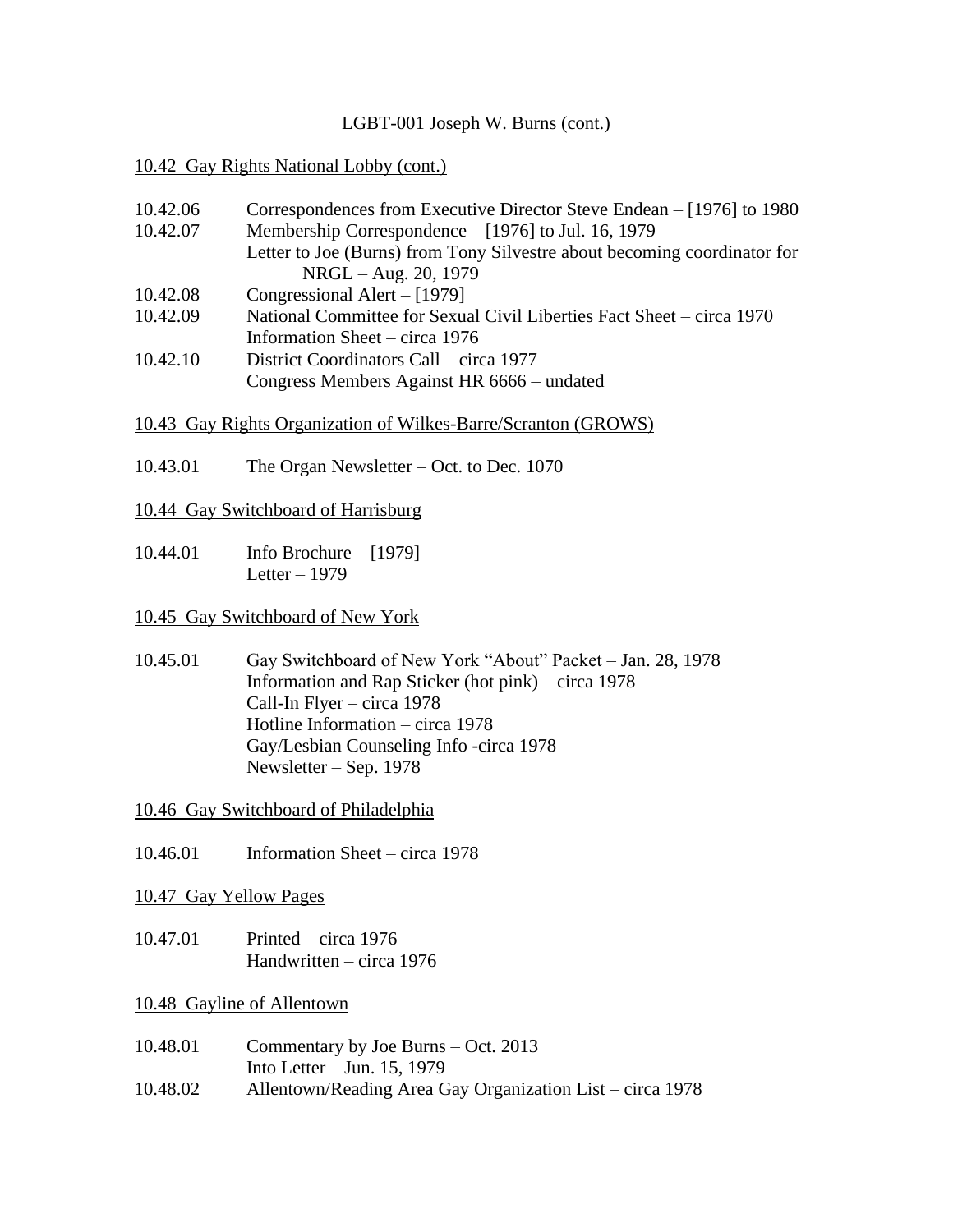#### 10.48 Gayline of Allentown (cont.)

| 10.48.03       | Essential Gay Services List: Berks County, Harrisburg to Philadelphia –<br>circa 1978   |
|----------------|-----------------------------------------------------------------------------------------|
| 10.48.04       | Background (handwritten) – circa 1978                                                   |
| 10.48.05       | Trainings & Notes (handwritten) – circa 1978                                            |
| 10.48.06       | Informational Items – circa 1978                                                        |
| 10.48.07       | Notes $\omega$ Volunteers – 1979                                                        |
| 10.48.08       | "State's sixth gay hotline opens Monday in Allentown," Evening                          |
|                | Chronicle (Allentown, PA) – Dec. 28, 1978                                               |
| 10.48.09       | Miscellaneous $-$ circa 1978                                                            |
| 10.48.10       | Gayline Staff Memo & Training Info $(drath) - [1978]$                                   |
| 10.48.11       | Letter to American Civil Liberties Union (ACLU) – Jan. 28, 1981                         |
| 10.48.12       | Report of the Committee on Statistics of the [National] Gay Switchboard –<br>circa 1976 |
| 10.48.13       | Gay National Educational Switchboard – circa 1978                                       |
|                | 10.49 Giovanni's Room                                                                   |
| 10.49.01       | Booklists – circa 1979                                                                  |
| 10.40 $\Omega$ | Moving Announcement Aug 1 1070                                                          |

- 10.49.02 Moving Announcement Aug. 1, 1979 10.49.03 Mail Order List – circa 1979
- 
- 10.49.04 Catalogue Dec. 1979 to Jan. 1980
- 10.49.05 (See oversized OBS)

Lesbian & Gay Literature Catalogue – Winter 1979/1980 Feminist Literature Catalogue – Winter 1979/1980

10.49.06 The Gay Experience (AMS Press Catalogue) – Winter 1979/1980

10.50 Grand Central Answering Services

10.50.01 Flyer – [1978]

## 10.51 Harassment Mail

10.51.01 Letter to Joseph W. Burns - 1978 to 1979

## 10.52 Homophile Apostolate

10.52.01 Letter – circa 1970 The Archangel Newsletter – Aug. 31, 1971 Letter from William James – Oct. 7, 1971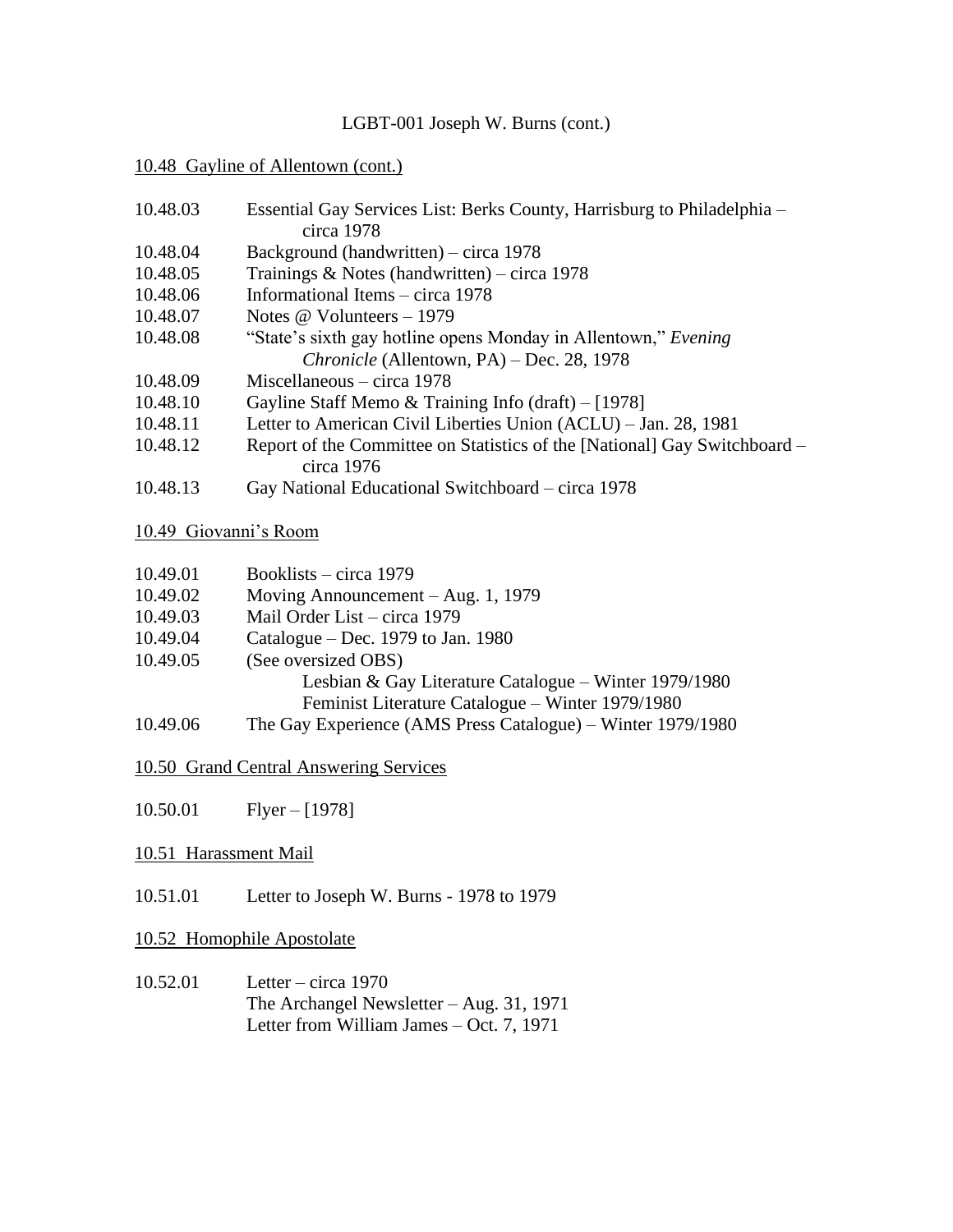#### 10.53 Homophile Alliance of Kutztown

- 10.53.01 Letter to Joseph W. Burns from Joseph DiComo(?) Jan. 15, 1980
- 10.54 Homophiles of Penn State (HOPS)
- 10.54.01 Gay Awareness Festival Schedule May 3 to 6, 1979
- 10.54.02 ZAP Newsletter Apr. 1977
	- ZAP Newsletter Apr. 1978

#### 10.55 Homosexuality Series in *The Morning Call* Allentown, PA)

- 10.55.01 "The Invisible Minority," Jul 14, 1976 "Homosexuality found in all walks of life" – Jul. 15, 1976 "A Lexicon of the gays" – Jul. 15, 1976 "Convicted gay, 66, cannot find a job despite 2 degrees," – Jul. 16, 1976 "Riot at bar touched off rights stand,"  $-$  Jul. 17, 1976 "Homosexuality Series Letter to Editor, from Joseph W. Burns," – Jul. 21, 1976 "A.F. is upheld in dismissal of homosexual," – Jul. 17, 1976 "Book Author Poses As Pervert, Reveals Homosexuals Sub-System For Deviate Sex in Public Toilets," – undated (see oversized OBS) "Honesty Pays, but Often Costs," – undated "Public Forum" – undated
- 10.56 "Homosexuality: 25 Questions and Answers"
- 10.56.01 Brochure circa 1970

10.57 Horn, Bill (aka Tina Louise), Harassment Documentation

10.57.01 Commentary by Joe Burns – Oct. 2013 Letter to Joe [Burns] from Bill Horn – Jan. 7, 1977 Personal Harassment account by Bill – 1977 Copy Police Citation – Oct. 17, 1976

10.58 Human Relations Commission, Allentown

10.58.01 Minutes – Mar. 25, 1977 Minutes – Apr. 27, 1977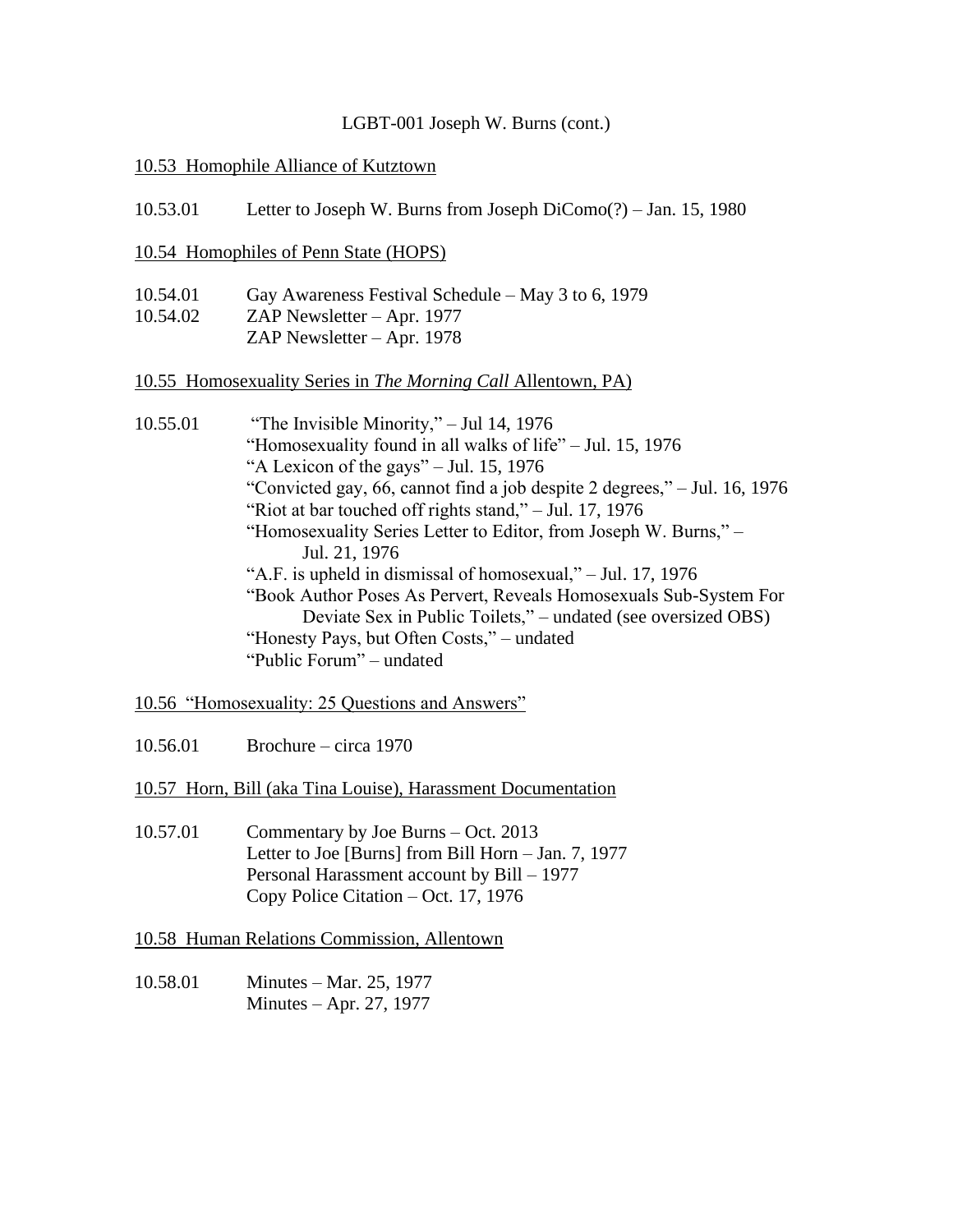### 10.59 Integrity National

10.59.01 Letter to Joseph W. Burns from Louie Crew – Jan. 10, 1977 Newsletter – May 1977

#### 10.60 International Conference of Gays & Lesbian Jews

10.60.01 Flyer – Aug. 29 to Sep. 1, 1980 Programs Suggestions and Proposals Call – Apr. 1980 Press Release – [Apr. 1980]

## 10.61 Institute for Alternative Lifestyles

10.61.01 Information Memo – circa 1979

#### 10.62 Kirkridge Resort Info

10.62.01 Programs Brochure – Feb. to Aug. 1982 Application and Advertisement Form – circa 1982 "Training in the Art of Peacemaking" Flyer – Jan. 20-23, 1982 "New Life in the Church" Flyer – Apr. 12-16, 1982 "Religion & Gay Civil Rights" Flyer – Sep. 23, [1982 Application/Gay and Christian Conference Program Listing – circa 1982

#### 10.63 KNOW New Services

10.63.01 List of Feminist or Trusted Journalists in PA – Nov. 11, 1981 List of Senators who voted for and against the ERA – circa 1980

#### 10.64 Kohn, Barry

10.64.01 Letter to Robert P. Kane, Attorney General Department of Justice from Barry Kohn with memo to Joe Burns – Dec. 21, 1976 Letter to Joe [Burns] from Tony [Silvestre] – Jan. 4, 1977 Letter to Jo [Burns] from Barry [Kohn] – Jun. 4, 1977 Letter to Joe Burns from Sam Edmiston about Kohn's Passing – Jun. 23, 1987

10.65 Lambda Center (Allentown, PA)

- 10.65.01 Brochure circa 1985
- 10.65.02 Lambda Center Update Nov. 2, 1984
- 10.65.03 Lambda Center Update 1985
- 10.65.04 Lambda Center Update 1986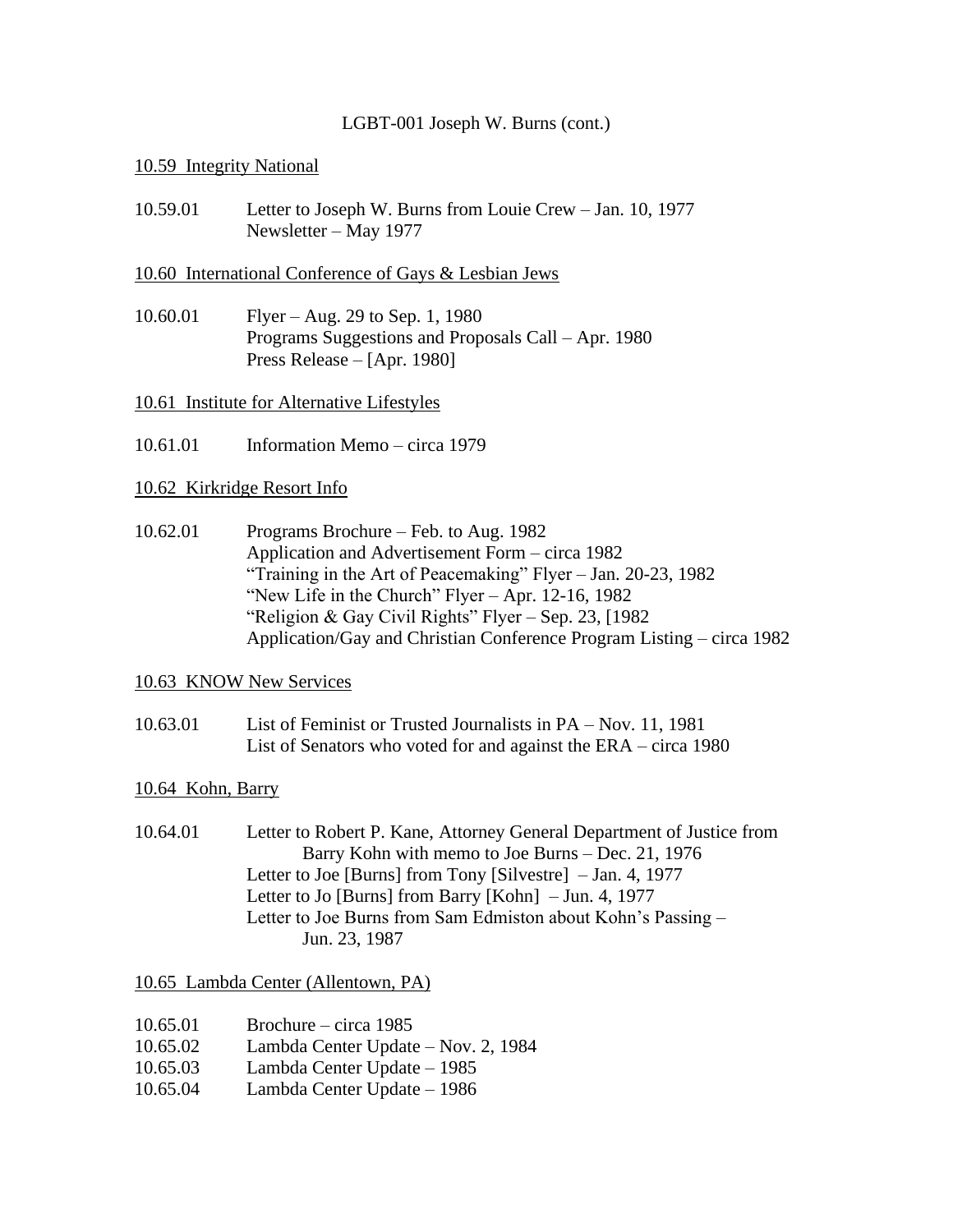#### 10.65 Lambda Center (Allentown, PA) (cont.)

| 10.65.05 | Lambda Center Update – 1987 |
|----------|-----------------------------|
|----------|-----------------------------|

- 10.65.06 Lambda Center Update 1988
- 10.66 Lambda Encounters
- 10.66.01 Brochure circa 1980

#### 10.67 Lancaster Gay Alliance

10.67.01 R.D. Alexander to Joe (Burns) – Feb. 17, 1979

#### 10.68 Leas, David

10.68.01 Commentary by Joe Burns – Oct. 2013 The Railroad House folder and letter inside – Sep. 15, 1977

#### 10.69 Leitsch, Dick (Richard)

10.69.01 Commentary by Joe Burns – Oct. 2013 Letter to Joseph W. Burns from Foster Gunnison, Jr.– Dec. 30, 1969 Letter to Joseph W. Burns from Dick Leitch – Feb. 4, 1969

#### 10.70 Lesbian-Feminist Papers

10.70.01 "If That's All There Is," by Del Martin – 1970 "The Women Identified Women," by Radicalesbians – 1970 "Lesbians & Feminism," by Anne Koedt – 1972 "Lesbians-The Key to Women's Liberation," by Del Martin and Phyllis  $L$ yon  $-1972$ "Lesbianism & Feminism: Synonymous or Contradictions?" by Robin Morgan – 1973 "Is Gay Rights a Feminist Issues?" by Anna Weitz – 1976

10.71 Lehigh County Conference of Churches

10.71.01 Letter from "Gordan" – undated "The Gay Community – An Inevitable Agenda" – undated "For Peter and Phil" – undated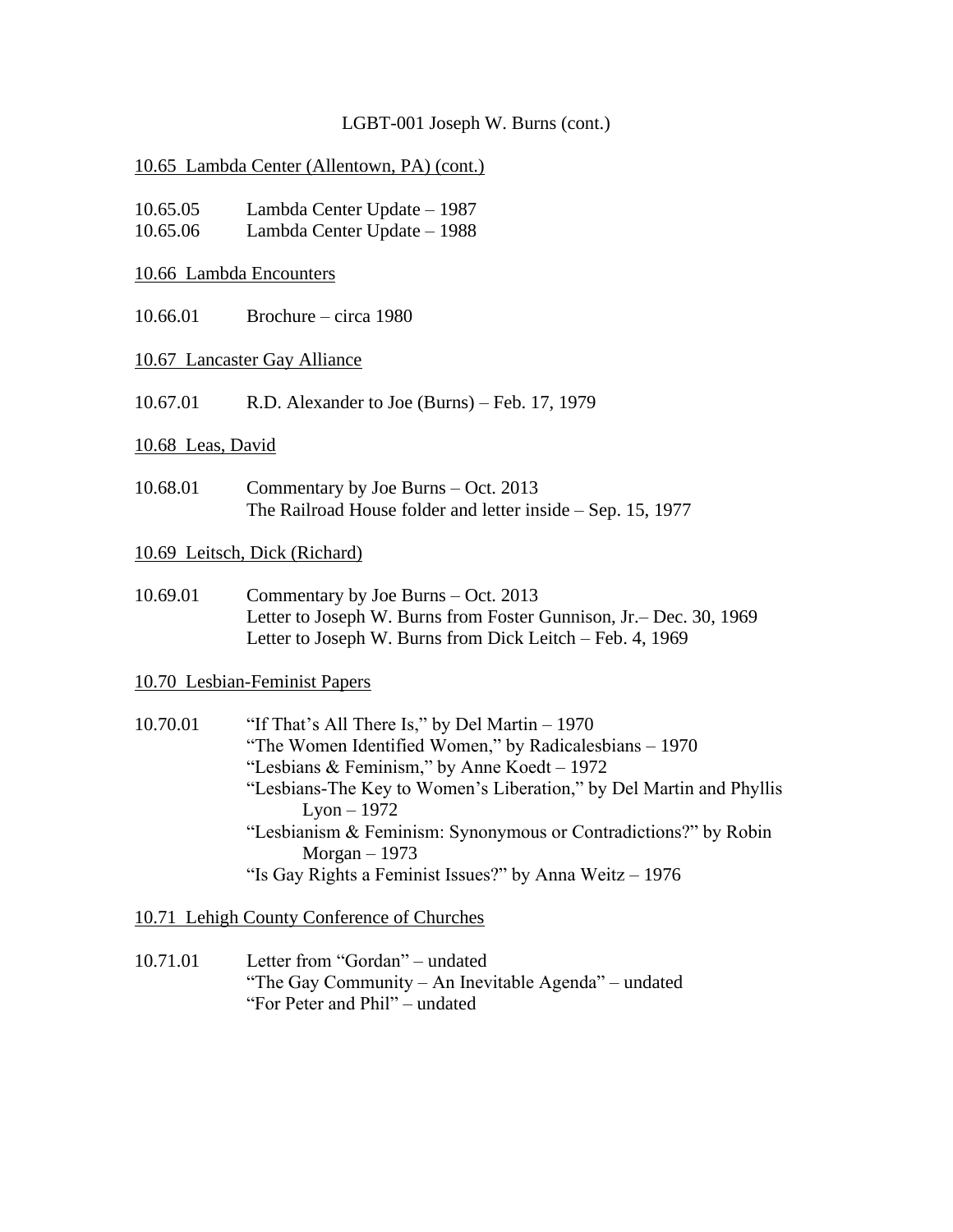#### 10.72 Lehigh Valley Sierra Club

10.72.01 Newsletter – Jul./Aug. 1980

#### 10.73 Manfred, Morty

10.73.01 "Koch Vows to Ban Discrimination by the City Against Homosexuals," *The New York Times* – Jan. 3, 1978 "Bill on Homosexuals is Planned in Council," *The New York Times* – Jan. 4, 1978 Letter to Friends from Morty Manfred – Jan. 1979 "Why We Should Postpone New York's Gay Rights Bill," *Gaysweek* – Oct. 16, 1978 (see oversize OBS) "Manfred Replies," *Gaysweek* – Jan. 8, 1979

#### 10.74 Mattachine Society of New York

| 10.74.01 | Joseph W. Burns Membership Application Receipt – Nov. 11, 1969 |
|----------|----------------------------------------------------------------|
|          | Letter to Members $-$ Jul. 31, 1969                            |
|          | Notice – circa 1969                                            |
|          | January Public Meeting Announcement – Jan, 14 [1969]           |
| 10.74.02 | Second Annual Costume Ball Ticket – [Oct. 1968]                |
|          | "A Minority's Plea," The Wall Street Journal - Jul. 17, 1968   |
|          | "Where it's Happening" Packet – circa 1968                     |
| 10.74.03 | Newsletter $-1968$                                             |
| 10.74.04 | Newsletter $-1969$                                             |
| 10.74.05 | Newsletter $-1970$                                             |
| 10.74.06 | $Newsletter - undated$                                         |
|          |                                                                |

10.75 McVeigh, Frank Jr.'s Paper

10.75.01 "Social and Logical Arguments Against Homosexual Behavior and Covering 'Sexual and Affectional Preference' Under Human Relations Laws" - circa 1977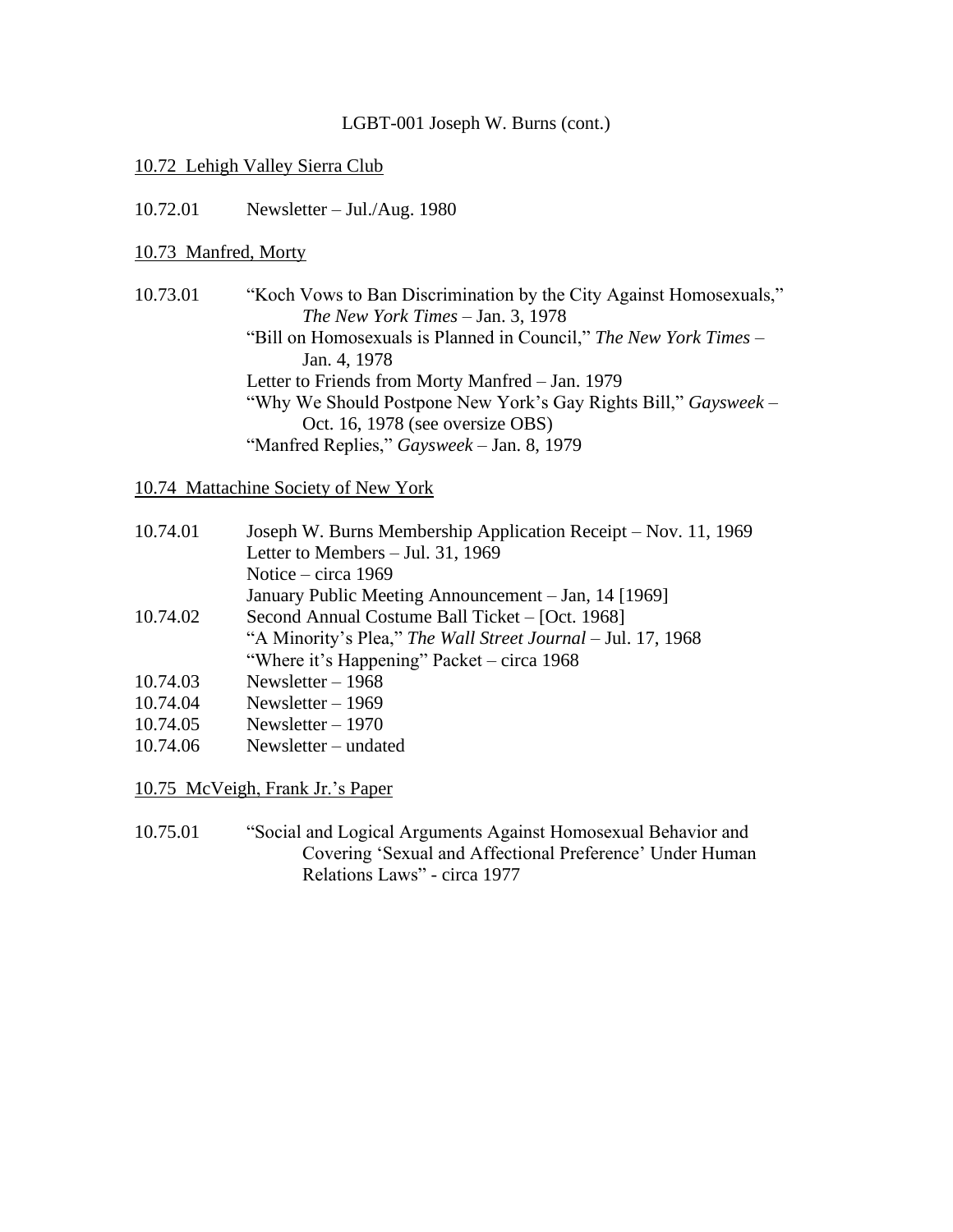#### 10.76 Metropolitan Community Church (MCC)

| 10.76.01 | What is the MCC? – circa Aug. 1977                                        |
|----------|---------------------------------------------------------------------------|
| 10.76.02 | Letter to Clarence D. Bell, Senator, from Arnold H. Hutchings -           |
|          | Mar 11, 1977                                                              |
|          | Letter to Joseph Burns from Frank W. Scott, District Coordinator for Mid- |
|          | Atlantic District Universal Fellowship of MCC – Mar. 2, 1978              |
|          | Letter to Brothers and Sisters in Christ from Rev. Bruce R. Hughes –      |
|          | Advent 1981                                                               |
|          | Letter to "Family" from Rev. Troy D. Perry – Mar. 16, 1982                |
| 10.76.03 | Gayfolio – Nov. 1981                                                      |
| 10.76.04 | "The Scroll" Newsletter $-$ Sep. 1977                                     |
| 10.76.05 | Newsletter $-1981$                                                        |
| 10.76.06 | "Freedom" Newsletter $-1982$                                              |
| 10.76.07 | "Freedom" Newsletter – 1983                                               |
|          |                                                                           |

10.76.08 Newsletter "Freedom" – 1984

#### 10.77 Michigan Organization for Human Rights (MOHR)

- 10.77.01 Letter to MOHR Supporter from Joseph Zendell, Financial Officer [1979] Newsletter – Sep. 1979 MOHR Convention Brochure – Nov. 9 - 11 1979
- 10.78 Millersville State College, Gay Awareness Group
- 10.78.01 Spring Fling Announcement Letter Apr. 15, 1977

#### 10.79 Moravian Church

10.79.01 Eighth Partial Report of the Committee on Church and Society – Aug. 29, 1974

#### 10.80 National Coalition of Gay Activists

10.80.01 "The Yellow Star and the Pink Triangle," *New York Times* – Sep. 10, 1975

# 10.81 National Conference on Gay & Lesbian Issues

10.81.01 Brochure – Oct. 26 to 28, 1979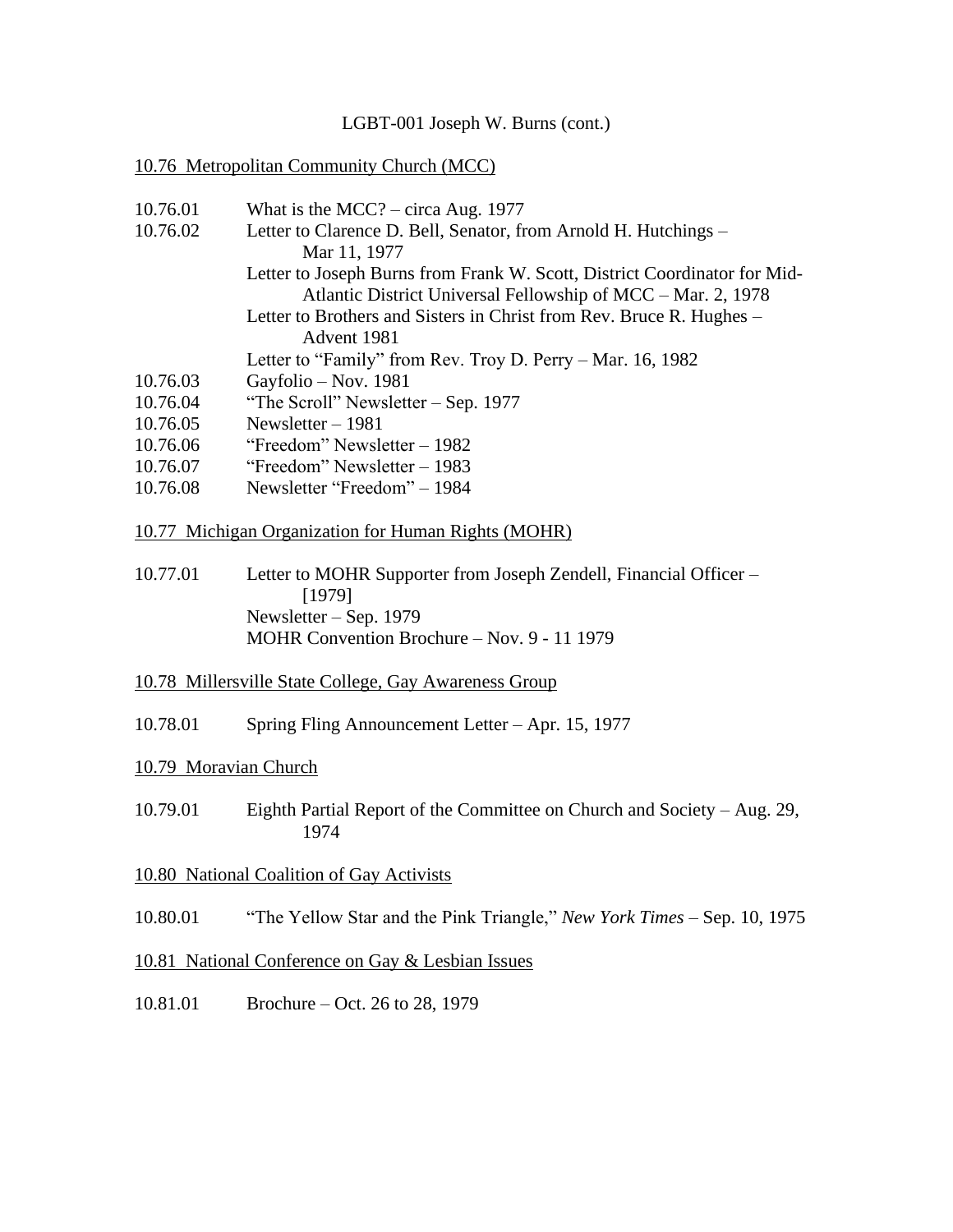# 10.82 National Council of Teachers of English

| 10.82.01 | Letter to Lesbian/Gay Caucus from Karen Keener, Caucus Co-Chair - |
|----------|-------------------------------------------------------------------|
|          | Nov. 7, 1979                                                      |

## 10.83 National Drug Congress

10.83.01 First Annual Conference Announcement – Jul. 2, 1979

# 10.84 National Gay Task Force

| 10.84.01 | Church Statements in Support of Homosexuality - 1974 to 1977              |
|----------|---------------------------------------------------------------------------|
| 10.84.02 | Press Response to Supreme Court Sodomy Ruling Packet – 1976               |
| 10.84.03 | Letter to Walter Lear, M.D., from Virginia Apuzzo – Jun. 3, 1976          |
| 10.84.04 | <b>Action Against Anita Bryant</b>                                        |
|          | Letter to Members from Bruce Voeller and Jean O'Leary – 1977              |
|          | Action Report – Apr./May 1977                                             |
|          | "Anita Bryant's Crusade," The New York Times - June 7, 1977               |
| 10.84.05 | News Release $-$ Apr. 15, 1977                                            |
| 10.84.06 | Membership Renewal Information - 1977                                     |
| 10.84.07 | "28 Jesuits back bill on gay rights," National Catholic Reporter -        |
|          | May 17, 1974                                                              |
|          | "Homosexuality: An Ethical Position," – circa 1977                        |
|          | "Defining the Issues in San Diego," Christianity and Crisis – May 1, 1978 |
| 10.84.08 | Brochures – circa 1977                                                    |
|          | "NGTF Wants You!"                                                         |
|          | "Who is Behind the Gay Rights Movement?"                                  |
|          | "Heard any good fag jokes lately?"                                        |
|          | "Answers to a Parent's Questions about Homosexuality"                     |
|          | "Media Guide to Gay Issues"                                               |
|          | "What can Gay People do about the Media?"                                 |
| 10.84.09 | Gay Civil Rights: Support Statements & Resolution Packet – circa 1977     |
| 10.84.10 | Gay Teachers Support Packet – circa 1977                                  |
| 10.84.11 | Newsletter - 1978/1979                                                    |
| 10.84.12 | Family Protection Act (FPA) – 1981                                        |
| 10.84.13 | "Guide to the Week of Dialogue w/ American Parents, Families, $\&$        |
|          | Friends" – Oct. 22 - 28, 1978                                             |
|          |                                                                           |

# 10.85 National Lesbian and Gay Health Conference

10.85.01 Announcement Flyer – Jun. 19 - 22, 1980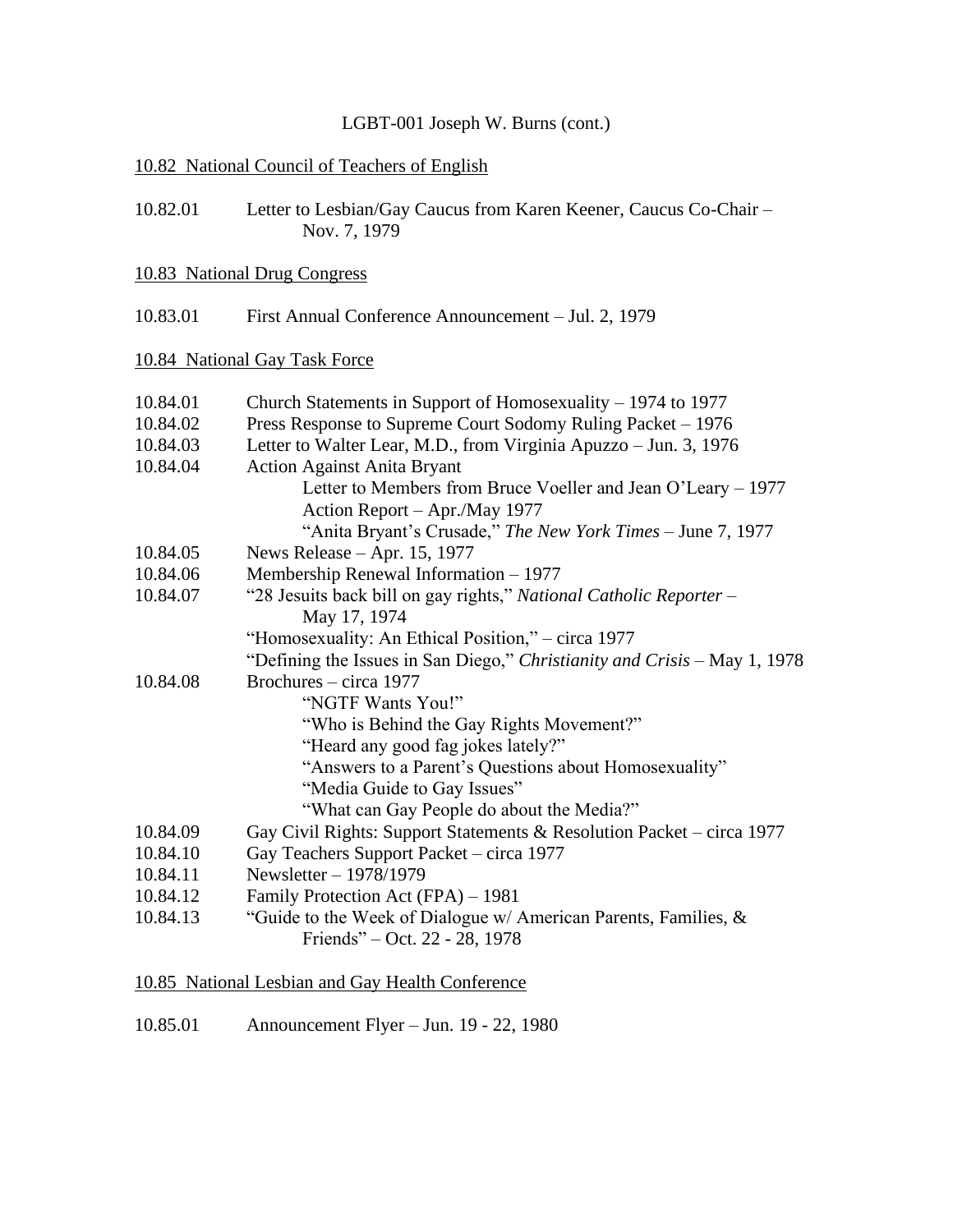# 10.86 National March on Washington for Lesbian and Gay Rights

| 10.86.01 | Program Booklet – Oct. 14, 1979                                                            |
|----------|--------------------------------------------------------------------------------------------|
| 10.86.02 | Pamphlet - 1979                                                                            |
|          | Press Release $-$ Sep. 25, 1979                                                            |
|          | Organizer's Handbook - 1979                                                                |
|          | Donation Letter - 1979                                                                     |
| 10.86.03 | Endorsement Letter - 1979                                                                  |
|          | Merch Order Form - 1979                                                                    |
|          | "Messages on the Occasion of the Washing March" – Oct. 14, 1979                            |
|          | Endorsement Letter from HOW - 1979                                                         |
|          | Fundraising Letter $-1979$                                                                 |
| 10.86.04 | Calendar of Events $-$ Oct. 11 - 15, 1979                                                  |
|          | President Carter Petition Letter – Oct. 1979                                               |
|          | March Route and Rally Site Map – Oct. 1979                                                 |
|          | Logistics/Security Information – Oct. 1979                                                 |
|          | National Conference (for planning the march)                                               |
|          |                                                                                            |
| 10.86.05 | Official Schedule of Events and Information Packet - Feb. 23 - 25, 1979                    |
|          | Questionnaire Response Report – Feb. 20, 1979                                              |
|          | [Mission] Statement – undated                                                              |
|          | Minutes of the National Conference - Feb. 23 - 25, 1979                                    |
|          | Coalition for Lesbian & Gay Rights Structural Proposal for March on                        |
|          | Washington $-$ circa 1979                                                                  |
| 10.86.06 | "March on Washington Progress Report," – undated                                           |
|          | "Washington March for Human Rights Gains Momentum," – undated                              |
|          | Position of the Women's Caucus on Conference – Feb. 1, 1979                                |
|          | Gay Community Center of Philadelphia to Delegates of the National Gay                      |
|          | Conference for the March on Washington – Feb. 23, 1979                                     |
|          | Statement of an AD HOC Committee on the Philadelphia National                              |
|          | Convention – circa 1979                                                                    |
|          | Position Statement of the Women's Caucus – circa 1979                                      |
| 10.86.07 | Gay Community News to Delegate of National Conference for the March                        |
|          | on Washington $-$ Apr. 27, 1979                                                            |
|          | Empire Rainbow Alliance of the Deaf in support of March on Washington<br>$-$ Feb. 23, 1979 |
|          | Mattachine Society Letter in Announcing March on Washington -                              |
|          | Feb. 24, 1979                                                                              |
|          | Gay Rights National Lobby letter about HR 2074 – circa 1979                                |
|          | Chelsea Gay Association Newsletter - Feb. 1979                                             |
|          | Helpful Information about the $ERA - circa 1979$                                           |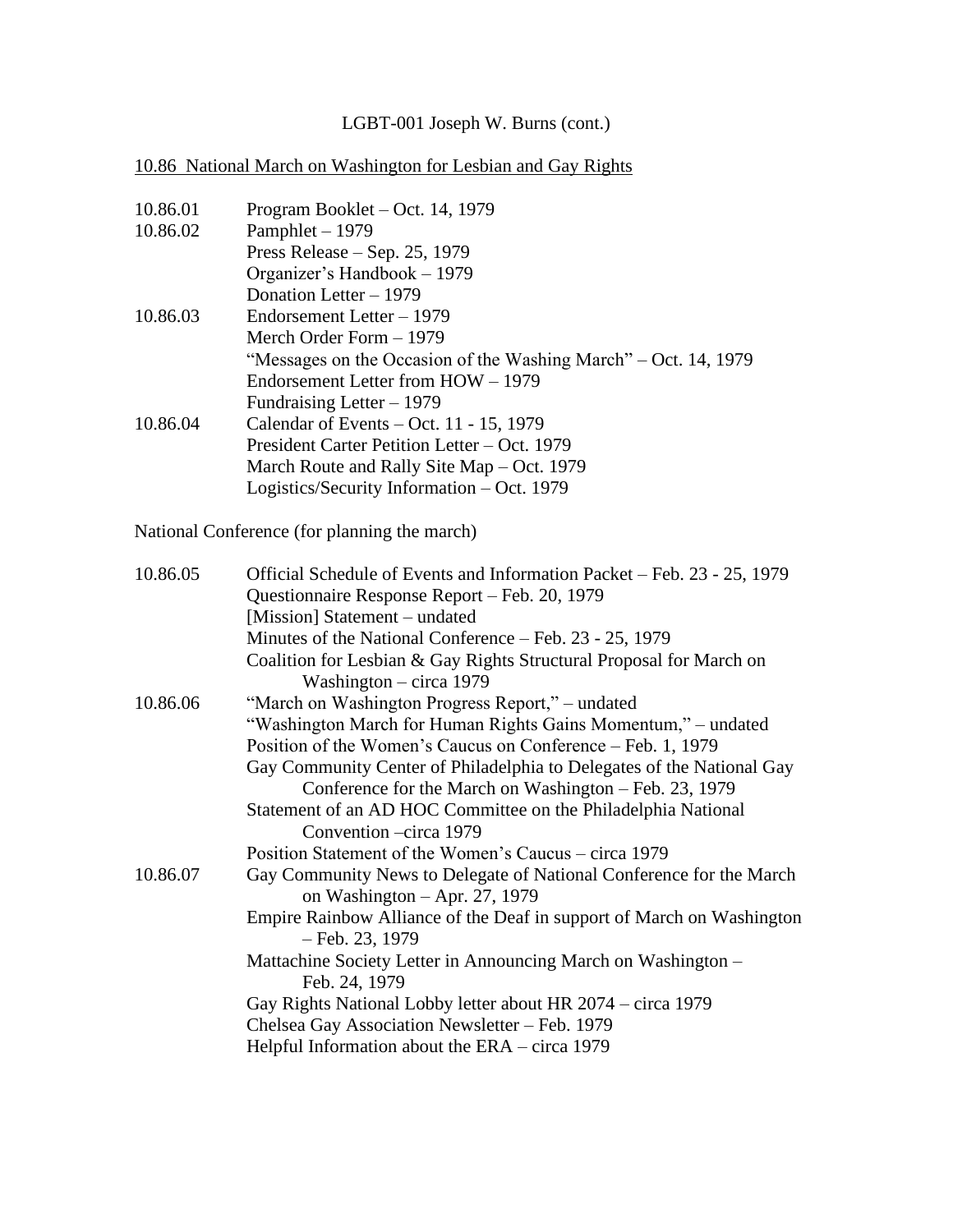# 10.87 National Organization for Women (NOW)

| 10.87.01 | <b>Allentown NOW Updates</b>                                 |
|----------|--------------------------------------------------------------|
|          | Commentary by Joe Burns - Oct. 2013                          |
|          | Update - Mar. 5, 1981                                        |
|          | Update – Jun. 1, 1981                                        |
|          | Update – Nov. 24, 1982                                       |
| 10.87.02 | <b>Allentown NOW Dixie White</b>                             |
|          | Print of Name – circa 1980                                   |
|          | Dixie White Candidate Brochure - 1981                        |
|          | Campaign Minutes – circa 1981                                |
|          | Post Cards to Joe [Burns] $-$ circa 1982                     |
|          | Dixie White Resume - 1981                                    |
|          | Letter to ERA Supporter from Dixie White – Feb. 1978         |
| 10.87.03 | Allentown NOW Meeting Updates/Agendas                        |
|          | Jun. 13, 1980                                                |
|          | Jan. 1, 1981                                                 |
|          | Jul. 20, 1981                                                |
| 10.87.04 | <b>Allentown NOW Miscellaneous</b>                           |
|          | Media Guidelines Borchure – circa 1980                       |
|          | Allentown NOW Accomplishments - 1980                         |
| 10.87.05 | Lehigh Valley NOW Newsletters - 1977                         |
| 10.87.06 | Lehigh Valley NOW Newsletters - 1978                         |
| 10.87.07 | Lehigh Valley NOW Newsletters - 1979                         |
| 10.87.08 | Lehigh Valley NOW Newsletters - 1980                         |
| 10.87.09 | Lehigh Valley NOW Correspondences                            |
|          | Letter to Dixie (White), Allentown NOW, from Lehigh Valley   |
|          | NOW – Apr. 27, 1980                                          |
|          | Letter to Supporter of Equal Rights (ERA) from Ann Peaslee – |
|          | Oct. 23, 1978                                                |
| 10.87.10 | Lehigh Valley NOW Flyers                                     |
|          | Self Help Demonstrations – circa 1977                        |
|          | ERA Inaugural Watch - Jan. 20, 1981                          |
|          |                                                              |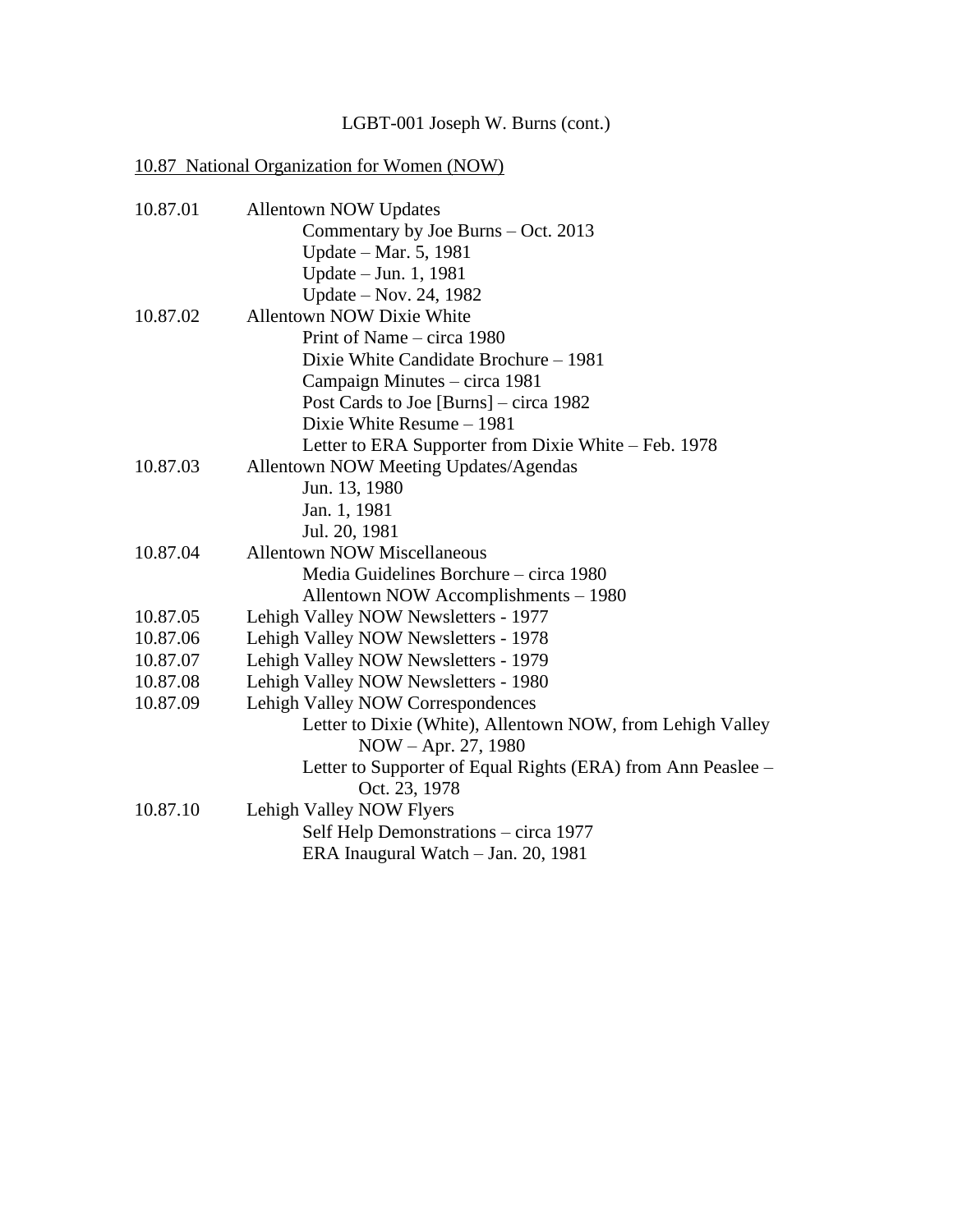# 10.87 National Organization for Women (NOW) (cont.)

| 10.87.11 | Mid-Atlantic Region NOW Regional Conference - Jun. 13 - 15, 1980  |
|----------|-------------------------------------------------------------------|
|          | <b>Advertisement Mailing</b>                                      |
|          | Program                                                           |
|          | "Philosophy and Purpose for NOW Political Committee" Paper        |
|          | <b>NOW Campaign Rules</b>                                         |
|          | <b>Resume of Candidates</b>                                       |
|          | Brenda Frazier                                                    |
|          | Dixie White                                                       |
|          | Joan C. Neuwirth                                                  |
|          | Gloria Sackman-Reed                                               |
|          | <b>Judy Knee</b>                                                  |
|          | Conference Proposed Agenda                                        |
|          | <b>Proposed Rules</b>                                             |
|          | NOW-NJ Resolution on the Draft                                    |
|          | <b>Elections Information</b>                                      |
|          | <b>Workshop Participants and Moderators List</b>                  |
|          | Conference Workshop List                                          |
|          | Booth Map (?)                                                     |
| 10.87.12 | PA State NOW State Conference - Oct. 7 - 9, 1977                  |
|          | <b>Advertisement Flyer</b>                                        |
|          | Program                                                           |
| 10.87.13 | PA State NOW State Conference - Nov. 10 - 12, 1978                |
|          | Work Sessions of PA NOW Paper                                     |
|          | Program                                                           |
|          | Parliamentary Procedures at a Glance Paper                        |
|          | PA State NOW By-Laws                                              |
|          | "Places to Eat" worksheet                                         |
| 10.87.14 | PA State NOW Conference on Racism and Sexism - Apr. 11 - 13, 1980 |
|          | Flyer                                                             |
|          | Program                                                           |
|          | "Minority Women and the Equal Rights Amendment" Brochure          |
|          | <b>Hypothetical Scenarios</b>                                     |
|          | National March for ERA Ratification Flyer                         |
|          | Sweet Honey in the Rock Performance Flyer                         |
|          | <b>Cartoon Comic</b>                                              |
| 10.87.15 | PA State NOW State Conference - Nov. 7 - 9, 1980                  |
|          | <b>Special Thanks List</b>                                        |
|          | Info and Registration Flyer                                       |
|          | Minutes                                                           |
|          | Program                                                           |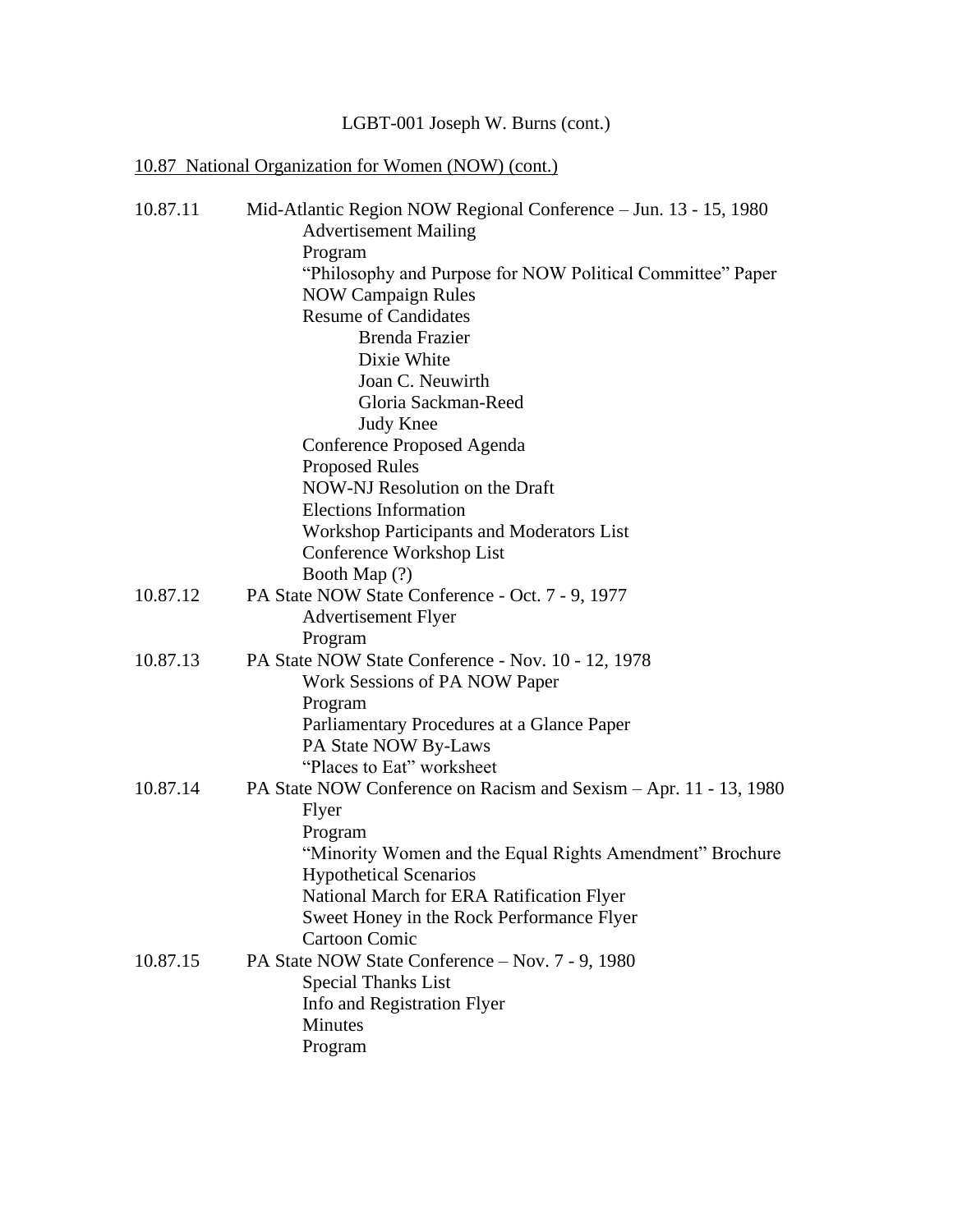# 10.87 National Organization for Women (NOW) (cont.)

| 10.87.16 | PA State NOW State Conference – Nov. 13 - 15, 1981                |
|----------|-------------------------------------------------------------------|
|          | The Women Suffrage Movement Exhibit Brochure                      |
|          | Program                                                           |
|          | <b>Proposed Budget</b>                                            |
|          | <b>Sub-Committee Reports</b>                                      |
| 10.87.17 | PA State NOW State Conference - 1982                              |
|          | <b>Hotel Easton Information</b>                                   |
|          | <b>Bridget Whitney Platform Information</b>                       |
|          | <b>Sarah Clavez Platform Information</b>                          |
|          | <b>Resolutions Packet</b>                                         |
| 10.87.18 | PA State NOW Leadership Mailings - 1980                           |
| 10.87.19 | PA State NOW Board Meeting Minutes - Sep. 6 - 7, 1980             |
| 10.87.20 | PA State NOW Resolution and Position paper Proposition –          |
|          | Jan. 8 - 9, 1977                                                  |
| 10.87.21 | PA State NOW Equal Right Amendment (ERA) Involvement - circa 1979 |
|          | <b>Eleanor Smeal to Members</b>                                   |
|          | Letter to ERA Supporters from Connie Martin, Coordinator NOW      |
|          | ERA Project – Nov. 16, 1977                                       |
| 10.87.22 | PA State NOW Sample Scripts – circa 1977                          |
|          | Door-to-Door Women's Neighborhood Call to stop HLA                |
|          | Sample Letters and POMs on HLB                                    |
| 10.87.23 | PA State NOW Correspondences                                      |
|          | Letter to Lesbian Rights and Education Worksession, PA NOW,       |
|          | from Marjorie McCam, co-chair - [May 1979]                        |
| 10.87.24 | PA State NOW Budget – undated and 1980                            |
| 10.87.25 | Pittsburg NOW Newsletters - 1980                                  |
|          |                                                                   |

# 10.88 New Right

| "A Citizen's Guide to the Right Wing," – circa 1978                                  |
|--------------------------------------------------------------------------------------|
| "Fundamentalism and The New Right," NOW Women and Religion                           |
| $Committee - 1980$                                                                   |
| "An Invitation to Feminist Spirituality" NOW Women and Religion<br>Committee $-1980$ |
|                                                                                      |

# 10.89 Northeast Pennsylvania Gay Alliance (NEPGA)

| 10.89.01 | Newsletter $-1976$ |  |
|----------|--------------------|--|
|          |                    |  |

- 10.89.02 Newsletter 1977<br>10.89.03 Newsletter 1978
- $N$ ewsletter 1978
- 10.89.04 Newsletter 1979
- 10.89.05 Newsletter Jan. 1980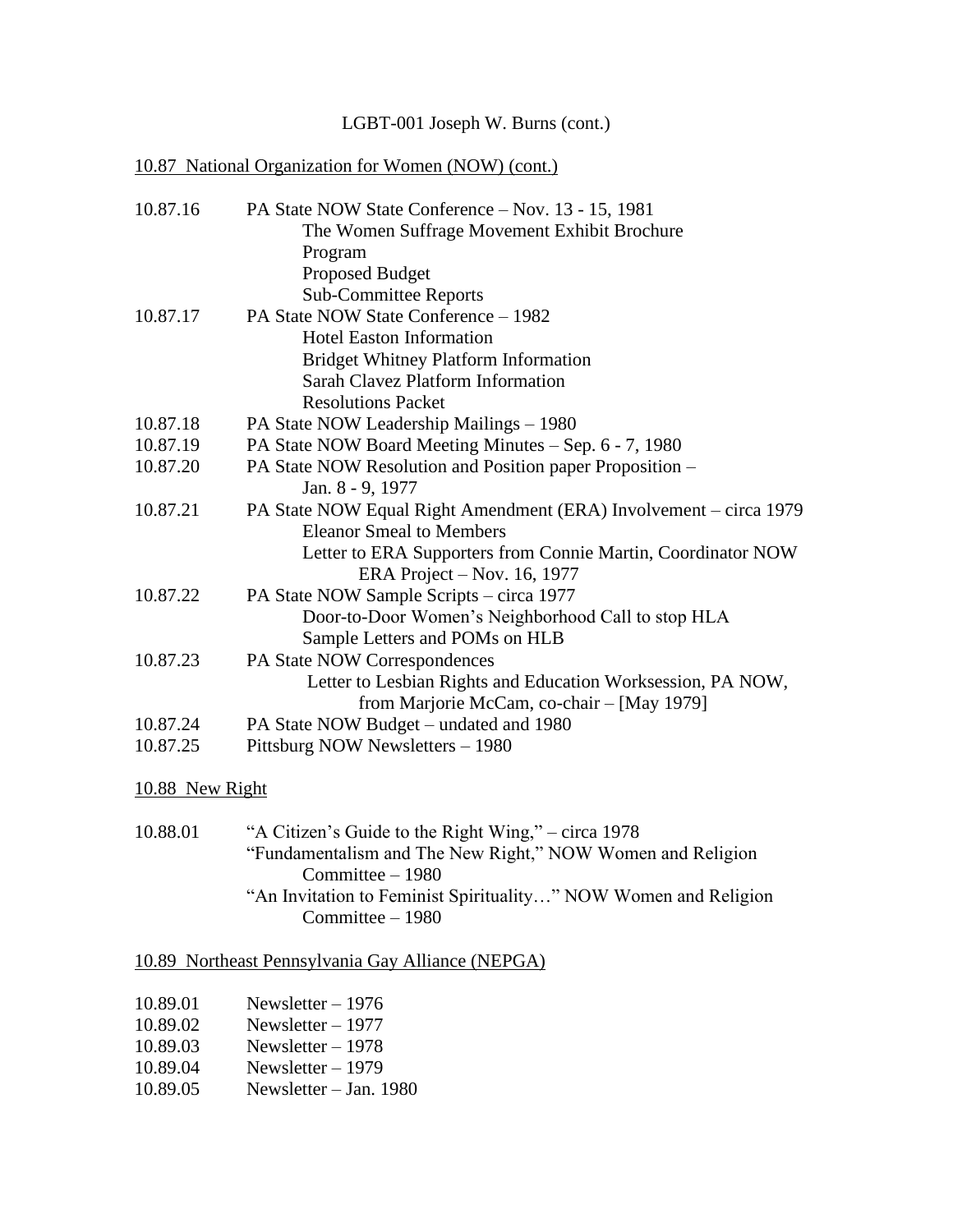# 10.89 Northeast Pennsylvania Gay Alliance (NEPGA) (cont.)

| 10.89.06           | <b>Undated/Unidentified Newsletter</b>                                                          |  |
|--------------------|-------------------------------------------------------------------------------------------------|--|
| 10.89.07           | Gay Friendly Businesses poster – circa 1977                                                     |  |
|                    | Human Rights Rally Flyer - Sep. 24, 1978                                                        |  |
|                    | "Love Lost" Poem - undated                                                                      |  |
| 10.89.08           | "Homosexuals in major U.S. cities take to the street in celebration," –<br>undated              |  |
|                    | "Gay Teacher ordered to take tests," – undated                                                  |  |
|                    | "Claims over 5000 Gay Lives in Wilkes-Barre," Sunday Independent -<br>May 27, 1979              |  |
| 10.89.09           | Letter to NEPGA from Herb (Herbert) Frey, First Presbyterian Church<br>Minister - Apr. 14, 1979 |  |
|                    | Letter to PA Gay Support Network from Thomas F. Schmidle, director, -<br>Aug. 1, 1979           |  |
|                    | 10.90 North/American Man/Boy Love Association                                                   |  |
| 10.90.01           | "An Injury to One is an Injury to All" Paper – circa 1979                                       |  |
| 10.91 Norton, Gary |                                                                                                 |  |
| 10.91.01           | Commentary by Joe Burns $-2013$                                                                 |  |
|                    | Letter to Joe [Burns] from Gary - Jan. 23, 1978                                                 |  |
|                    | Letter to Joe [Burns] from Gary $-$ Jan. 26, 1978                                               |  |
|                    | Letter to Joe [Burns] from Gary $-$ Oct. 31, 1977                                               |  |
|                    | <u>10.92 Notes on Books (handwritten) "Our Worst Enemies &amp; Friends"</u>                     |  |
| 10.92.01           | "Twenty-One Variations on a Theme" complied by Donald Webster Cory<br>$-1953$                   |  |
| 10.92.02           | "Homosexuality: A Psychoanalytic Study of Male Homosexuals" by<br>Irving Bieber - 1962          |  |
| 10.92.03           | "Sexual Deviation" by Anthony Storr - 1964                                                      |  |
| 10.92.04           | Sexual Inversion: The Multiple Roots of Homosexuality by Judd Marmor -<br>1965                  |  |
|                    | "Historical and Mythological Aspects of Homosexuality" by<br>Gordan Rattray Taylor              |  |
|                    | "Anthropological and Cross-Cultural Aspects of Homosexuality"<br>by Marvin K. Opler             |  |
|                    | "Legal and Moral Aspects of Homosexuality" by Thomas Szasz                                      |  |
| 10.92.05           | "Homosexuality: Disease or Way of Life" by Edmund Bergler –<br>1967 edition                     |  |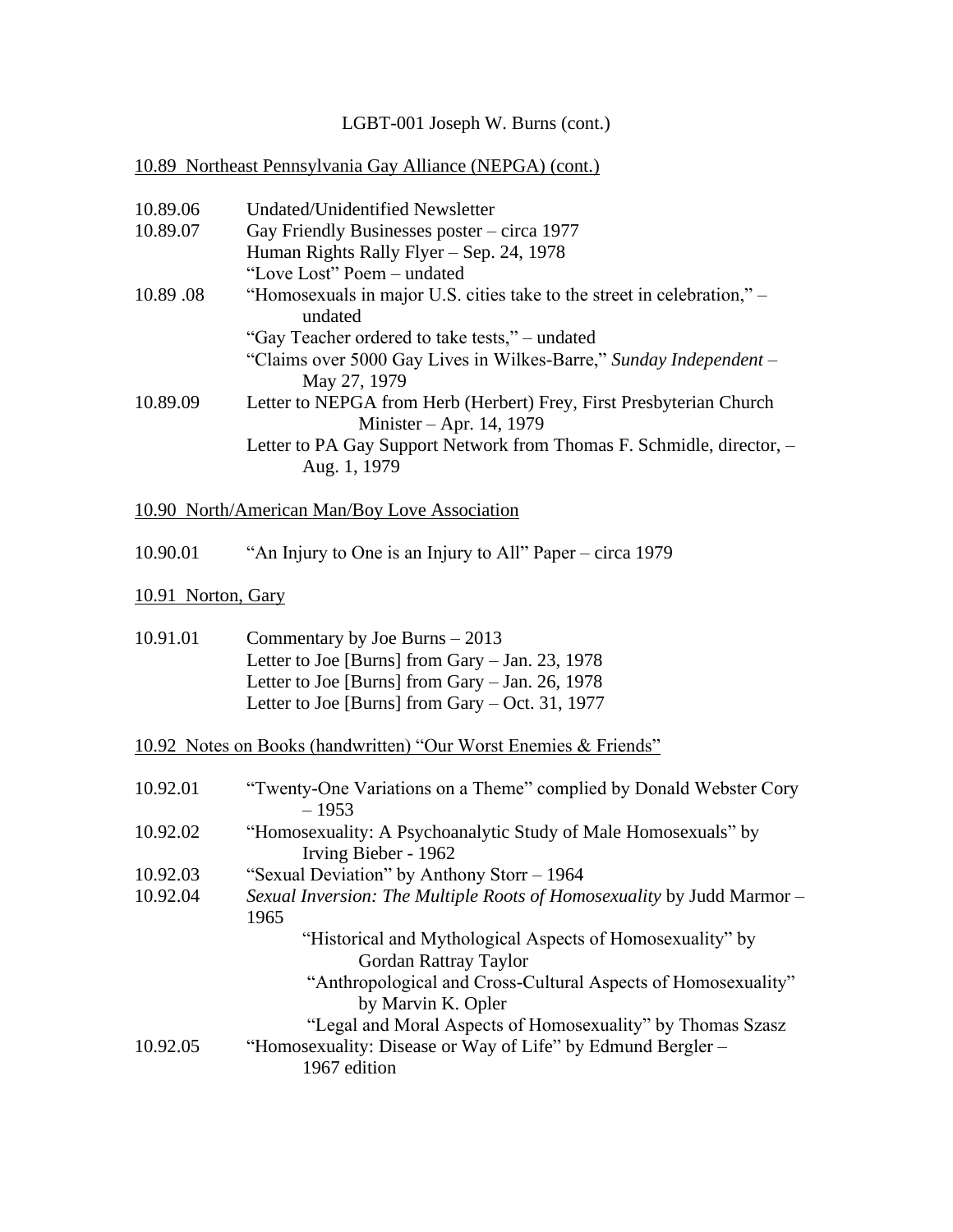# 10.92 Notes on Books (handwritten) "Our Worst Enemies & Friends"(cont.) 10.92.06 "The Gay World: Homosexuality and the Social Creation of Evil," by Martin Hoffman – 1968 10.92.07 Unidentified notes – undated 10.93 ONE, Incorporated 10.93.01 Handwritten draft of letter by Joe Burns to ONE – undated Brochure – circa 1970 1972 Midwinter Session  $& 20<sup>th</sup>$  Annual Meeting of ONE, Incorporated – 1972 ONE Magazine funding question from ONE Board of Directors – Jun. 1969 ONE Institute Quarterly Order form – Oct. 1969 10.93.02 Membership Reminder – circa 1970 Membership Registration Form – Apr. 13, 1971 Membership Registration Form – Mar. 23, 1972 10.93.03 "A Visit with W. Dorr Legg of One," *Gay: A New York Newspaper* – Dec. 6, 1971 A Public Discussion of Homosexuality…" Flyers (2 versions) – May 1969 10.93.04 Announcement of Classes – Fall Semester 1969 - 1970 Calendar of Events Brochure – Sep. - Oct. 1969 Calendar of Events – Feb. 1972 Calendar of Events – Apr. 1972 10.94 Organizations that Endorsed Gay Civil Rights Legislation 10.94.01 List – circa 1979 10.95 The Pennsylvania Prison Society 10.95.01 192nd Annual Meeting Report – 1978 -1979 Resolution Program – Apr. 17, 1975 10.96 Philadelphia Lesbian/Gay Task Force 10.96.01 Letter to Joseph Burns from James Littrell – circa 1979 Letter to Friend and Supporter from Rita Addessa – Jan. 3, 1980 Letter to Sisters and Brothers from Rita Addessa – Jan. 10. 1080 10.96.02 Peen Acts to Prohibit Discrimination Against Gays – Jan. 17, 1979 Ann Butchart Appointed Interim Manager of PLGTF – Sep. 13, 1979 Lesbian Activist to Direct Philadelphia Lesbian & Gay Task Force – Nov. 29, 1979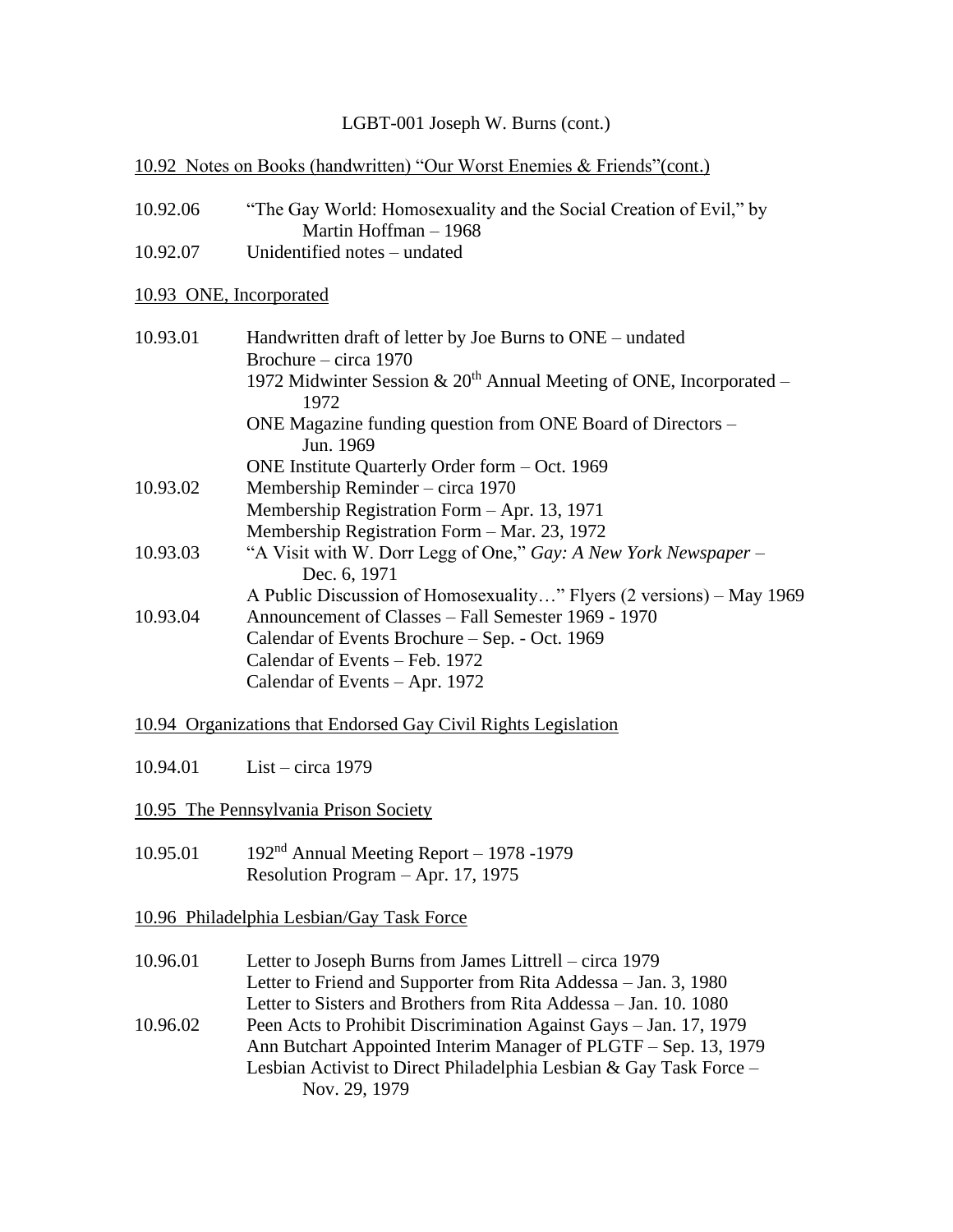#### 10.96 Philadelphia Lesbian/Gay Task Force

| 10.96.03 | Support for Governor Thornburgh's Gay Pride Week Proclamation –          |
|----------|--------------------------------------------------------------------------|
|          | [Jun] $1979$                                                             |
|          | Attacks on Dr. Allen Intensify – Oct. 1979                               |
| 10.96.04 | Bulletin $-1979$                                                         |
| 10.96.05 | Bulletin $-1980$                                                         |
| 10.96.06 | The Christian Association, University of Pennsylvania envelope – undated |
|          | Holiday Reception Invitation – Dec. $17, 1979$                           |
|          | Brochure – circa $1979$                                                  |
|          | Halloween Party Flyer – Nov. 2, 1979                                     |

10.97 Persad Community Center

| 10.97.01             | The Community News Newsletter<br>Mar. 1979<br>Oct. 1979<br>May 1980                                                                                                                                                           |
|----------------------|-------------------------------------------------------------------------------------------------------------------------------------------------------------------------------------------------------------------------------|
| 10.97.02<br>10.97.03 | Center Leaflet – Apr. 1980<br><b>Event Flyers</b><br>Robin Taylor – circa 1980<br>Anita Bryant Protest - Apr. 24, 1980<br>Pride Week '80 Committee - Apr. 1980<br>Bizarre Dimensions Flyer and Announcement – Nov. 10, [1980] |

10.98 Presbyterian Church on Homosexuality

10.98.01 "Presbyterian vote on gay issues," *Evening Chronicle* (Allentown, PA) – May 19, 1978 Andre G. Beaumont to Joe [Burns] – Apr. 26, 1979 "Ordination of Homosexuals is Denied" – Jun/Jul. 1978 Letter to Joe Burns from Lawrence Y Weiser, Presbyterians for Gay Concerns – Mar. 16, 1978

10.99 Presidential Nominating Convention Project for Lesbians and Gay Men

10.99.01 Flyer – 1979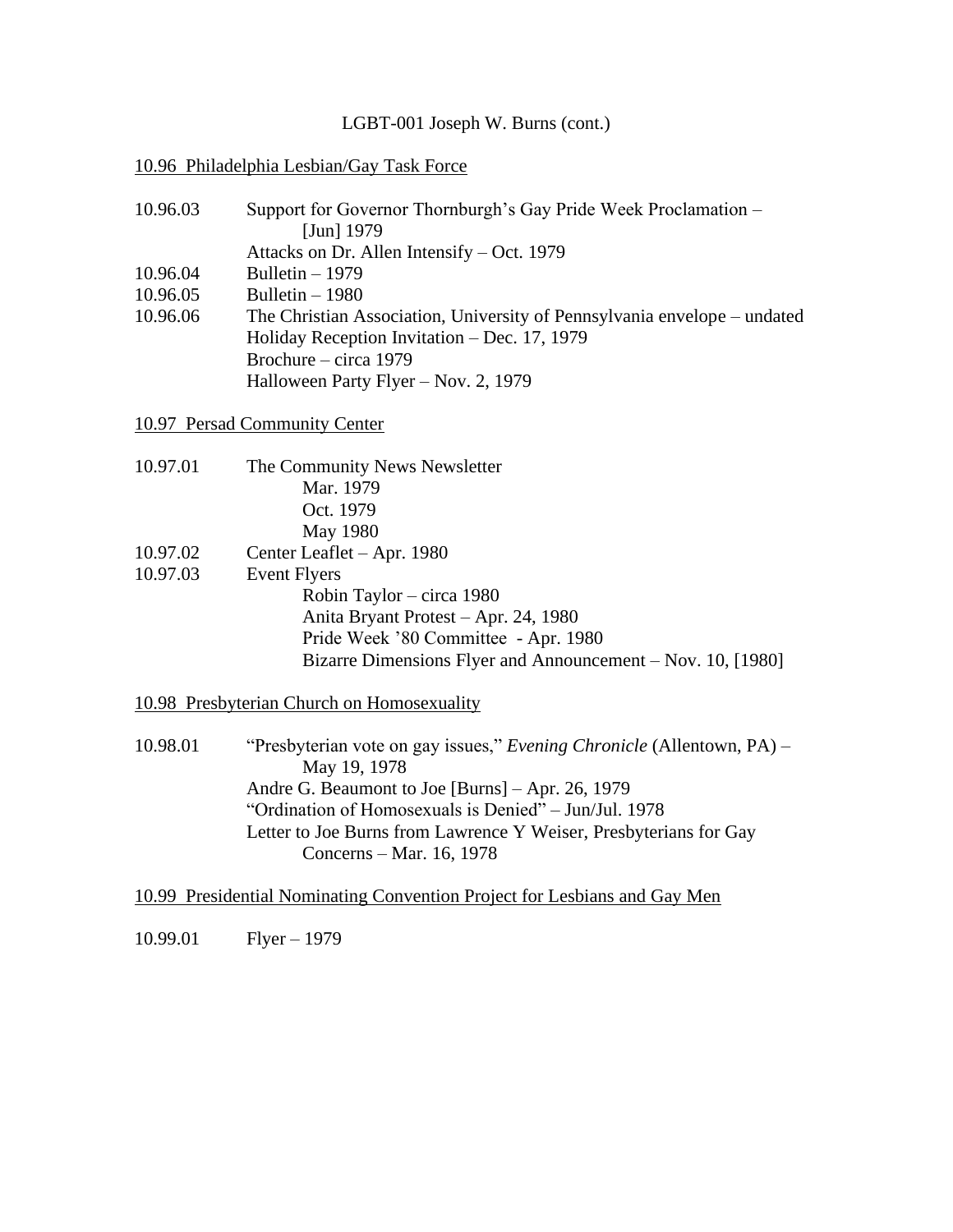# 10.100 PRIDE (Pennsylvania State Gay Conference)

# 1975

| 10.100.01 | PA State Gay Conference Program/Welcome Information –                |
|-----------|----------------------------------------------------------------------|
|           | Oct. 17 & 18, 1975                                                   |
| 10.100.02 | PA State Gay Conference Letter Announcing Conference from            |
|           | Mark Segal $-1975$                                                   |
| 10.100.03 | PA State Gay Conference Registration Brochures – 1975                |
| 10.100.04 | PA State Gay Conference Notes from Workshops (handwritten) –         |
|           | Oct. 17 & 18, 1975                                                   |
| 10.100.05 | <b>PA State Gay Conference Corrections Committee Meeting Minutes</b> |
|           | $-$ Oct. 17, 1975                                                    |

# 1978

| 10.100.06 | Program – Apr. $7 - 9$ , 1978                                     |
|-----------|-------------------------------------------------------------------|
| 10.100.07 | Original Brochure and Registration Materials - Jan. 20 - 22, 1978 |
| 10.100.08 | Minutes – Apr. 7 - 9, 1978                                        |
| 10.100.09 | Resolutions (two versions) – Apr. $7 - 9$ , 1978                  |
| 10.100.10 | Speaker Correspondences and Info                                  |
|           | Draft of Letter to Elan Noble – undated                           |
|           | Elain Noble Correspondences – Jan. 4 & Jan. 30, 1978              |
|           | Info on Mark Segal – undated                                      |
|           | Draft of Letter to Bruce Voeller – undated                        |
|           | Brue Voeller: NGTF Bio List – circa 1978                          |
|           | Brue Voeller: "GAY" The Charlotte News - Nov. 6, 1975             |
| 10.100.11 | Howard Johnson's Motor Lodge Info                                 |
|           | Brochures $(3$ types) – circa 1978                                |
|           | Room Reservation Correspondence – Dec. 16, 1977                   |
|           | Menu Suggestions - undated                                        |
|           | Thank you letter to Howard Johnson's Moto Lodge from              |
|           | Pride '78 Committee – May 1978                                    |
| 10.100.12 | Planning Info                                                     |
|           | Brochure Print Receipts $(?) - 1978$                              |
|           | Handwritten Notes - undated                                       |
|           | "State gay groups finding it difficult to get parley site,"       |
|           | Sunday Call Chronicle (Allentown, PA) -                           |
|           | Nov. 6, 1977                                                      |
|           | Unfinished draft of letter to "Jim" – undated                     |
|           | Holiday Inn - Allentown Info - undated                            |
| 10.100.13 | Registration Forms - Apr. 1978                                    |
|           | <b>Blank Form</b>                                                 |
|           | <b>Filled out Forms</b>                                           |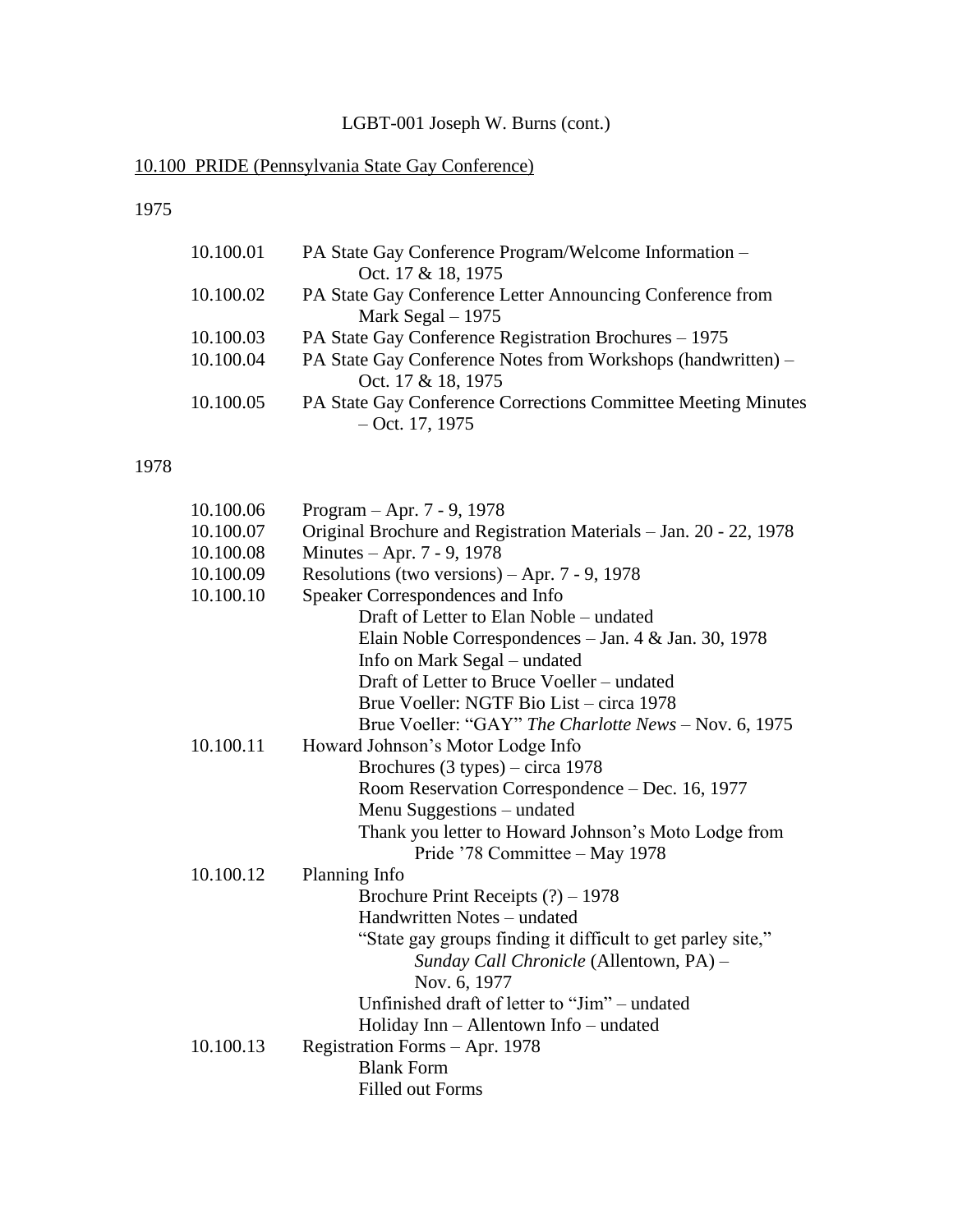# 10.100 PRIDE (Pennsylvania State Gay Conference) (cont.)

| 10.100.14 | Evaluation Form $-$ [Apr. 9], 1978 |  |  |  |  |
|-----------|------------------------------------|--|--|--|--|
|-----------|------------------------------------|--|--|--|--|

# 1979

| 10.100.15                            | Brochure and Flyer – Oct. $19 - 21$ , 1979                 |  |
|--------------------------------------|------------------------------------------------------------|--|
| 10.100.16                            | Rosemary's Fundraiser Flyers – Feb. 20 & Jun. 9, [1979]    |  |
| 10.100.17                            | Schedule and Series Overview - Oct. 19 - 21, 1979          |  |
| 10.100.18<br>Planning Committee Info |                                                            |  |
|                                      | Thank you for volunteering to be on the planning committee |  |
|                                      | $letter - [1979]$                                          |  |
|                                      | Planning Committee Member List (typed and handwritten)     |  |
|                                      | $-[1979]$                                                  |  |
|                                      | Motions $-[1979]$                                          |  |
|                                      | Regional Coordinators of PALGSN List – [1979]              |  |
| 10.100.19                            | <b>Facilitator Planning</b>                                |  |
|                                      | Evaluation of Facilitators of Pride '79 –[1979]            |  |
|                                      | Facilitators Information $-$ [1979]                        |  |
| 10.100.20                            | <b>Registration/Reservation Forms</b>                      |  |
|                                      | Exhibit Information and Booth Registration Form – [1979]   |  |
|                                      | Program Sponsorship Reservation Form – [1979]              |  |
| 10.100.21                            | Workshop Leaders Info and Form - [1979]                    |  |
| 10.100.22                            | Press Releases/Advertisements - [1979]                     |  |
| 10.100.23                            | Holiday Inn (Allentown) Info $-$ [1979]                    |  |
| 10.100.24                            | Interested Attendee Letters - 1979                         |  |
| 10.100.25                            | Pink Debbie Correspondence – Jun. 19, 1979                 |  |
| 10.100.26                            | Detailed Final Plan for Pride '79 – 1979                   |  |

# 1980

| 10.100.27 | Brochure & Program – Oct. $3 - 5$ , 1980              |
|-----------|-------------------------------------------------------|
| 10.100.28 | Planning Information – [1980]                         |
|           | Sponsorship Letter and Form $-$ Aug. 15, 1980         |
|           | Exhibit Information and Booth Reservation Form – 1980 |
|           | Proposed Budget for Pride '80 – 1980                  |
|           | Pride '80 Film Festival Planning – 1980               |
|           | "A Gay Movie for Straights" New York Daily News -     |
|           | Mar. 27, 1978                                         |
|           | Facilitators Information Sheet – 1980                 |
|           | Workshops $List - 1980$                               |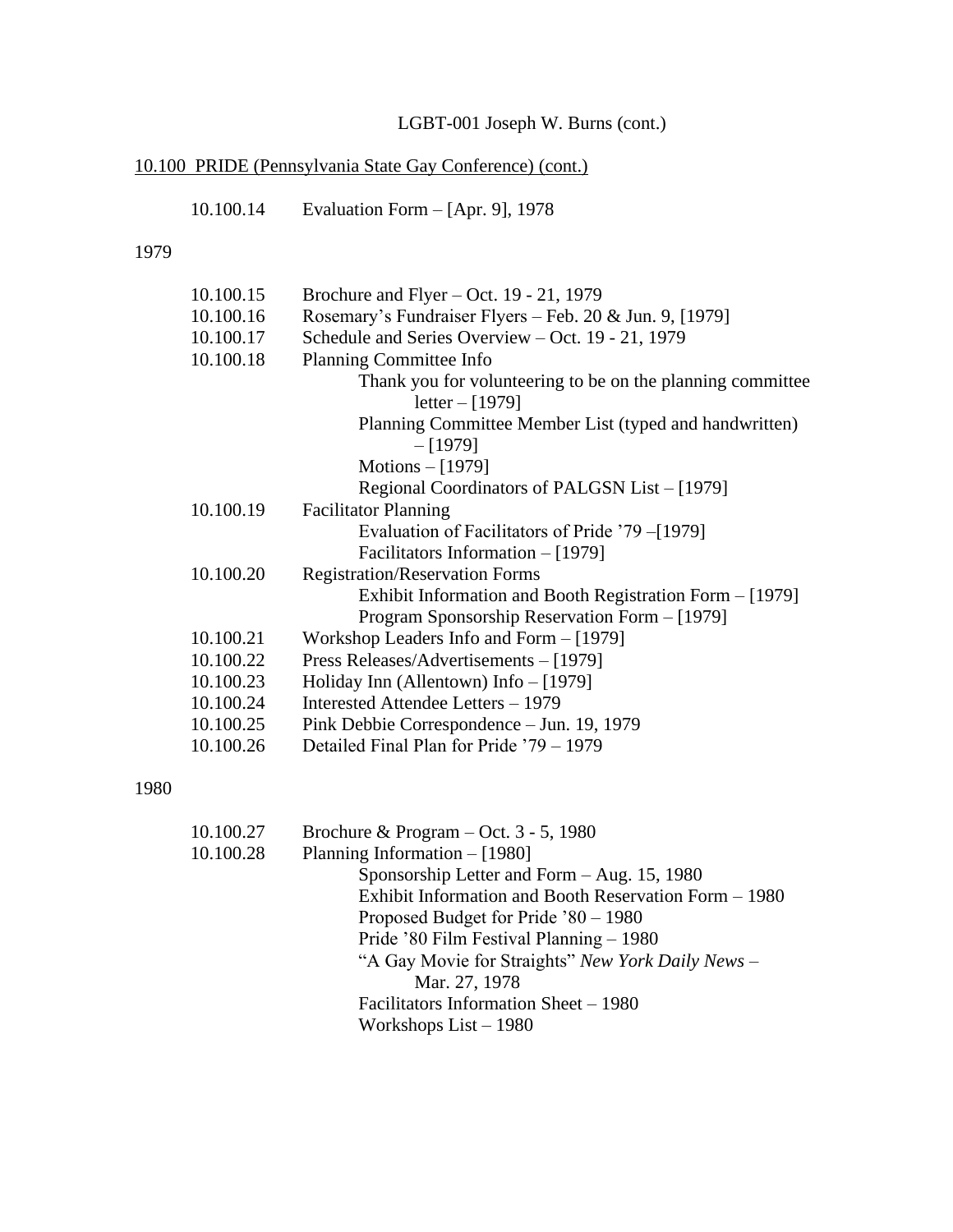# 10.100 PRIDE (Pennsylvania State Gay Conference)

|                        | 10.100.29<br>10.100.30 | Advertisement<br>Invitation to Pride '80 Flyer $-$ 1980<br>Radcliffe Hall Associates, Counseling for Sexual Minorities,<br>$Flyer - 1980$<br>Assessment $-1980$                                                                                                                                                                                                                                                                                                                                                                                                              |
|------------------------|------------------------|------------------------------------------------------------------------------------------------------------------------------------------------------------------------------------------------------------------------------------------------------------------------------------------------------------------------------------------------------------------------------------------------------------------------------------------------------------------------------------------------------------------------------------------------------------------------------|
|                        |                        |                                                                                                                                                                                                                                                                                                                                                                                                                                                                                                                                                                              |
| 1982                   |                        |                                                                                                                                                                                                                                                                                                                                                                                                                                                                                                                                                                              |
|                        | 10.100.31<br>10.100.32 | Rainbow Mountain Resort Information - 1981<br><b>Planning Materials</b><br>Planning Committee Notes – Oct. 17, 1981<br>Moravian College Correspondences – Nov. 1981<br>Kutztown University Correspondences - Nov. 1981<br>Joe Burns to Gene S. Cesari (handwritten) – Oct. 20, 1981                                                                                                                                                                                                                                                                                          |
|                        | 10.100.33              | Exhibit and Booth Registration form $-1982$                                                                                                                                                                                                                                                                                                                                                                                                                                                                                                                                  |
| 10.101 Reading Picnics |                        |                                                                                                                                                                                                                                                                                                                                                                                                                                                                                                                                                                              |
| 10.101.01              |                        | Commentary by Joe Burns - Oct. 2013<br>Flyer – May 20, 1979                                                                                                                                                                                                                                                                                                                                                                                                                                                                                                                  |
|                        |                        | 10.102 Responsive Gay Collective                                                                                                                                                                                                                                                                                                                                                                                                                                                                                                                                             |
| 10.102.01              |                        | Demonstrations against the movie "Cruising" Letter – circa 1980<br>Example of Protest Letter to send to John R. Beckett, Chairman and<br>President of Transmania Cooperation - circa 1980                                                                                                                                                                                                                                                                                                                                                                                    |
|                        | 10.103 Rock, Martin    |                                                                                                                                                                                                                                                                                                                                                                                                                                                                                                                                                                              |
| 10.103.01              |                        | Letter to William T. Snyder, Executive Secretary of Mennonite Central<br>Committee, from Joe Burns about Martin Rock - Dec. 12, 1976<br>Letter to "True Friends - Mar. 22, 1977<br>Letter to William T. Snyder – Mar. 20, 1977<br>Martin Rock Resume - circa 1977<br>Letter to Mary (undated) – undated<br>Letter to Martin Rock from Leonard Bachman, Secretary of Health -<br>Apr. 14, 1977<br>Letter to Co-Chairpersons of PA Rural Gay Caucus - Aug. 7, 1977<br>Letter to the Honorable Dick Thornburgh - Jun. 17, 1979<br>Letter to Pennsylvanian BMCers - Jul 24, 1979 |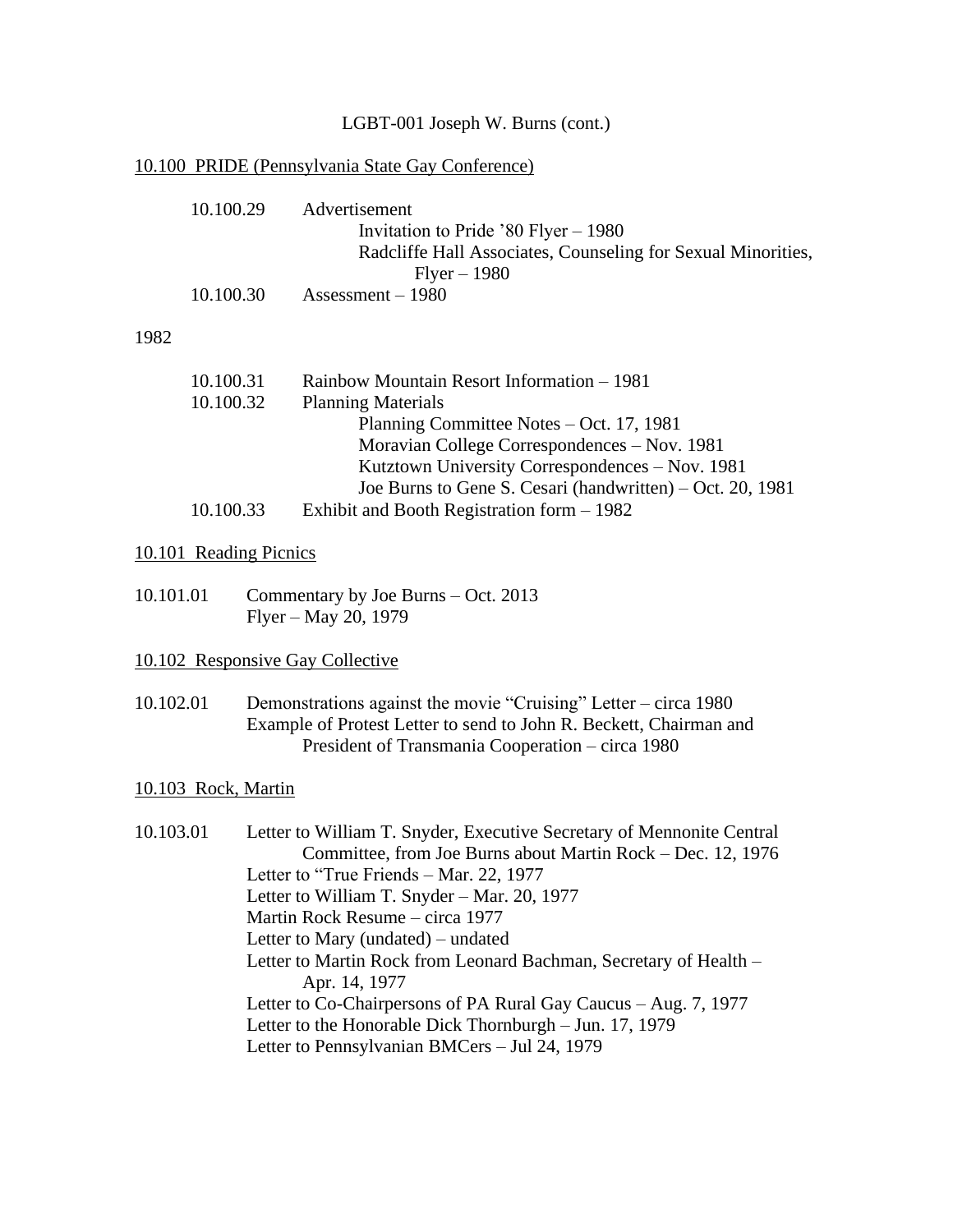## 10.104 Rural Center for AIDS/STDS Prevention

10.104.01 Letter to Kathy McCue, HIV Services, from Joseph W. Burns – Nov. 12, 1997 Rural Center for AIDS/STDS Prevention Fact Sheet – 1996 What are Rural HIV Prevention Needs? – 1997

## 10.105 Saskatchewan Gay Coalition

- 10.105.01 Gay Saskatchewan Newsletter Apr. to Nov. 1979
- 10.106 Sexuality Conference at Stockton State College
- 10.106.01 Brochure Feb. 17, 1979
- 10.107 Silvestre, Anthony (Tony)
- 10.107.01 Correspondences from Tony to Joe Burns 1976 to 1978

#### 10.108 Spring Serenade

10.108.01 Flyer – May 20, 1980

## 10.109 Spinsters, INK

10.109.01 Visit Announcement – Nov. 9, circa 1979

## 10.110 Solidarity Day

10.110.01 Informational Brochure – Sep. 9, 1981

## 10.111 Stonewall

10.111.01 "The Homophiles," *Out of the Past: Gay and Lesbian History from 1869 to the Present* – 2006 "Stonewall and the Birth of Gay and Lesbian Liberation" *Out of the Past: Gay and Lesbian History from 1869 to the Present* – 2006 Stonewall Bar Newsletter – Sep. 22, 1971

#### 10.112 Summit Lodge Resort

10.112.01 Information Booklet – circa 1979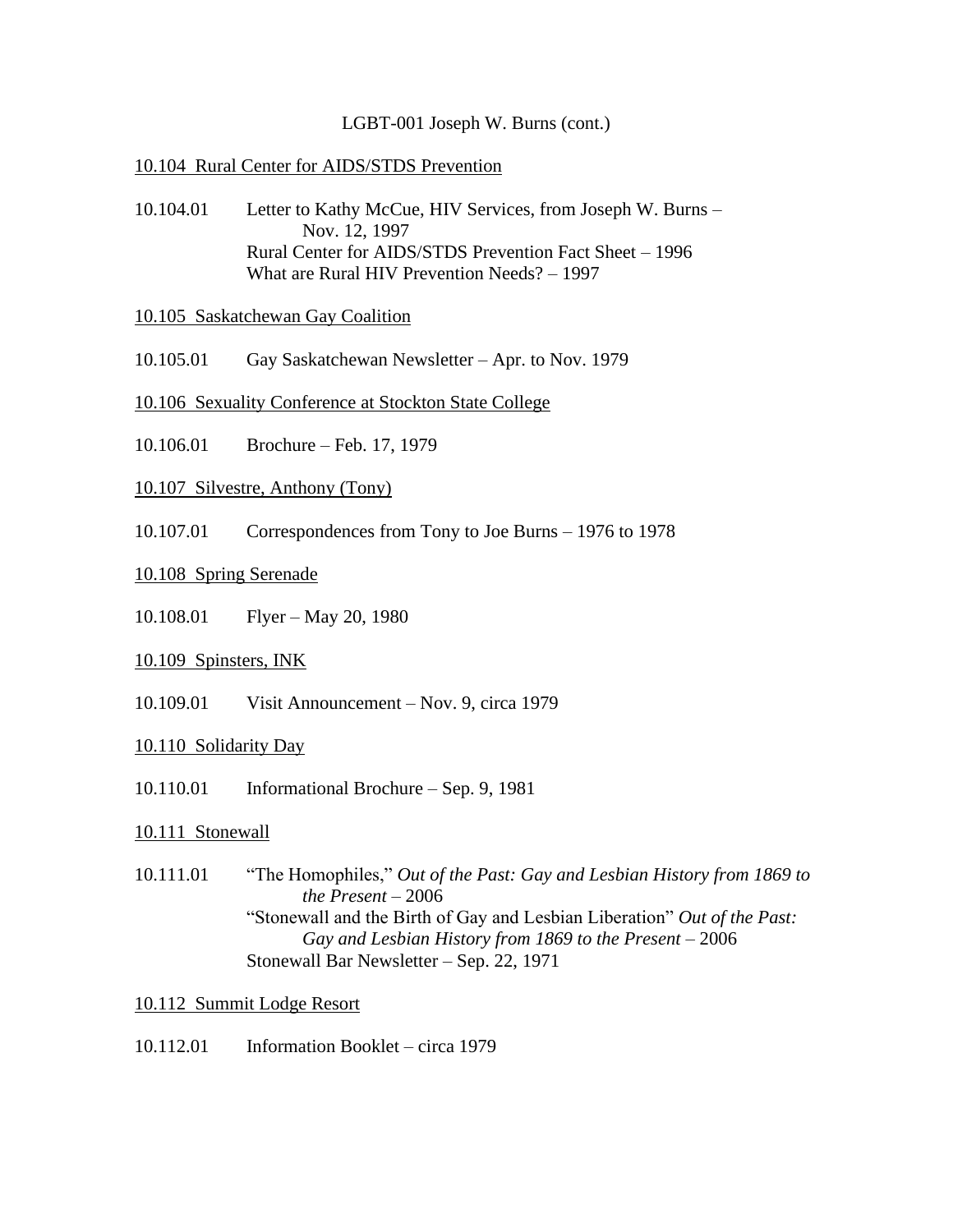### 10.113 St. John's Evangelical Lutheran Church

- 10.113.01 Correspondences from Hannah Blew, Director of Christian Education and Administrative Assistant to the Paster, to Joe Burns – Dec. 1978 to Aug. 1979
- 10.114 Susquehanna Lambda
- 10.114.01 Newsletter Apr./May 1986

#### 10.115 Theology & Gay

10.115.01 "PUBC Opposes Ordination of Homosexuals," *The Presbyterian Layman* – Apr. 1977 (see oversized OBS) "Homosexuality and Christian Faith: A Theological Reflection," *The Christian Century* – Feb. 16, 1977

#### 10.116 Walt Whitman Democratic Club

10.116.01 Newsletter – Aug. 1979 Gubernatorial Candidates on Gay Issues Info – [1979] Event List – 1979

## 10.117 Weaver, Bari

- 10.117.01 Commentary by Joe Burns Oct. 2013 PA State Gay Conference Info Form – circa 1975 Correspondences to Joe Burns – 1976 to 1977 Obituary of Bari Weaver – circa 1991
- 10.118 West Branch Support Group
- 10.118.01 Newsletter Feb. 1984
- 10.119 West Side Discussion Group
- 10.119.01 Newsletter Nov. 1969
- 10.120 White House Conference on Aging
- 10.120.01 Schedule for Regional Hearing 1981 Petition Form for right elderly lesbians and gays – circa 1981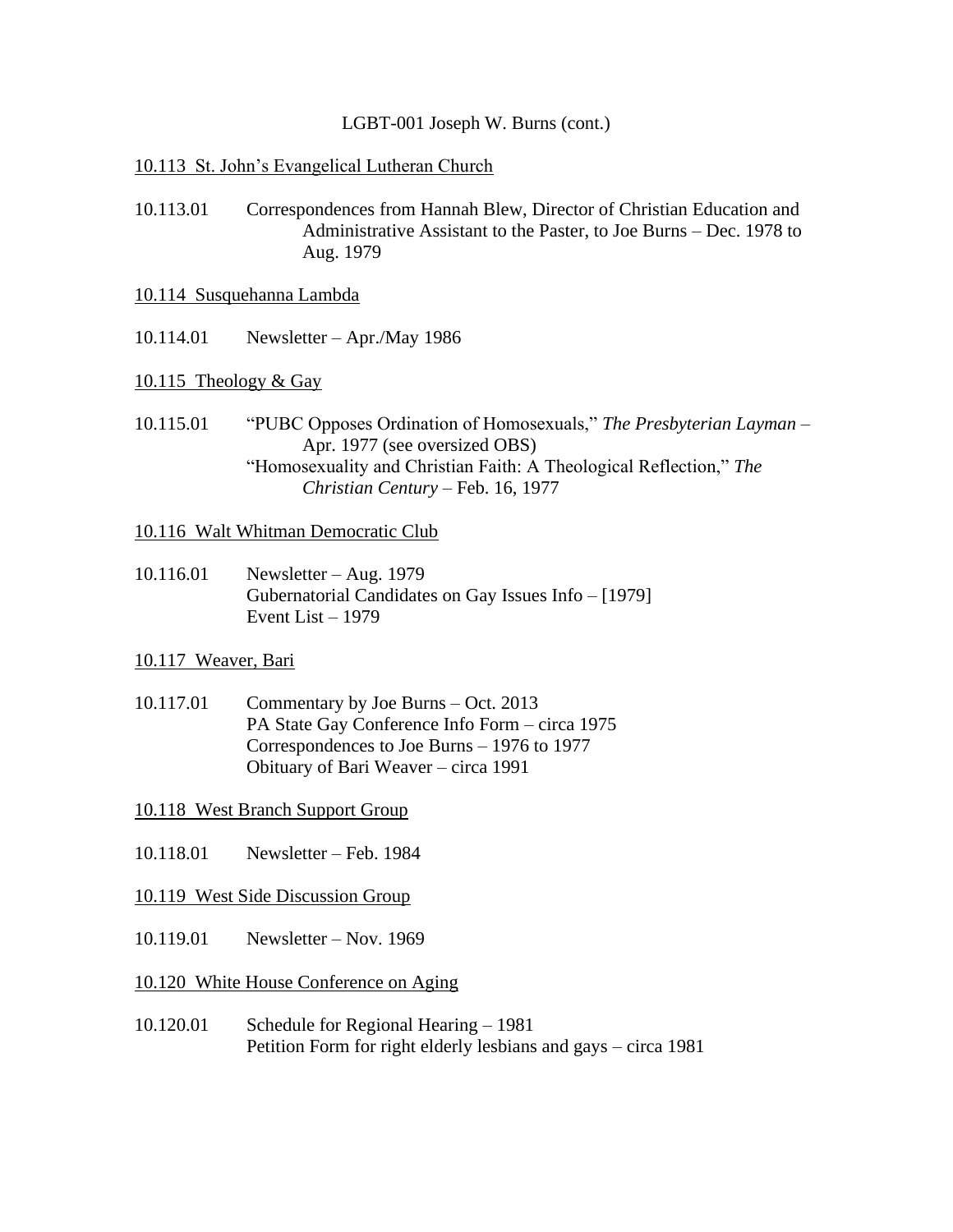## 10.121 WomenKind

| 10.121.01 | 65 For Women's Rights voting slate – circa 1977                    |
|-----------|--------------------------------------------------------------------|
|           | 65 For Women's Rights List of Organizations in support of slate –  |
|           | circa 1977                                                         |
|           | Statewide Feminist Caucus Supports – circa 1977                    |
|           | Pennsylvania Woman's Meeting at Duquesne University Voting Card:   |
|           | Joseph Burns – Jun. 24 - 26, 1977                                  |
|           | Pennsylvania Woman's Meeting at Duquesne University Voting Card:   |
|           | Rachel $[?]$ – Jun. 24 - 26, 1977                                  |
|           | Pennsylvania Women's Meeting at Duquesne University Brochure –     |
|           | Jun. 24 - 25, 1977                                                 |
|           | "A Beginning Guide to Women's Health Services in Pennsylvania" The |
|           | Pennsylvania Women's Meeting – Jun. 24 - 25, 1977                  |
|           | Pennsylvania Women's Meeting Program – Jun. 24 - 25, 1977          |
|           |                                                                    |

## 10.122 Women's Council of Lehigh Valley

| 10.122.01 | Social Meeting and Wine and Cheese Reception invitation – Nov. 28 [1977]                                                                                            |
|-----------|---------------------------------------------------------------------------------------------------------------------------------------------------------------------|
|           | Annual Meeting Invitation – May 31, 1978                                                                                                                            |
|           | Brochure – circa 1978                                                                                                                                               |
| 10.122.02 | $\mathbf{r}$ and the state of $\mathbf{r}$ and $\mathbf{r}$ and $\mathbf{r}$<br>$\mathbf{M} = \mathbf{1}$ as $\mathbf{M} = \mathbf{1}$ $\mathbf{1} \cap \mathbf{M}$ |

- 10.122.02 Newsletter May 1, 1978 (front page is Induvial Membership Application) Newsletter – Sep. 1978 Newsletter – Dec. 1978
- 10.123 Women's Resource Center
- 10.123.01 Newsletter Sep./Oct. 1981

## 10.124 Bob Balthrop

- 10.124.01 William Thompson to Bob Balthop undated
- 10.125 Bradbury Sullivan LGBT Community Center
- 10.125.01 Valley Gay Press Newsletter March/April 1995 Valley Gay Press Newsletter – November/December 1995

## 10.126 Gay-Lesbian Organization of Students In Support - North Harris College

10.126.01 The Prism Newsletter – Sep. 1995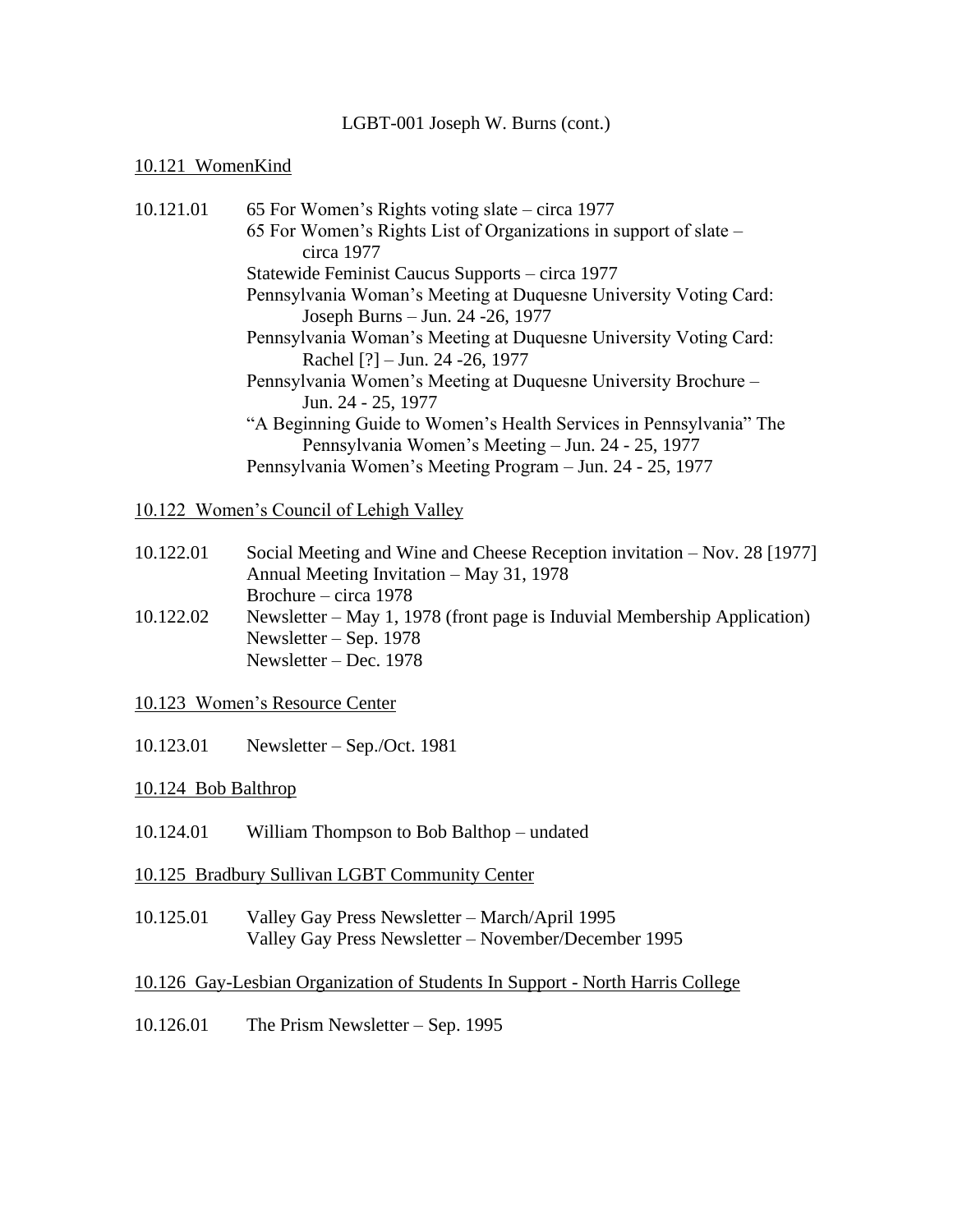## 10.127 H.E.L.P

10.127.01 HELP Volunteer Appreciation Certificate to Joseph Burns – 1979 Letter from Pattee J. Miller, Director of HELP, to Berks Countians for Recruitment – Dec. 4, 1975 "About HELP" – circa 1976

### 10.128 Pride – Pittsburgh, PA

10.128.01 *Your Complete Guide to Pittsburg Pride 2019* program booklet – 2019

## 10.129 S.A.L.E. Conference

| 10.129.01 | 5th Annual S.A.L.E. Conference - Apr. 13 - 14, 2002                           |
|-----------|-------------------------------------------------------------------------------|
| 10.129.02 | 6th Annual S.A.L.E. Conference Schedule of Events - Mar. 29 - 30, 2003        |
|           | 6th Annual S.A.L.E. Conference Session Evaluation Form - Mar. 29 - 30,        |
|           | 2003                                                                          |
|           | 6th Annual S.A.L.E. Conference Evaluation Form - Mar. 29 - 30, 2003           |
|           | 6th Annual S.A.L.E. Conference Keynote Speaker, Roby Ochs flyer –             |
|           | Mar. 29 - 30, 2003                                                            |
| 10.129.03 | 7th Annual S.A.L.E. Conference Schedule of Events – Apr. 3 - 4, 2004          |
|           | 10.130 Pennsylvania Student Equality Coalition                                |
|           |                                                                               |
| 10.130.01 | First email chain planning event $-$ Oct. 25 - 26, 2014                       |
| 10.130.02 | Letter from The Pennsylvania Student Equality Coalition awarding Joseph       |
|           | W. Burns and Mary Nancarrow 2015 Generations Awards -                         |
|           | Jan. 9, 2015                                                                  |
| 10.130.03 | "PA youth conference spotlights rural communities," Philadelphia (PA)         |
|           | Gay News - Jan. 30 - Feb. 5, 2015                                             |
|           | "About the Pennsylvania Youth Action Conference" Info Page -<br>Feb. 24, 2015 |
| 10.130.05 | The Pennsylvania Youth Action Conference, Juniata College Program (2)         |
|           | $-$ Feb. 27 - 28, 2015                                                        |
| 10.130.06 | The Pennsylvania Rural Gay Caucus Presentation Info Packet-2015               |
|           | Timeline of USA, Pennsylvania, and Central PA & Harrisburg LGBTQ+             |
|           | $activism - 2015$                                                             |
|           | Script for "A Workshop: The Pennsylvania Rural Gay Caucus, 1975 –             |
|           | $1983" - 2015$                                                                |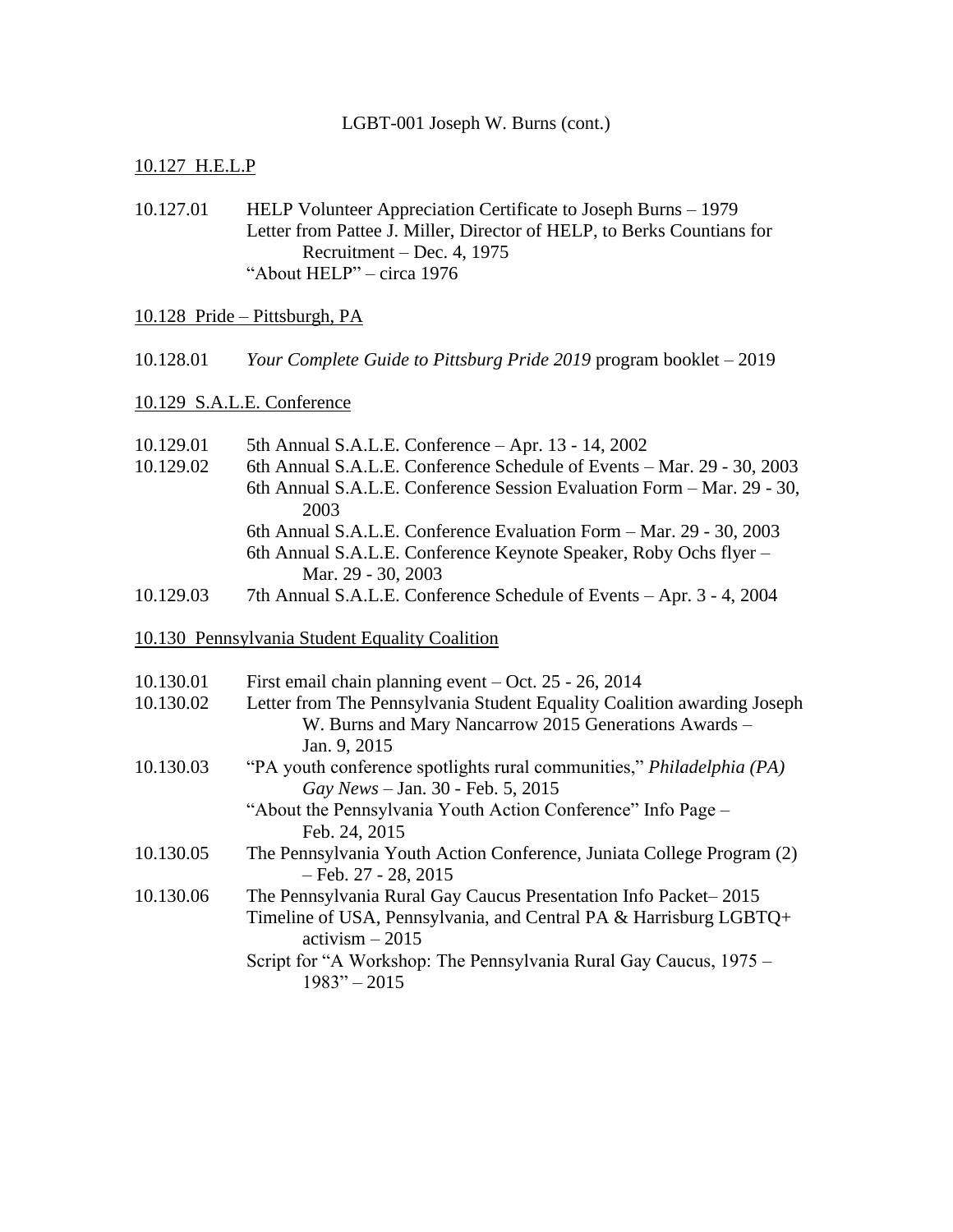### **SERIES 11 – Personal and Miscellaneous Items**

The Personal and Miscellaneous Items series includes personal materials of Joseph W. Burns and miscellaneous items that do not fit in previous series.

- 11.01 Joseph's Coming Out Letter to his Mother with original Envelope Jul 18, 1969
- 11.02 "Considerations for Gay Men Coming Out" by [Joe Burns] circa 1976 "Variants and Extremes: Transexuals, Transvestites, Mach, Leather, and S&M Scenes," by Joe Burns – circa 1976 "Gays and the Law" by Joe Burns – circa 1976
	- "A Word on Lesbian/Gay History" by Joseph W. Burns undated
- 11.03 Newspaper Clipping Picture of Joe Burns at LGBT film fest, *Central Voice*  Sep./Oct. 2014
- 11.04 Alison Hirsch to Dan Maneval, Williamsport Progressives Update Nov. 4, 2014
- 11.05 Sam [Deetz] Email regarding LGBTQ+ discrimination/violence in Gambia, West Africa – 2014
	- Email from Melanie Nathan, Executive Director African Human Rights Coalition, to Sam Deetz about "Talk for Joe re AHRC" – Sep. 18, 2015
- 11.06 From Winifred to Joe Jul. 1992 From Joel to Joe – Dec. 21, 1994 From Winifred to Joe – undated From the Burns to Fellow Seasoned Veterans – undated
- 11.07 Handwritten Note (draft) undated

#### **SERIES 12 – Photographs**

The Photograph series includes two pictures of the PA Rural Gay Caucus and activists, which in include Burns himself.

- 12.01 PA Rural Gay Caucus at Philadelphia Gay Pride [disregard note on back, recent notes have been made that information is not accurate] – 1976 (see oversized OBS)
- 12.02 Bari Weaver, Sam Deetz, Joe Burns circa 1990

## **SERIES 13 – Media**

The Media series includes an audio cassette created by Burns.

LGBT-001-C01 Audio cassette tape labelled "Side One Joe Burns – John Paploski" – undated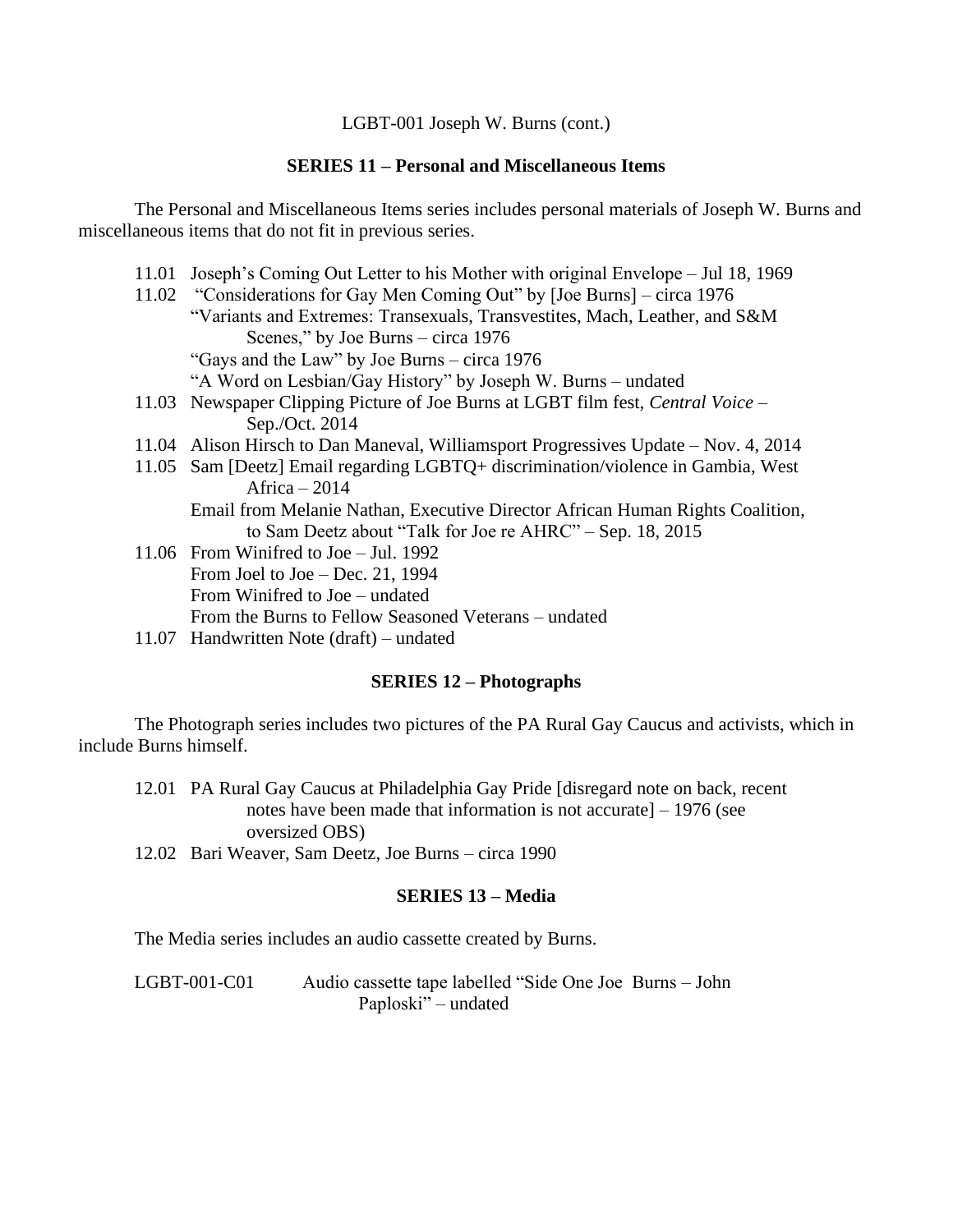# **SEIRES 14 – Artifacts**

The Artifacts series contains a banner made by the Rural Gay Caucus, political buttons and pins, and Burns' name tags from activist events he attended.

## Banner

| LGBT-001-AC01           | The Pennsylvania Rural Gay Caucus Banner - circa 1975                        |
|-------------------------|------------------------------------------------------------------------------|
| <b>Tags</b>             |                                                                              |
| LGBT-001-AC02           | Human Rights Day Logo - [May 1977]                                           |
| LGBT-001-AC03           | Women Kind PA Meeting: Joseph W. Burns - Jun. 24 - 26, 1977                  |
| LGBT-001-AC04           | PA NOW Conference, Williamsport, PA: Joseph W. Burns -<br>Nov. 11 - 12, 1978 |
| LGBT-001-AC05           | Pride '78: Joe Burns - 1978                                                  |
| LGBT-001-AC06           | Delegate: Joseph W. Burns, PA Pride - [1978]                                 |
| LGBT-001-AC07           | Pride '79: Joe Burns - 1979                                                  |
| LGBT-001-AC08           | Pride '80: Joseph W. Burns - 1980                                            |
| LGBT-001-AC09           | PA NOW Convention: Joe Burns - Nov. 11 - 15, 1981                            |
| <b>Buttons and Pins</b> |                                                                              |
| $LGBT-001-AC10$         | "Gay is Good" Frank [Kamenti's] Slogan, yellow and purple -<br>circa 1970    |
| LGBT-001-AC11           | "ERA Yes" NOW March on Washington - 1978                                     |
| LGBT-001-AC12           | Margaret Sanger – [1979]                                                     |
| LGBT-001-AC13           | "Hands across America" - May 25, 1986                                        |
| LGBT-001-AC14           | "Rightfully Proud: Chicago's Gay and Lesbian Pride Week, '88"                |
|                         | $-1988$                                                                      |
| LGBT-001-AC15           | Red Ribbon (cloth): Texas North Harris College – circa 1990                  |
| LGBT-001-AC16           | Rainbow Ribbon: Shippensburg College - 2003                                  |
| LGBT-001-AC17           | "Gay Rights Now" Gays of Ottowa – undated                                    |
| LGBT-001-AC18           | AIDS Ribbon Pin - undated                                                    |
| LGBT-001-AC19           | "Proud, Strong, United" 18th Annual Chicago Gay & Lesbian Pride              |
|                         | Week - undated                                                               |
| LGBT-001-AC20           | "I'm One" – undated                                                          |
| LGBT-001-AC21           | "Safe Zone" – undated                                                        |
| LGBT-001-AC22           | Unisex Couple Holding Hands - undated                                        |
| LGBT-001-AC23           | "Keep Kissing" – undated                                                     |
| LGBT-001-AC24           | "Different but Equal" - undated                                              |
| LGBT-001-AC25           | "Out of the Closet and Into the Street" - undated                            |
| LGBT-001-AC26           | "Gais, Exigeons, Nos Droits" - undated                                       |
| LGBT-001-AC27           | "The Moral Majority is neither" - undated                                    |